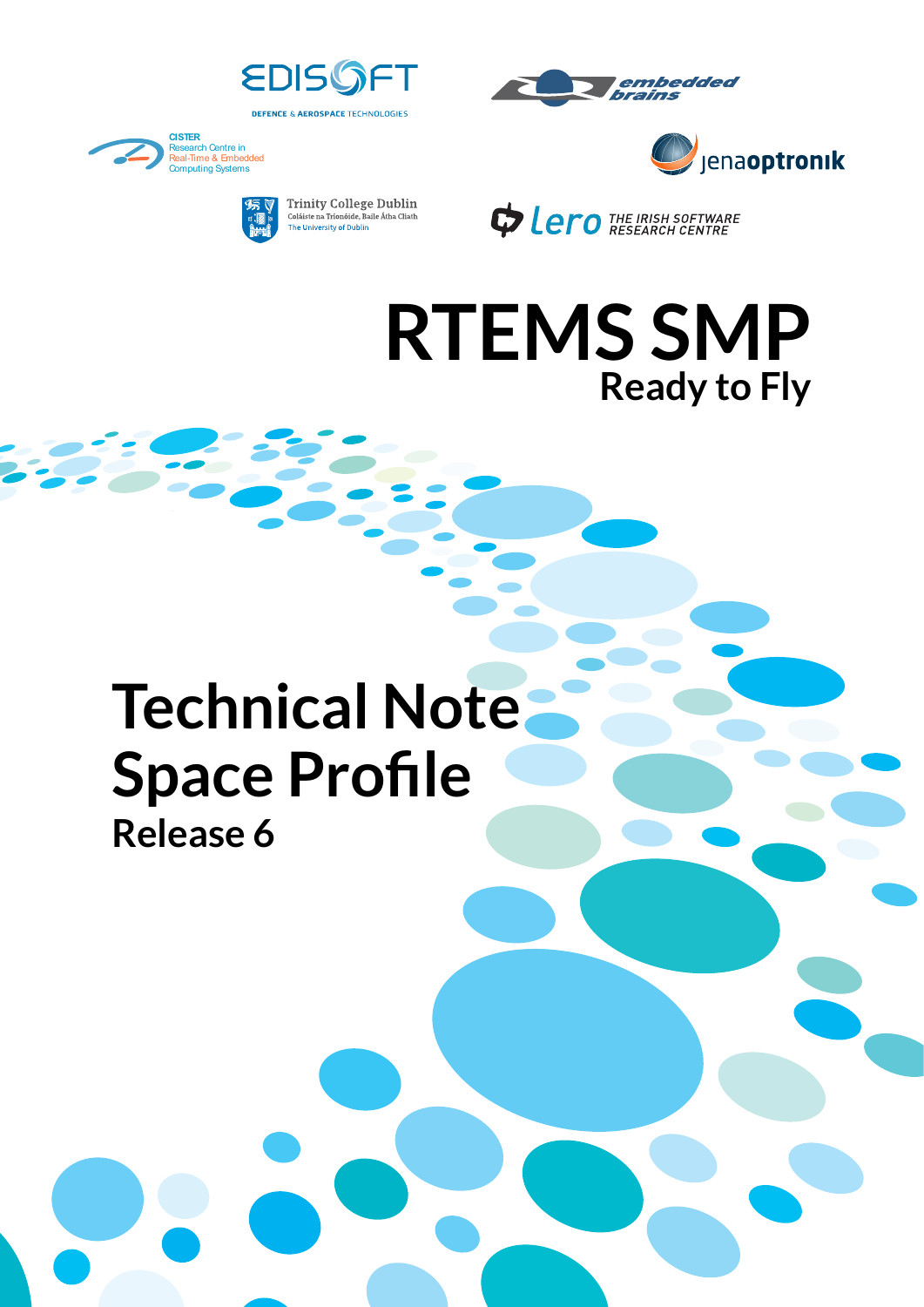



**Release 6 ESA Contract No. 4000125572/18/NL/GLC/as**

## **CONTENTS**

| 1 Introduction<br>5                        |
|--------------------------------------------|
| 7<br><b>2 External Dependencies</b>        |
| 7                                          |
| 7                                          |
| 8                                          |
| 8                                          |
| 8                                          |
| 9<br><b>3 Space Profile Definition</b>     |
| $\mathbf Q$                                |
| 9                                          |
| 10                                         |
| 10                                         |
| 10                                         |
| 10                                         |
| 11                                         |
| 11                                         |
| 11                                         |
| 12                                         |
| 12                                         |
| 13                                         |
| 13                                         |
| 13                                         |
| 13                                         |
| 14                                         |
| 14                                         |
| 15                                         |
| 16                                         |
| <b>4 Space Profile Justification</b><br>17 |
| 17                                         |
| 17                                         |
| 17                                         |
| 17                                         |
| 17                                         |
| 18                                         |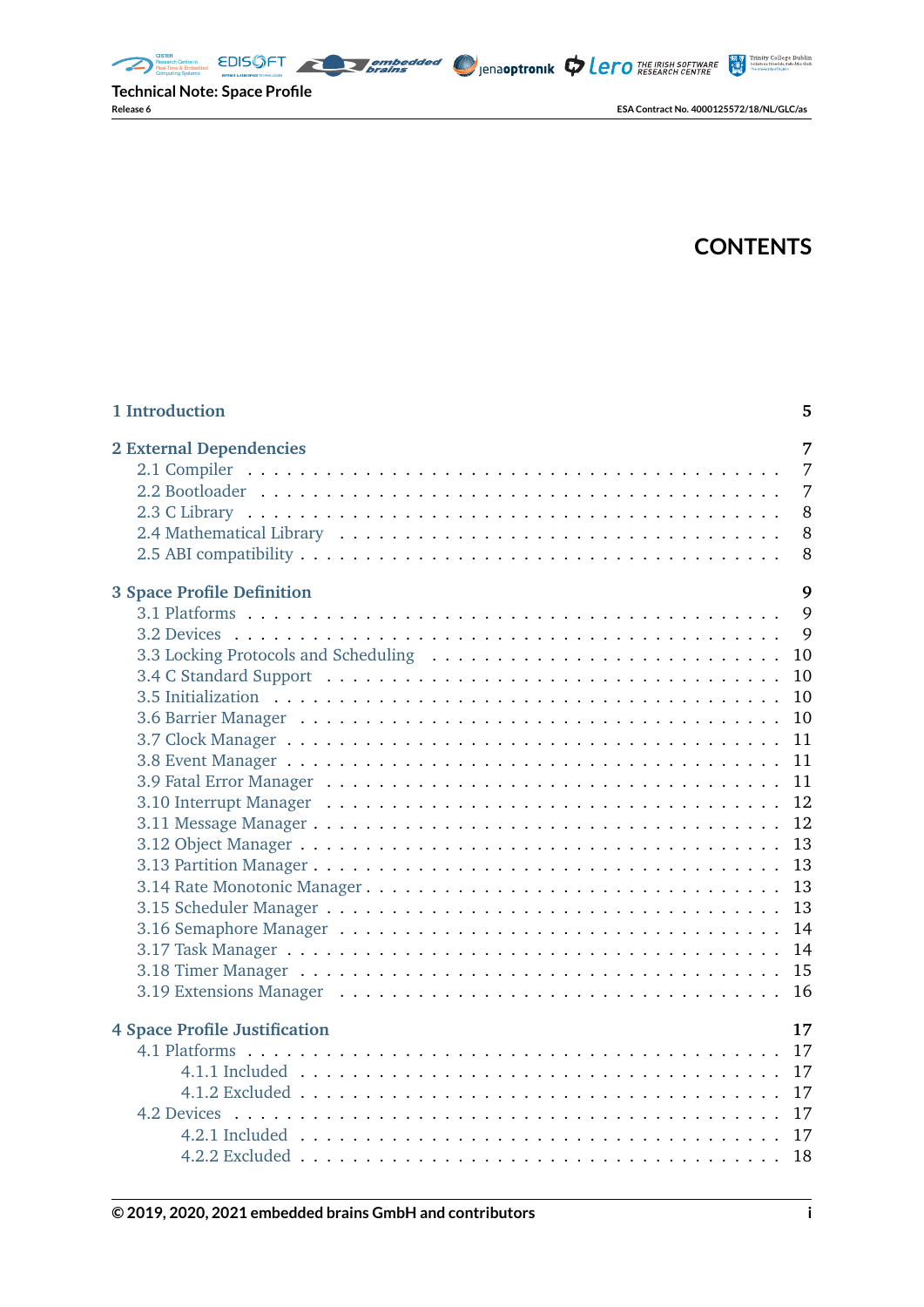**CISTER** Research Centre in Real-Time & Embedded Computing Systems

**Technical Note: Space Profile**

**Release 6 ESA Contract No. 4000125572/18/NL/GLC/as**

|                                                           | 18        |
|-----------------------------------------------------------|-----------|
|                                                           | 18        |
|                                                           | 18        |
|                                                           | 18        |
|                                                           | 19        |
|                                                           | 19        |
|                                                           | 19        |
|                                                           | 19        |
|                                                           | 19        |
|                                                           | 20        |
|                                                           | 20        |
|                                                           | 20        |
|                                                           | 20        |
|                                                           |           |
|                                                           |           |
| 4.6.1 Excluded - Time Synchronization for CLOCK REALTIME  | 21        |
| 4.6.2 Excluded - Arbitrary Thread to Processor Affinity   | 21        |
| 4.6.3 Excluded - Reclamation of Dynamic Memory or Objects | 21        |
|                                                           | 22        |
|                                                           | 22        |
|                                                           |           |
| 4.6.7 Excluded - RTEMS Improvement Fatal Error Handling   | 22        |
|                                                           |           |
| <b>5 Comparison to EDISOFT RTEMS Improvement</b>          | 23        |
|                                                           |           |
|                                                           |           |
|                                                           |           |
|                                                           |           |
|                                                           |           |
| <b>6 Survey Questions and Responses</b>                   | 29        |
|                                                           | 29        |
|                                                           | 30        |
|                                                           | 31        |
|                                                           |           |
|                                                           |           |
|                                                           | 35        |
|                                                           | 37        |
|                                                           | 38        |
|                                                           | 39        |
|                                                           | 39        |
|                                                           | 40        |
|                                                           | 41        |
|                                                           | 42        |
|                                                           | 42        |
|                                                           | 43        |
|                                                           |           |
|                                                           | 43        |
|                                                           | 44        |
|                                                           | 45        |
|                                                           | 45        |
|                                                           | 46<br>-46 |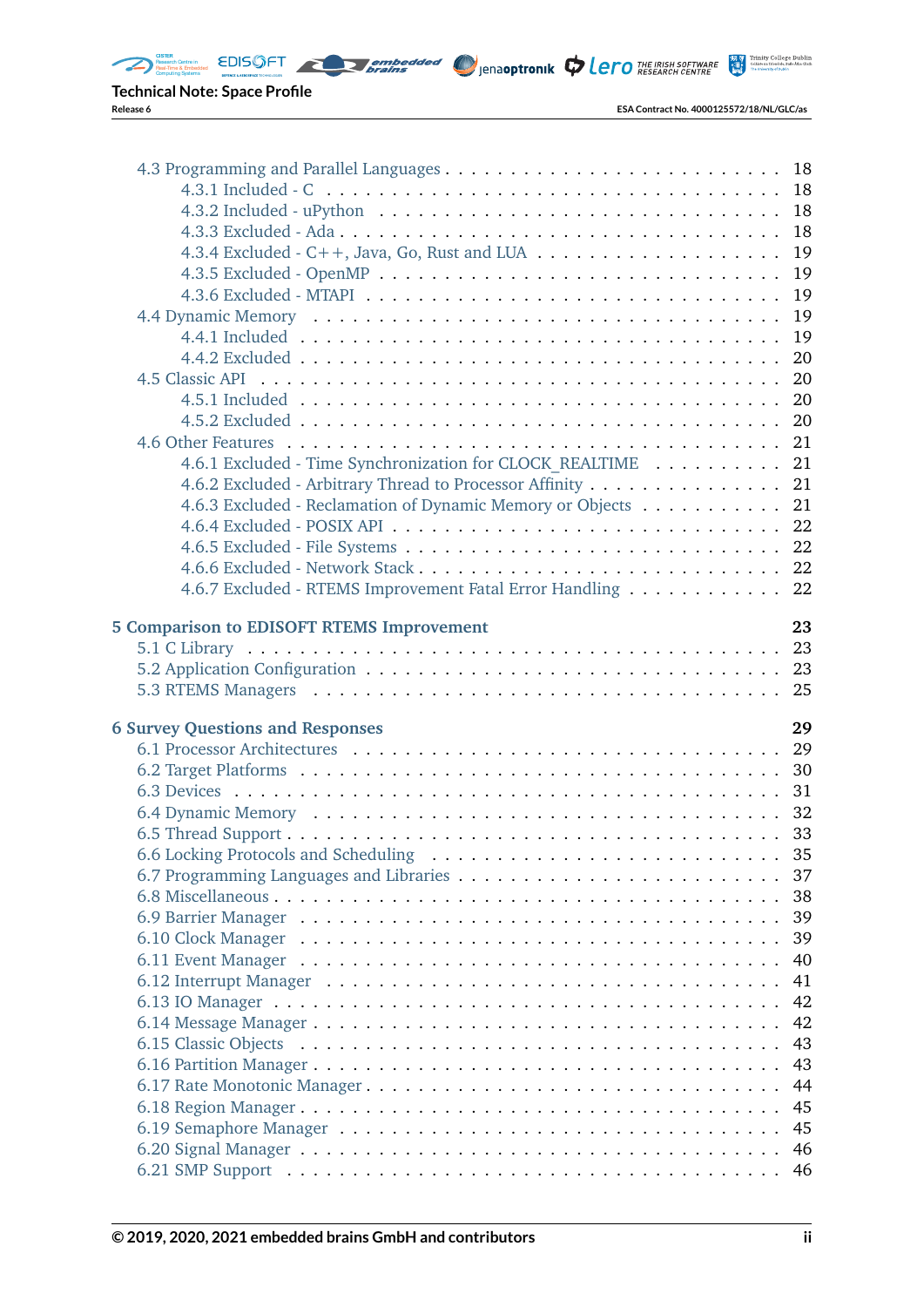

**Release 6 ESA Contract No. 4000125572/18/NL/GLC/as**

#### **[Bibliography](#page-61-0) 57**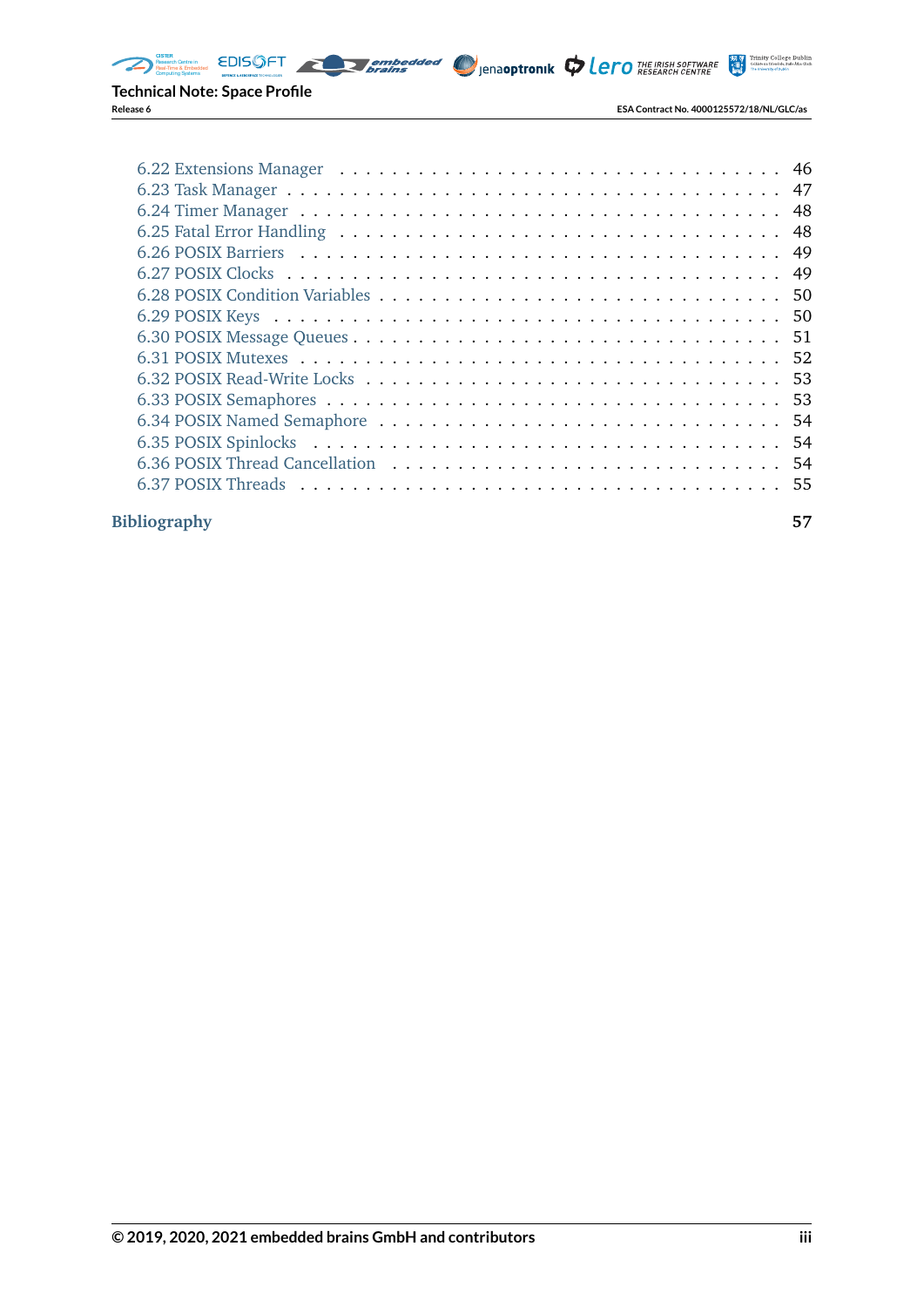





**Release 6 ESA Contract No. 4000125572/18/NL/GLC/as**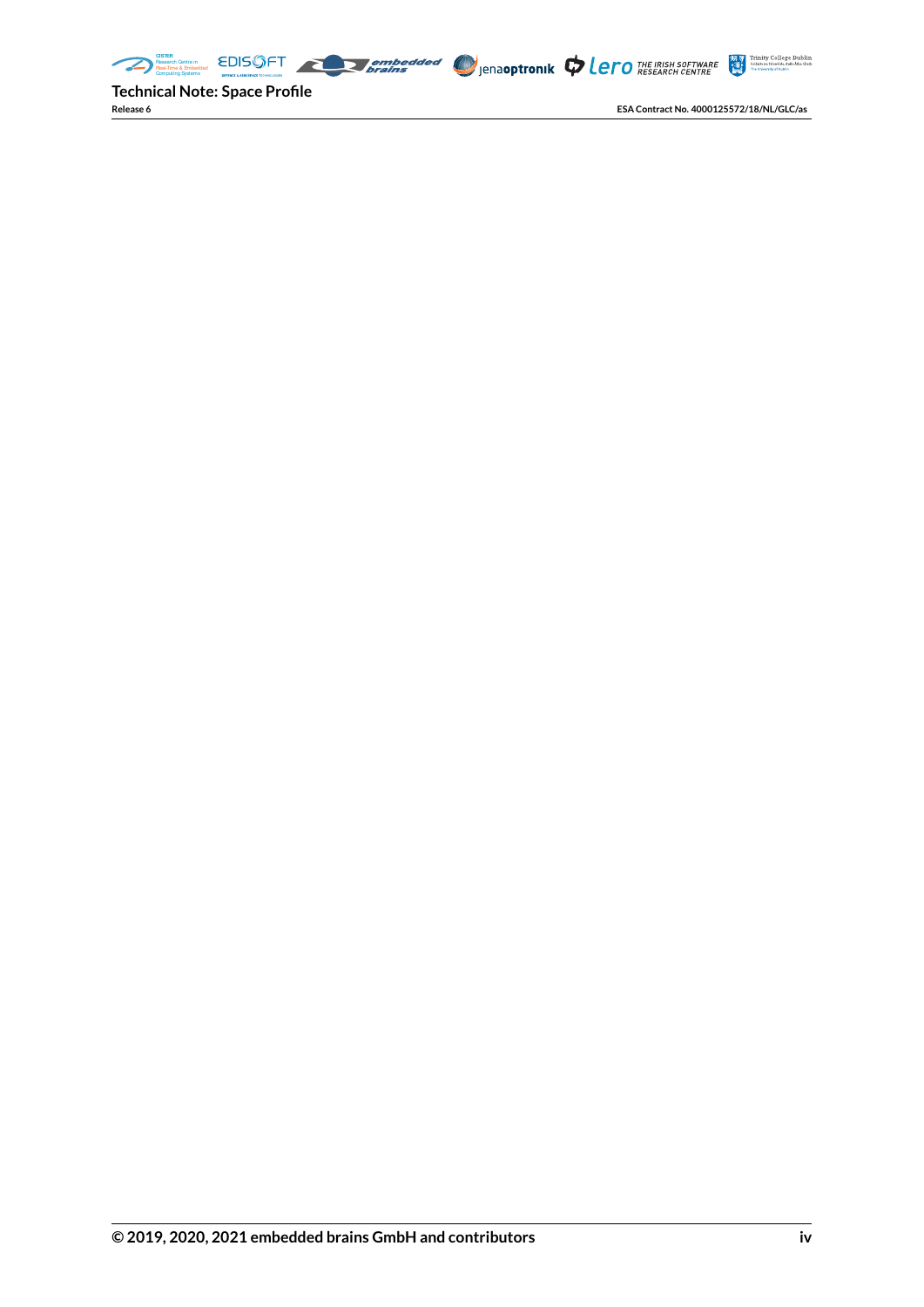

**Release 6 ESA Contract No. 4000125572/18/NL/GLC/as**

#### **Identification, Copyrights and License**

© 2019, 2020, 2021 EDISOFT

© 2019, 2020, 2021 embedded brains GmbH

The copyright holders listed above grant that this document may be reproduced in whole or in part, or stored in a retrieval system, or transmitted in any form, or by any means electronic, mechanical, photocopying or otherwise, under the [Creative Commons Attribution-ShareAlike](https://creativecommons.org/licenses/by-sa/4.0/legalcode) [4.0 International Public License.](https://creativecommons.org/licenses/by-sa/4.0/legalcode)

| <b>Release</b> | <b>Date</b> | <b>Status</b> | <b>Changes</b>                                                        |
|----------------|-------------|---------------|-----------------------------------------------------------------------|
| $\mathbf{1}$   | 2019-04-12  | Replaced      | Initial version of the RTEMS space profile specifi-                   |
|                |             |               | cation, issued for community review.                                  |
| $\overline{2}$ | 2019-07-18  | Replaced      | Baseline document issued after public review.                         |
| $\overline{3}$ | 2020-06-29  | Replaced      | Baseline document issued due to project progress.                     |
|                |             |               | The following changes were implemented:                               |
|                |             |               | • The memory allocation routines changed to                           |
|                |             |               | avoid dependencies on errno.                                          |
|                |             |               | • The rtems_task_create() directive<br>was                            |
|                |             |               | replaced by rtems task build().<br>The                                |
|                |             |               | application configuration options<br>CON-                             |
|                |             |               | FIGURE EXTRA TASK STACKS,<br>CONFIG-                                  |
|                |             |               | URE INIT TASK ARGUMENTS,<br>CONFIG-                                   |
|                |             |               | URE INIT TASK ATTRIBUTES,<br>CONFIG-                                  |
|                |             |               | URE INIT TASK ENTRY POINT,<br>CON-<br>FIGURE INIT TASK INITIAL MODES, |
|                |             |               | CONFIGURE INIT TASK PRIORITY,<br>and                                  |
|                |             |               | CONFIGURE INIT TASK STACK SIZE were                                   |
|                |             |               | removed from the space profile.                                       |
|                |             |               | $\bullet$ The<br>rtems message queue create()                         |
|                |             |               | replaced<br>directive<br>was<br>by                                    |
|                |             |               | rtems_message_queue_build().<br>The                                   |
|                |             |               | application configuration options<br>CON-                             |
|                |             |               | FIGURE MESSAGE BUFFER MEMORY                                          |
|                |             |               | and<br>CONFIG-                                                        |
|                |             |               | URE MESSAGE BUFFERS FOR QUEUE                                         |
|                |             |               | were removed from the space profile.                                  |
|                |             |               | • Low-level drivers for the space profile were                        |
|                |             |               | defined.                                                              |
|                |             |               |                                                                       |
| $\overline{4}$ | 2021-01-07  | Replaced      | Update license according with issue $#572$                            |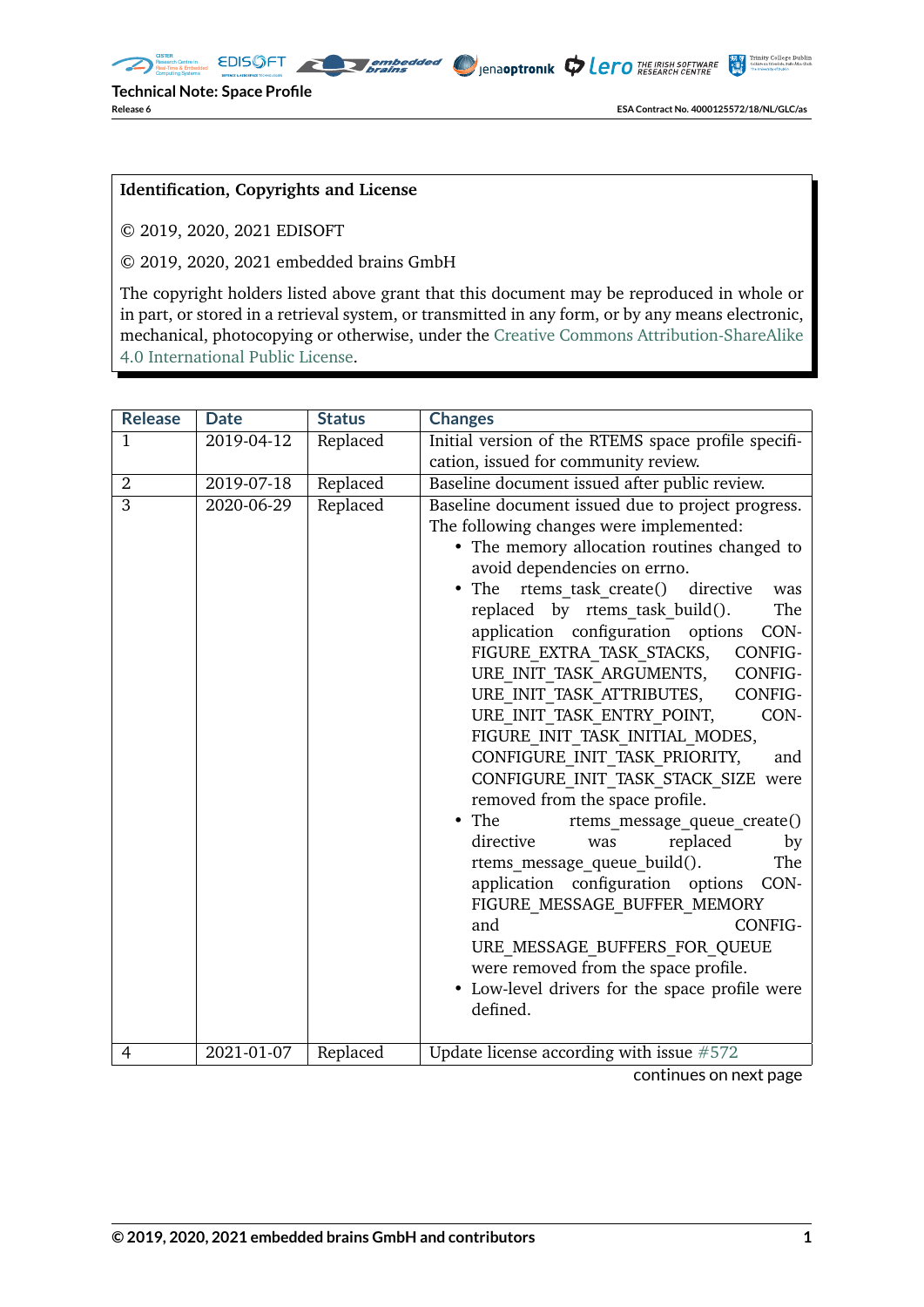

**Release 6 ESA Contract No. 4000125572/18/NL/GLC/as**

| <b>Release</b> | <b>Date</b> | <b>Status</b> | <b>Changes</b>                                                  |  |  |
|----------------|-------------|---------------|-----------------------------------------------------------------|--|--|
| 5              | 2021-06-01  | Replaced      | Baseline document issued due to project progress.               |  |  |
|                |             |               | The following changes were implemented:                         |  |  |
|                |             |               | rtems task build() directive<br>• The<br>was                    |  |  |
|                |             |               | by<br>rtems task construct().<br>replaced                       |  |  |
|                |             |               | application<br>The<br>configuration<br>options                  |  |  |
|                |             |               | CONFIGURE MAXIMUM THREAD-                                       |  |  |
|                |             |               | LOCAL STORAGE SIZE,                                             |  |  |
|                |             |               | CONFIGURE MINIMUM TASKS WITH-                                   |  |  |
|                |             |               | USER PROVIDED STORAGE,<br>CONFIG-                               |  |  |
|                |             |               | URE INIT TASK ARGUMENTS,<br>CONFIG-                             |  |  |
|                |             |               | URE INIT TASK ATTRIBUTES,<br>CONFIG-                            |  |  |
|                |             |               | CON-<br>URE INIT TASK ENTRY POINT,                              |  |  |
|                |             |               | FIGURE INIT TASK INITIAL MODES,                                 |  |  |
|                |             |               | CONFIGURE INIT_TASK_PRIORITY,                                   |  |  |
|                |             |               | and<br>CONFIGURE INIT TASK-                                     |  |  |
|                |             |               | CONSTRUCT STORAGE SIZE, the define                              |  |  |
|                |             |               | RTEMS TASK STORAGE ALIGNMENT, and                               |  |  |
|                |             |               | the macro RTEMS TASK STORAGE SIZE()                             |  |  |
|                |             |               | were added to the space profile.                                |  |  |
|                |             |               | • The<br>rtems_message_queue build()                            |  |  |
|                |             |               | replaced<br>directive<br>by<br>was                              |  |  |
|                |             |               | The<br>rtems_message_queue_construct().                         |  |  |
|                |             |               | macro RTEMS MESSAGE QUEUE BUFFER()                              |  |  |
|                |             |               | was added to the space profile.                                 |  |  |
|                |             |               | • The application configuration option CON-                     |  |  |
|                |             |               | FIGURE MAXIMUM MRSP SEMAPHORES                                  |  |  |
|                |             |               | was removed from the space profile since                        |  |  |
|                |             |               | was obsoleted by RTEMS.                                         |  |  |
|                |             |               | • The define RTEMS PARTITION_ALIGNMENT                          |  |  |
|                |             |               | was added to the space profile.                                 |  |  |
|                |             |               | directive<br>rtems clock get tod(),<br>$\bullet$ The            |  |  |
|                |             |               | rtems clock set(),                                              |  |  |
|                |             |               | rtems task wake when(),                                         |  |  |
|                |             |               | rtems timer fire when(),                                        |  |  |
|                |             |               | rtems timer server fire when(), and the                         |  |  |
|                |             |               | CLOCK REALTIME clock were added to the                          |  |  |
|                |             |               | space profile.                                                  |  |  |
|                |             |               | • The EDISOFT RTEMS Improvement fatal er-                       |  |  |
|                |             |               | ror handling API was excluded from the                          |  |  |
|                |             |               | space profile.<br>• An unspecified interrupt controller API was |  |  |
|                |             |               | added to the space profile.                                     |  |  |
|                |             |               | • All open issues were resolved.                                |  |  |
|                |             |               |                                                                 |  |  |
| 6              | 2021-06-23  | Approved      | QR1-MV-01 - #720: Remove ESA copyright                          |  |  |

#### Table 1 – continued from previous page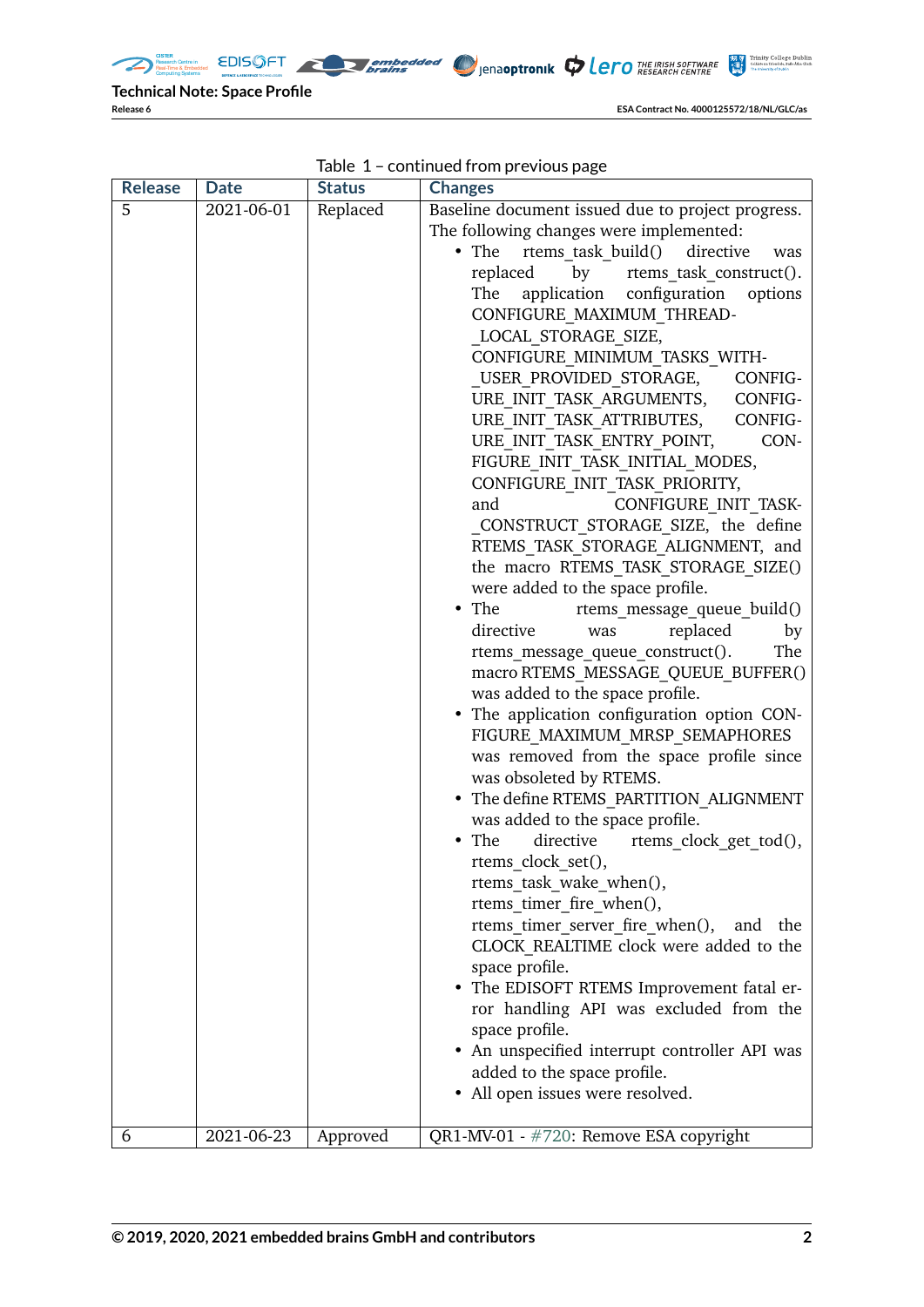





**Release 6 ESA Contract No. 4000125572/18/NL/GLC/as**

| <b>Contributing authors</b>            |                                                                                  |
|----------------------------------------|----------------------------------------------------------------------------------|
| Sebastian Huber (embedded brains GmbH) | Digital unterschrieben von Sebastian Huber<br>Datum: 2021.11.19 09:51:28 +01'00' |
| Jose Valdez (EDISOFT)                  | VALDEZ Jose Digitally signed by VALDEZ Jose                                      |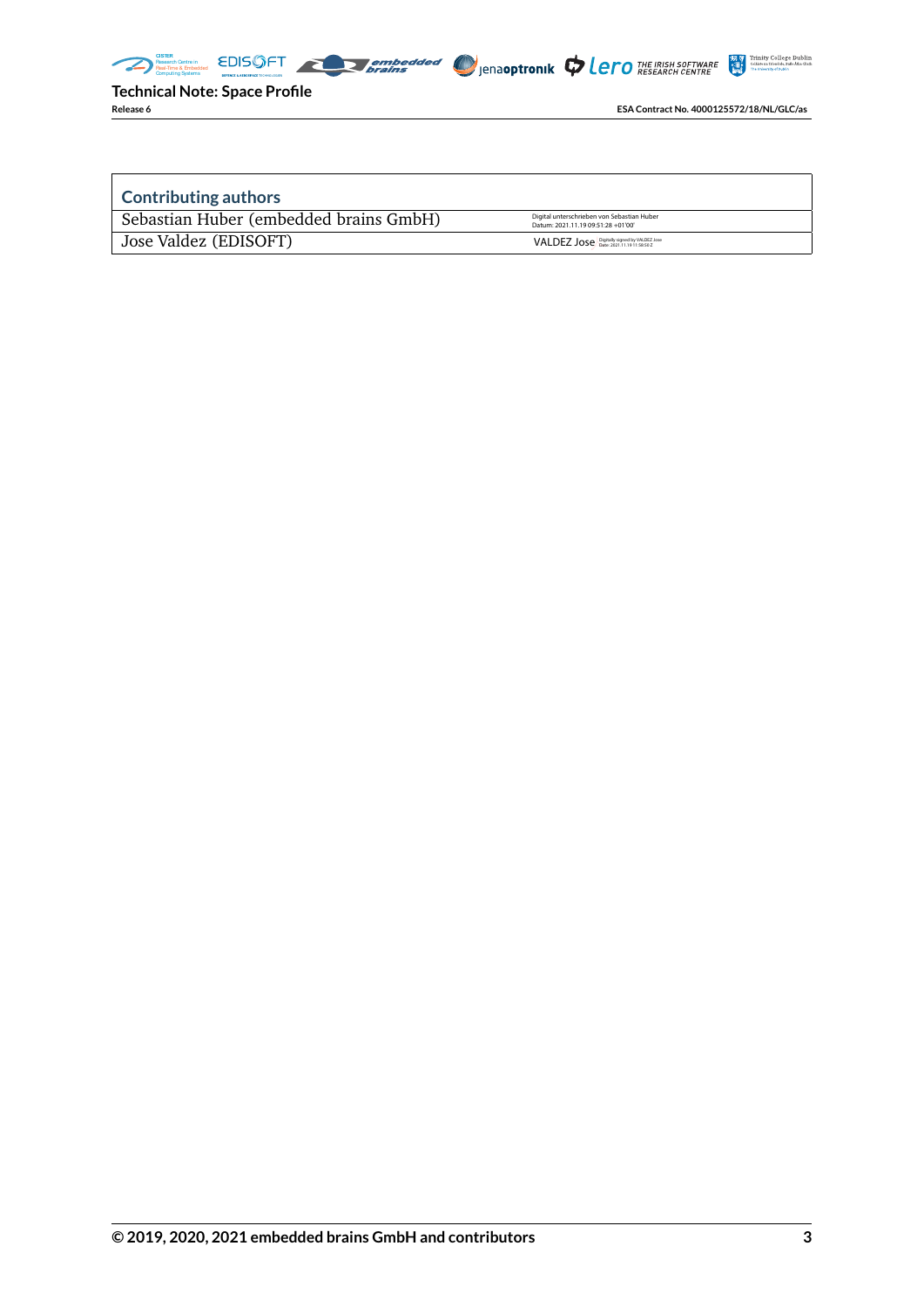





**Release 6 ESA Contract No. 4000125572/18/NL/GLC/as**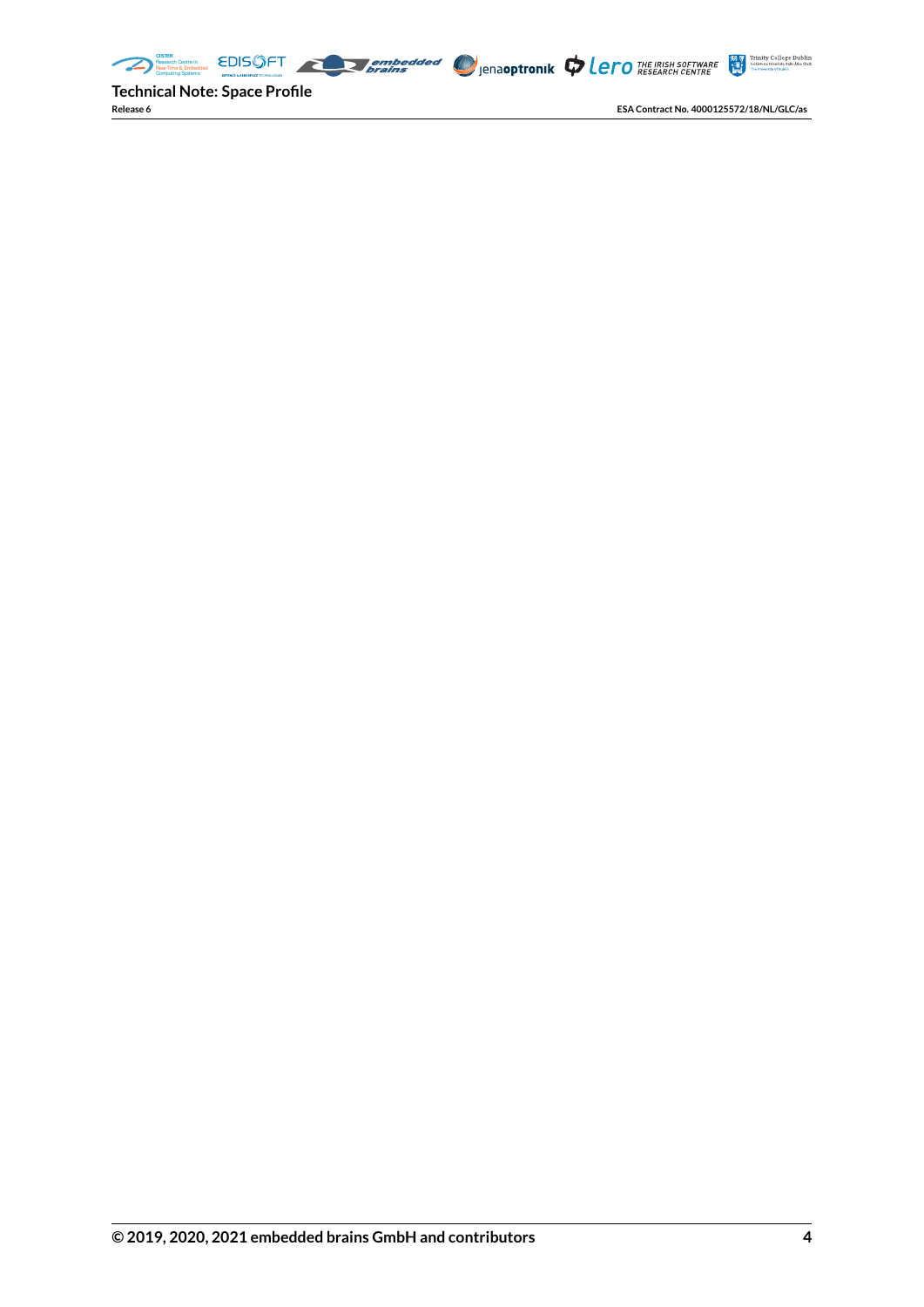

<span id="page-9-0"></span>



**Release 6 ESA Contract No. 4000125572/18/NL/GLC/as**

#### **CHAPTER**

**ONE**

## **INTRODUCTION**

#### **PURPOSE OF THIS DOCUMENT**

This document is issued for **PUBLIC RELEASE**.

If there are any questions on this document, or on the qualification project, please do not hesitate to contact us, either directly by e-mail or via the RTEMS mailing lists. Please provide your comments electronically to: [sebastian.huber@embedded-brains.de](mailto:sebastian.huber@embedded-brains.de)

This document is used as the *baseline* for the RTEMS qualification project, as performed under ESA Contract No 4000125572. It is unlikely that significant change requests for the space profile can be accommodated in the context of this project. However, comments are still welcomed, to create a roadmap for future extensions and to identify potential follow-up activities.

**Exampled** *embedded* 

Finally, we would like to express our thanks to the questionnaire respondents, who have helped to shape this RTEMS space profile proposal.

Note that the respondents comments are reported as-is, albeit anonymised; explicit references to specific products, projects or missions have been removed.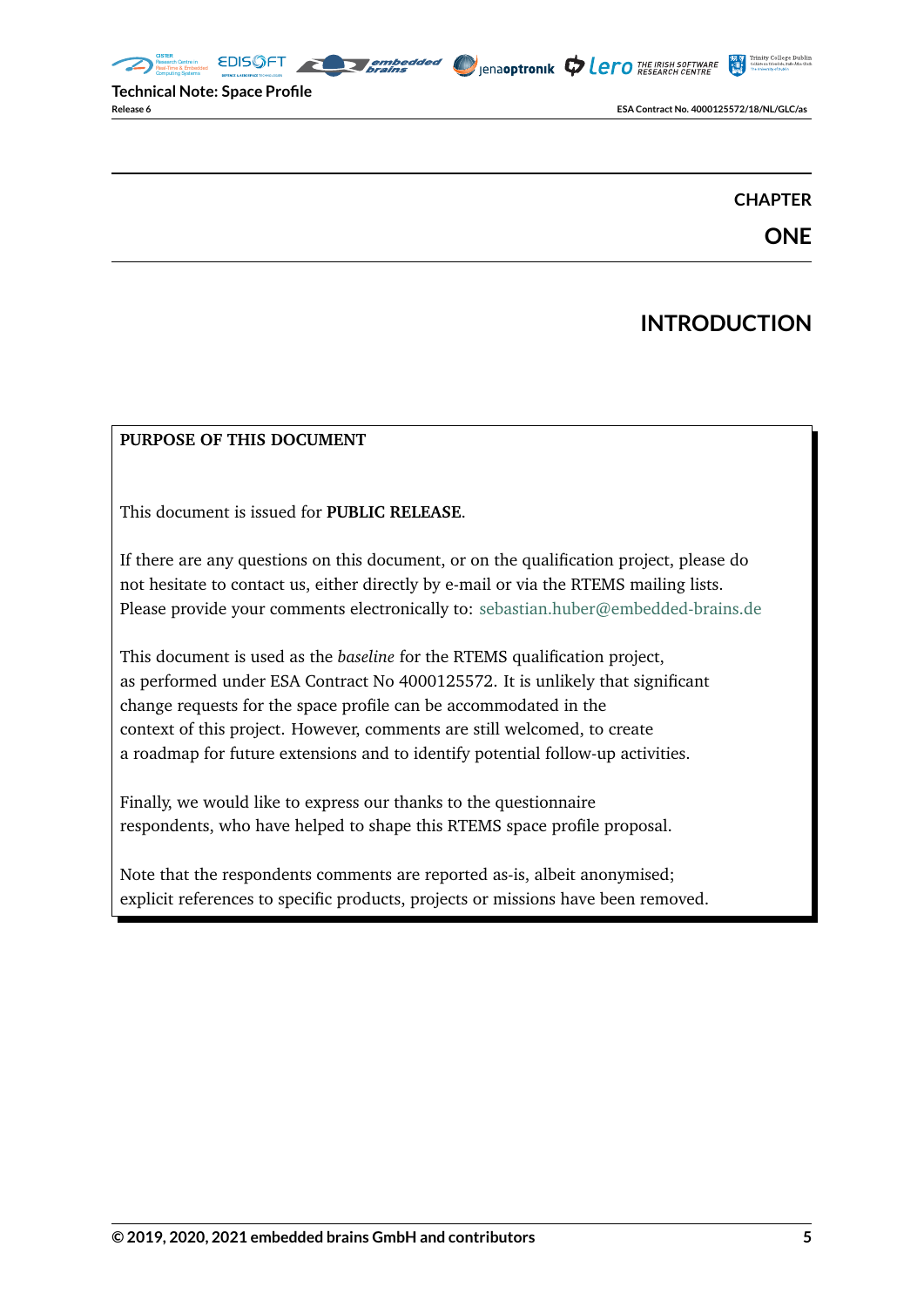**CONFIDENCE CONSUMING PROPERTY ARE ARCH CENTRE** 

**EDISGFT** 

**CISTER** Research Centre in Real-Time & Embedded Computing Systems

The aim of this activity is to pre-qualify a subset of RTEMS according to ECSS standards (mainly ECSS-E-ST-40C [\[ECS09\]](#page-61-1) and ECSS-Q-ST-80C Rev.1 [\[ECS17\]](#page-61-2)).

RTEMS provides a lot of features and a pre-qualification of

- the entire scope is infeasible (time and budget constraints of this activity), and
- the entire scope is not needed (not all features are used).

As with previous pre-qualification activities, we define a space profile which is

embedded

- based on needs of the (ESA) space software community,
- based on past applications and usage experiences,
- based on future usage expectations (in particular: multi-core platforms), and
- eases the RTEMS source code tailoring.

This activity will use the current development branch of mainline RTEMS. As a result of this activity, changes in mainline RTEMS will be integrated. Since the schedule of this activity and the RTEMS community release process may not correlate, it is not yet clear if the baseline for the pre-qualified RTEMS will be a proper RTEMS project release, e.g. RTEMS 5.1.

To get input from users a survey was carried out from 7 March 2019 to 25 March 2019 via a world wide accessible online form. We received 31 responses in total (mostly from ESA member states, 2 from USA). This activity and early results of the survey were presented in an user consultation meeting hosted by ESA on 27 March 2019. The full survey results are presented in section *[Survey Questions and Responses](#page-33-0)*.

Outputs of the qualification activity for the space profile are:

- A cross-compiler and build process that delivers RTEMS space profile libraries
- All relevant ECSS compliant documentation
- A test suite and tools to automate the regression test process

All artefacts will be available as open source at no cost. The project will deliver qualification data packs periodically, provided as patches to the RTEMS main line repository. The maturity of the qualification data pack will evolve over time to reach ECSS parity. ESA approved versions of the qualification data pack will be distributed via the [European Space Software Repository.](https://essr.esa.int)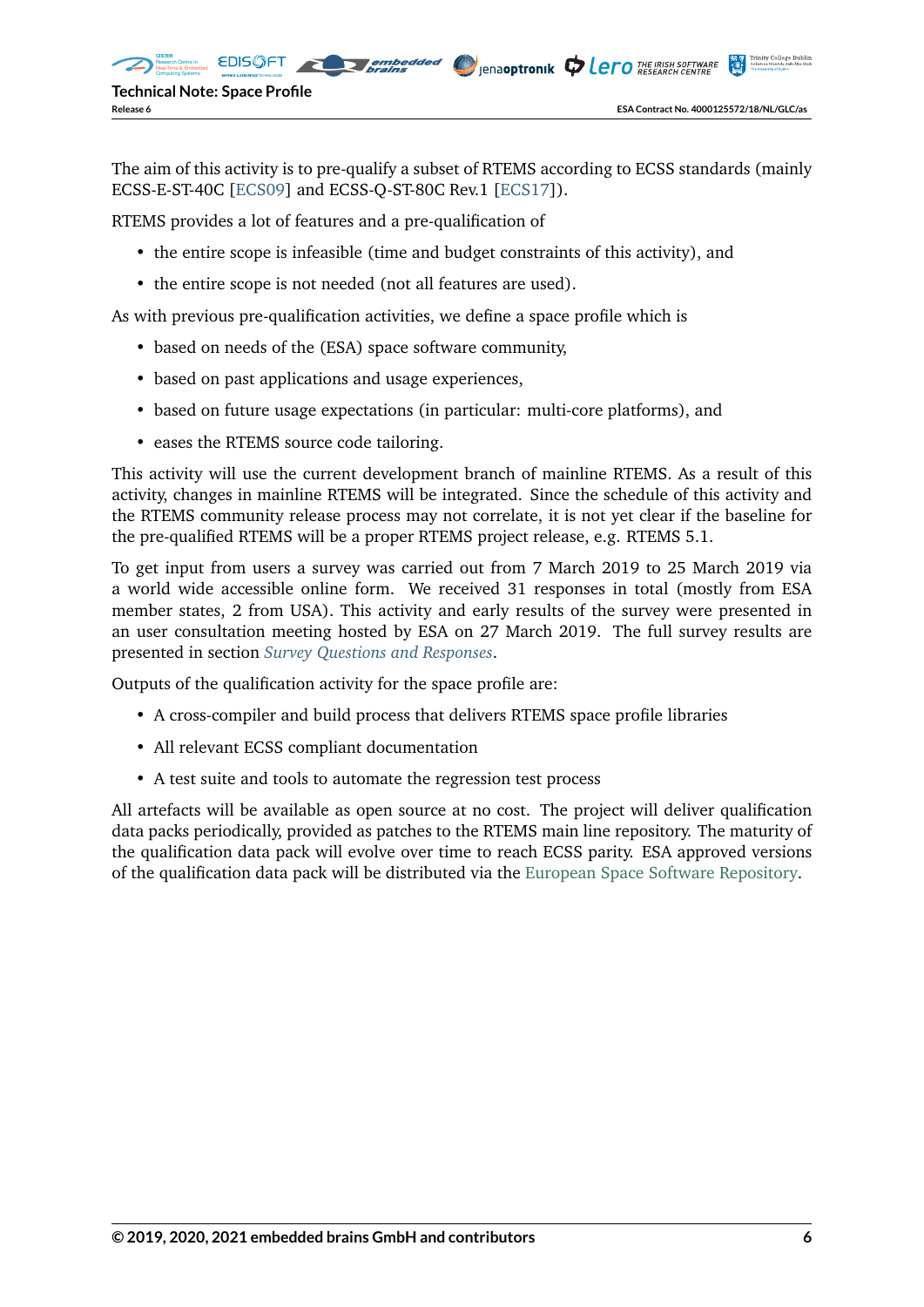<span id="page-11-0"></span>



**CHAPTER TWO**

**Trinity College Dublin** 

## **EXTERNAL DEPENDENCIES**

**OD** Jenaoptronik **C** Lero THE IRISH SOFTWARE

#### <span id="page-11-1"></span>**2.1 Compiler**

The pre-qualified RTEMS library produced by this activity may have some dependencies on external libraries provided by the compiler (GCC). These external libraries will be used as is (e.g. libgcc). One possible use of such an external library is a 64-bit integer division present in the clock driver initialization. The aim is to avoid such dependencies. The 64-bit integer division is currently the only known dependency.

embedded

The integer support functions are moderately complex and adding them to the scope of this activity exceeds our time and budget limits. It is not the job of a real-time operating system kernel to offer basic C support for functions like this:

```
uint64_t div(uint64_t a, uint64_t b)
{
    return a / b;
}
```
Given the commit history of [libgcc2.c,](https://gcc.gnu.org/viewcvs/gcc/trunk/libgcc/libgcc2.c) the GCC review procedures, the expert knowledge of the GCC maintainers, and the usage areas and history of this piece of software it can be considered proven in use.

Using an alternative compiler such as LLVM/Clang is out of scope of this activity. In general, there is support available for SPARC/LEON in LLVM/Clang as a result of previous ESA activities. These are available from [Cobham Gaisler.](https://www.gaisler.com/index.php/products/compilers)

#### <span id="page-11-2"></span>**2.2 Bootloader**

The board support package (BSP) may depend on the low-level initialization performed by a bootloader provided by the platform vendor, for example [MKPROM2](https://www.gaisler.com/doc/mkprom.pdf) from Gaisler. A prequalification of this software is out of scope of this activity.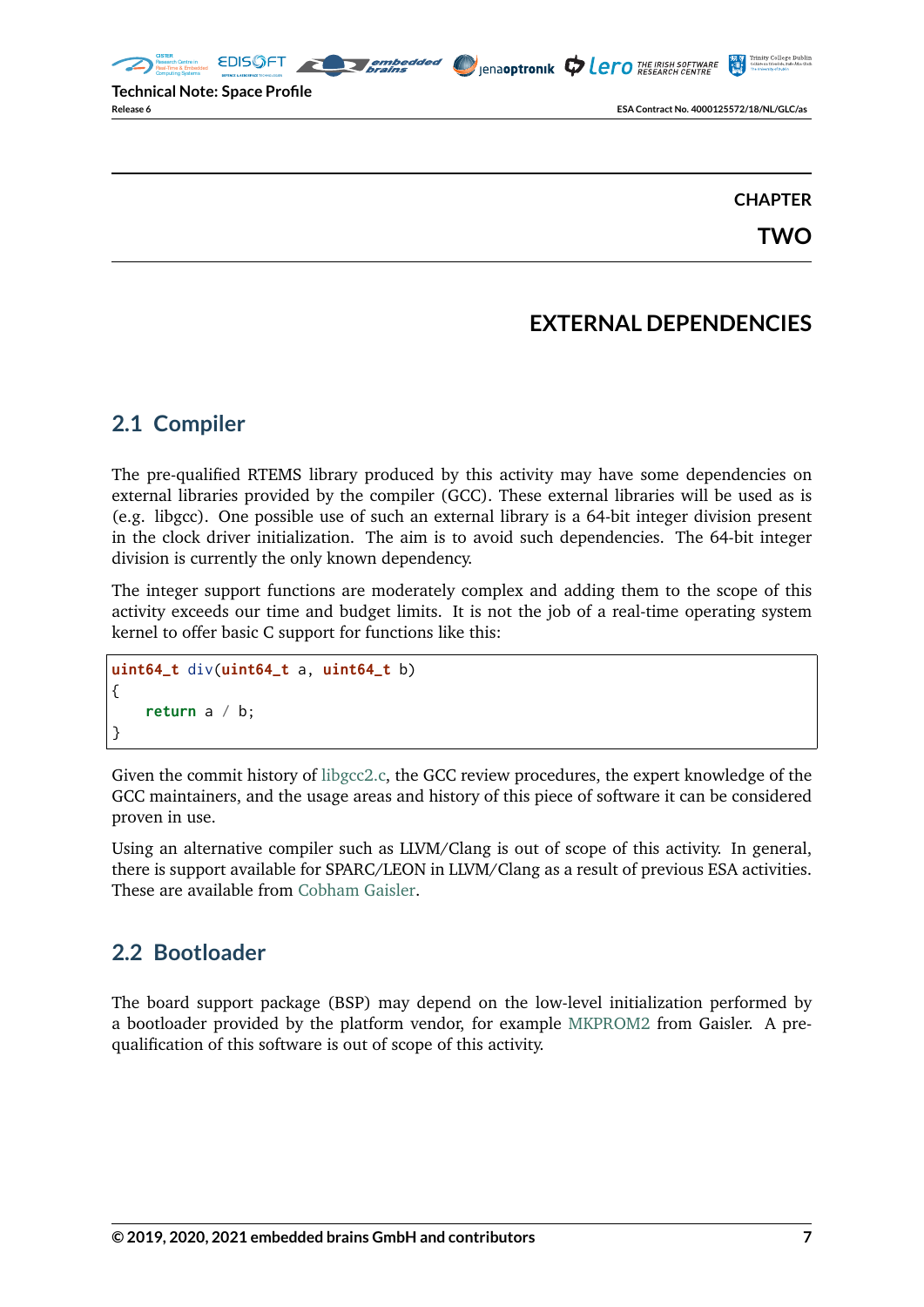

```
Technical Note: Space Profile
```
**Release 6 ESA Contract No. 4000125572/18/NL/GLC/as**

## <span id="page-12-0"></span>**2.3 C Library**

There will be **no dependency on the Newlib provided libc** as a whole, this will be enforced by the use of explicit linker options. Instead, basic functions like memcpy() and memset() will be selected from Newlib (see section *[C Standard Support](#page-14-1)*) and any modifications made will be submitted for upstream inclusion in Newlib.

## <span id="page-12-1"></span>**2.4 Mathematical Library**

The standard mathematical library **libm will not be used** by the pre-qualified RTEMS of this activity. The pre-qualified RTEMS will support the ESA provided [MLFS.](https://essr.esa.int/project/mlfs-mathematical-library-for-flight-software)

## <span id="page-12-2"></span>**2.5 ABI compatibility**

This project does not address any ABI (Application Binary Interface) concerns.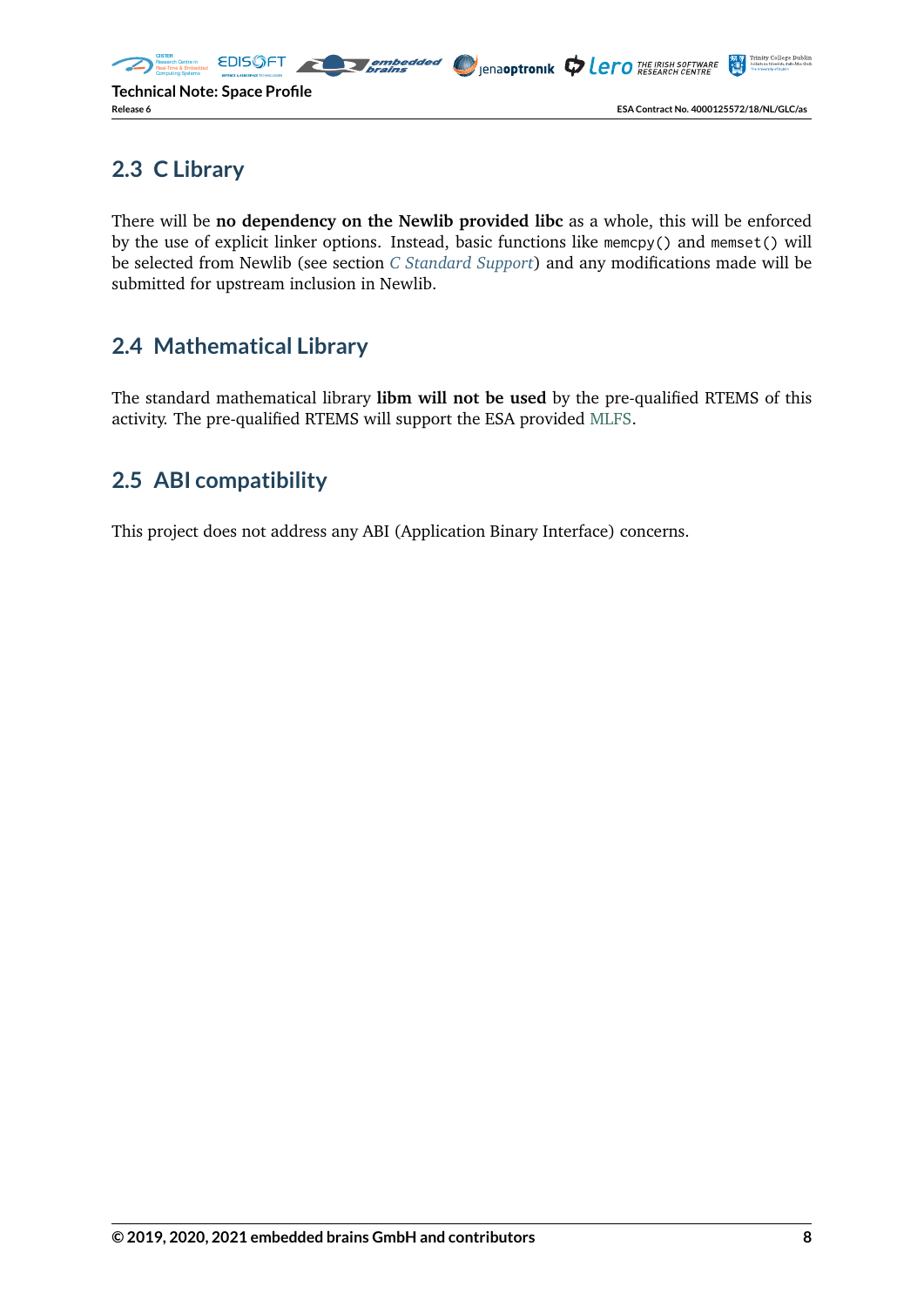<span id="page-13-0"></span>



## **CHAPTER**

**Trinity College Dublin** 

**THREE**

#### **SPACE PROFILE DEFINITION**

**CONFIDENCE CONSUMING THE IRISH SOFTWARE** 

This section gives a list of features, directives, and application configuration options which are included in the space profile. Anything not mentioned here is excluded from the space profile. Excluded means that it is not subject to the pre-qualification activity. Additional functionality can be enabled or added by the end-users, but this must then done under their own responsibility (to complete the qualification for the additional parts). The data package produced by this activity may for example include two libraries for a certain platform, one contains the pre-qualified software components (e.g. librtemsqual) and one contains additional components normally available in mainline RTEMS (e.g. librtemsextra). This allows end-users to select additional components at their own expense in terms of the effort needed to qualify (this is a different approach as taken with Edisoft RTEMS Improvement where features were explicitly removed). For the application configuration defines (CONFIGURE\_\*) listed here, value ranges are not yet defined.

embedded

#### <span id="page-13-1"></span>**3.1 Platforms**

- GR712RC (single-core and dual-core configurations)
- GR740 (single-core and multi-core configurations)

See also *[Survey Responses: Processor Architectures](#page-33-1)*, *[Survey Responses: Target Platforms](#page-34-0)* and *[Space](#page-21-1) [Profile Justification: Platforms](#page-21-1)*.

## <span id="page-13-2"></span>**3.2 Devices**

- Low-level driver for GPIO
- Low-level driver for UART with polled single character output function
- Low-level driver for SpaceWire

See also *[Survey Responses: Devices](#page-35-0)* and *[Space Profile Justification: Devices](#page-21-4)*.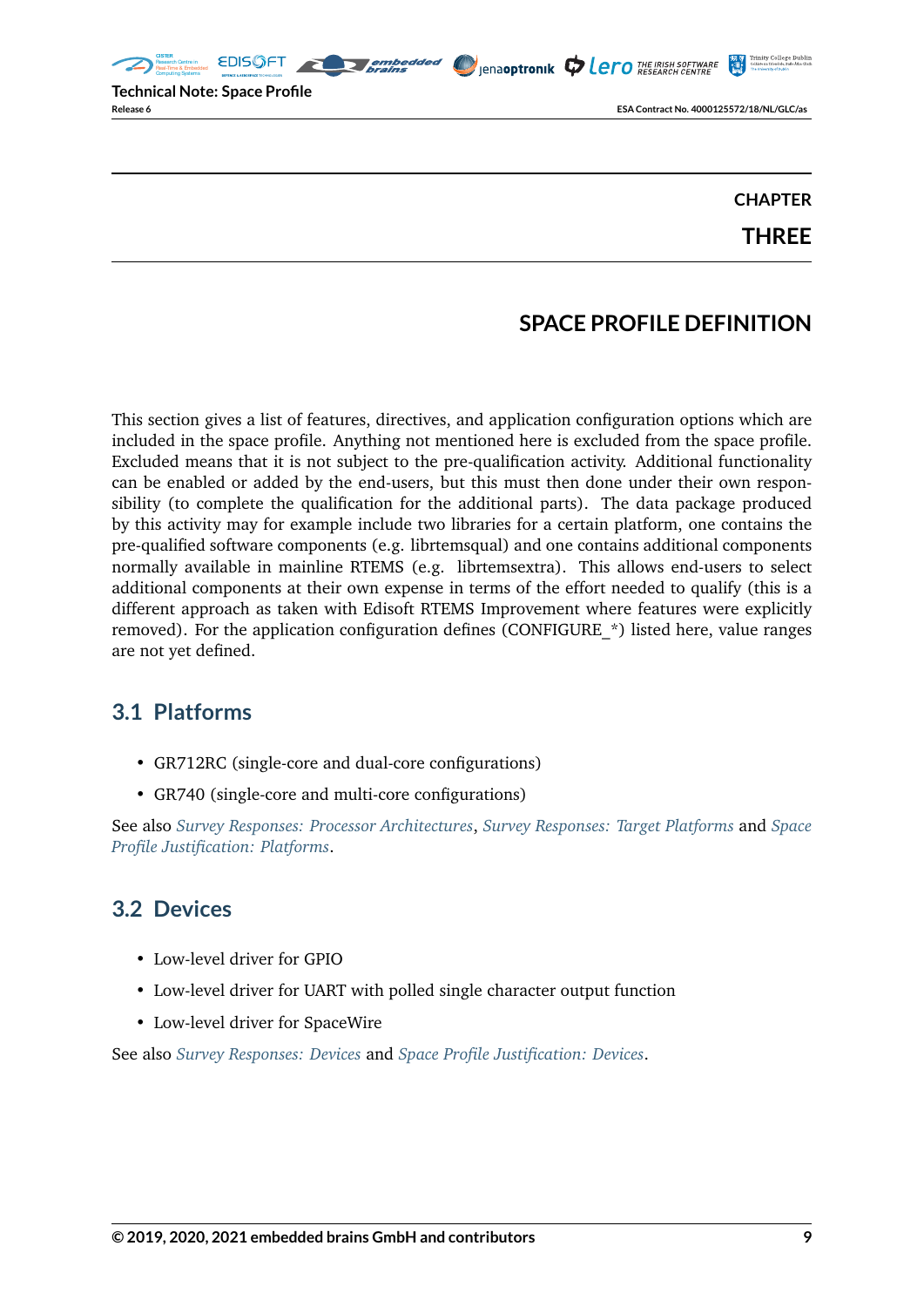

**CONFIDENCE CONSUMING PROPERTY ARE ARCH CENTRE** 

**第7** 

Trinity College Dublin<br>Colliste na Trionóide, Baile Átha Cliath

## <span id="page-14-0"></span>**3.3 Locking Protocols and Scheduling**

- [Transitive Priority Inheritance](https://docs.rtems.org/branches/master/c-user/key_concepts.html#priority-inheritance-protocol)
- [Immediate Ceiling Priority Protocol \(ICPP\)](https://docs.rtems.org/branches/master/c-user/key_concepts.html#immediate-ceiling-priority-protocol-icpp)
- [O\(m\) Independence-Preserving Protocol \(OMIP\)](https://docs.rtems.org/branches/master/c-user/key_concepts.html#o-m-independence-preserving-protocol-omip)
- [Multiprocessor Resource Sharing Protocol \(MrsP\)](https://docs.rtems.org/branches/master/c-user/key_concepts.html#multiprocessor-resource-sharing-protocol-mrsp)
- Run-time deadlock detection
- [Clustered scheduling](https://docs.rtems.org/branches/master/c-user/symmetric_multiprocessing_services.html#clustered-scheduling)
- [EDF scheduler with one-to-one and one-to-all thread to processor affinity support](https://docs.rtems.org/branches/master/c-user/scheduling_concepts.html#earliest-deadline-first-smp-scheduler)

See also *[Survey Responses: Locking Protocols and Scheduling](#page-39-0)* and *[Survey Responses: Thread Sup](#page-37-0)[port](#page-37-0)*.

## <span id="page-14-1"></span>**3.4 C Standard Support**

- posix memalign()
- rtems calloc()
- rtems malloc()
- memcpy()
- memset()
- Thread-local Storage (TLS)

See also *[Survey Responses: Dynamic Memory](#page-36-0)*, *[Survey Responses: Miscellaneous](#page-42-0)* and *[Space Profile](#page-23-3) [Justification: Dynamic Memory](#page-23-3)*.

## <span id="page-14-2"></span>**3.5 Initialization**

The board support package (BSP) for the platform will initialize the system according to the application configuration. The BSP may rely on low-level initialization performed by a bootloader. See also [Initialization Manager.](https://docs.rtems.org/branches/master/c-user/initialization.html)

## <span id="page-14-3"></span>**3.6 Barrier Manager**

- CONFIGURE\_MAXIMUM\_BARRIERS
- rtems barrier create()
- rtems barrier ident()
- rtems barrier release()
- rtems barrier wait()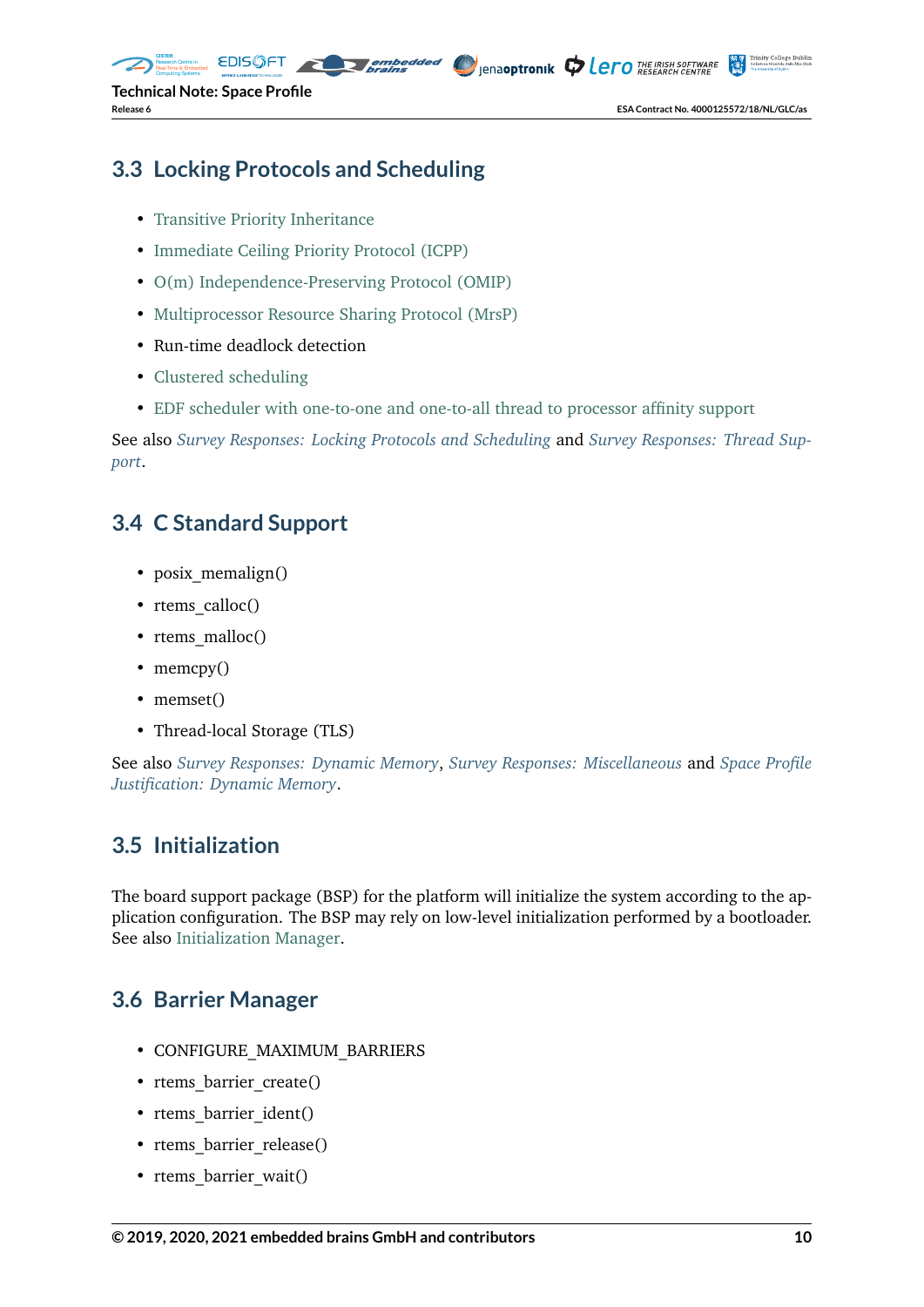

**Release 6 ESA Contract No. 4000125572/18/NL/GLC/as**

See also *[Survey Responses: Barrier Manager](#page-43-0)* and *[Space Profile Justification: Classic API](#page-24-1)*.

## <span id="page-15-0"></span>**3.7 Clock Manager**

- Clock driver providing the clock tick, CLOCK\_MONOTONIC, and CLOCK\_REALTIME
- CONFIGURE APPLICATION DOES NOT NEED CLOCK DRIVER
- CONFIGURE APPLICATION NEEDS CLOCK DRIVER
- CONFIGURE MICROSECONDS PER TICK
- rtems clock get ticks per second()
- rtems clock get ticks since boot()
- rtems clock get tod()
- rtems clock get uptime()
- rtems clock set()

See also *[Survey Responses: Clock Manager](#page-43-1)*, *[Space Profile Justification: Excluded - Time Synchro](#page-25-1)[nization for CLOCK\\_REALTIME](#page-25-1)*, and *[Space Profile Justification: Classic API](#page-24-1)*.

#### <span id="page-15-1"></span>**3.8 Event Manager**

- rtems event receive()
- rtems event send()
- rtems event system receive()
- rtems event system send()

See also *[Survey Responses: Event Manager](#page-44-0)* and *[Space Profile Justification: Classic API](#page-24-1)*.

## <span id="page-15-2"></span>**3.9 Fatal Error Manager**

• rtems\_fatal()

See also *[Survey Responses: Fatal Error Handling](#page-52-1)* and *[Space Profile Justification: Classic API](#page-24-1)*.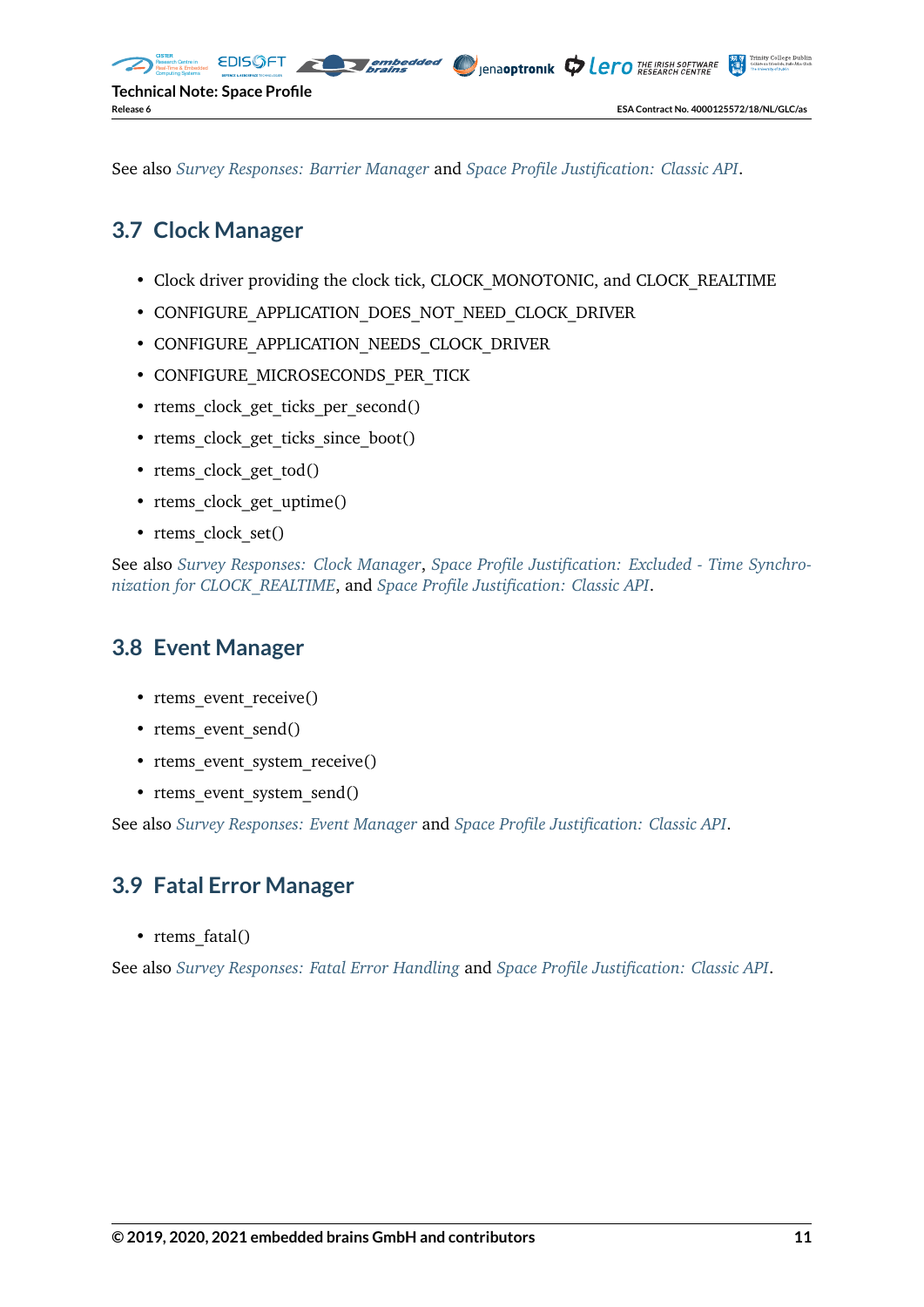

(P) Jenaoptronik CO Lero THE IRISH SOFTWARE

#### <span id="page-16-0"></span>**3.10 Interrupt Manager**

- CONFIGURE INTERRUPT STACK SIZE
- rtems interrupt local disable()
- rtems interrupt local enable()
- rtems interrupt lock acquire()
- rtems interrupt lock destroy()
- rtems interrupt lock initialize()
- rtems interrupt lock release()

An interrupt controller API shall be specified. This includes interrupt handler installation and removal, disabling and enabling of specific interrupts, setting of interrupt priorities, etc. See also [#3269](https://devel.rtems.org/ticket/3269)

See also *[Survey Responses: Interrupt Manager](#page-45-0)* and *[Space Profile Justification: Classic API](#page-24-1)*.

#### <span id="page-16-1"></span>**3.11 Message Manager**

- CONFIGURE MAXIMUM MESSAGE QUEUES
- rtems message queue broadcast()
- rtems message queue construct()
- rtems message queue flush()
- rtems message queue get number pending()
- rtems message queue ident()
- rtems message queue receive()
- rtems message queue send()
- rtems message queue urgent()
- RTEMS MESSAGE QUEUE BUFFER()

The space profile includes rtems message\_queue\_construct() directive instead of rtems message queue create() to avoid a dependency on the RTEMS Workspace, see also [#4007.](https://devel.rtems.org/ticket/4007)

See also *[Survey Responses: Message Manager](#page-46-1)* and *[Space Profile Justification: Classic API](#page-24-1)*.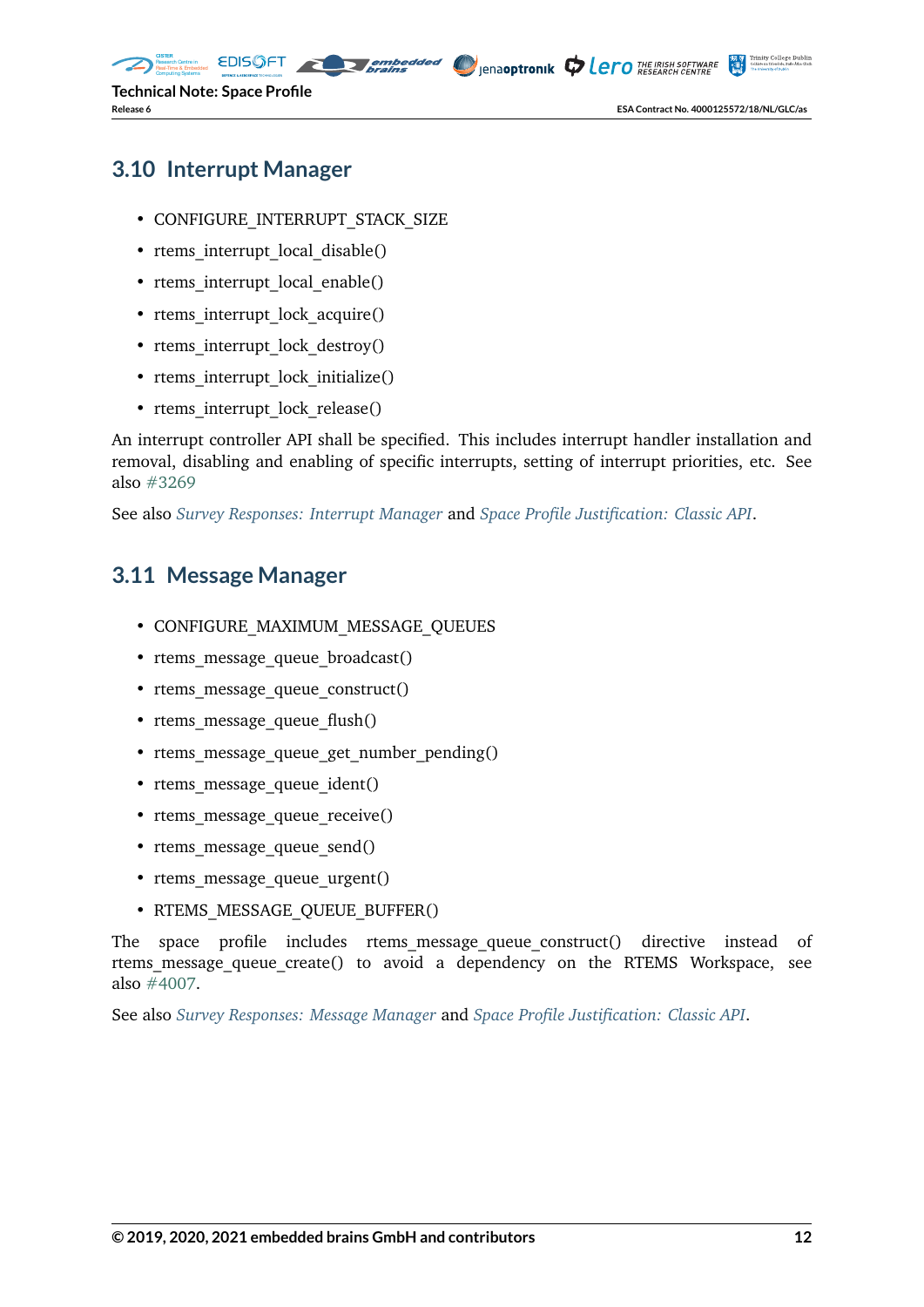

## <span id="page-17-0"></span>**3.12 Object Manager**

• rtems build name()

See also *[Survey Responses: Classic Objects](#page-47-0)* and *[Space Profile Justification: Classic API](#page-24-1)*.

## <span id="page-17-1"></span>**3.13 Partition Manager**

- CONFIGURE\_MAXIMUM\_PARTITIONS
- rtems partition create()
- rtems partition get buffer()
- rtems partition ident()
- rtems partition return buffer()
- RTEMS PARTITION ALIGNMENT

See also *[Survey Responses: Partition Manager](#page-47-1)* and *[Space Profile Justification: Classic API](#page-24-1)*.

#### <span id="page-17-2"></span>**3.14 Rate Monotonic Manager**

- CONFIGURE\_MAXIMUM\_PERIODS
- rtems rate monotonic cancel()
- rtems rate monotonic create()
- rtems rate monotonic deadline()
- rtems rate monotonic get status()
- rtems rate monotonic ident()
- rtems\_rate\_monotonic\_period()

See also *[Survey Responses: Rate Monotonic Manager](#page-48-0)* and *[Space Profile Justification: Classic API](#page-24-1)*.

#### <span id="page-17-3"></span>**3.15 Scheduler Manager**

- CONFIGURE MAXIMUM PROCESSORS
- CONFIGURE\_SCHEDULER\_ASSIGNMENTS
- CONFIGURE\_SCHEDULER\_EDF\_SMP
- CONFIGURE SCHEDULER TABLE ENTRIES
- rtems scheduler add processor()
- rtems scheduler get processor()
- rtems scheduler get processor maximum()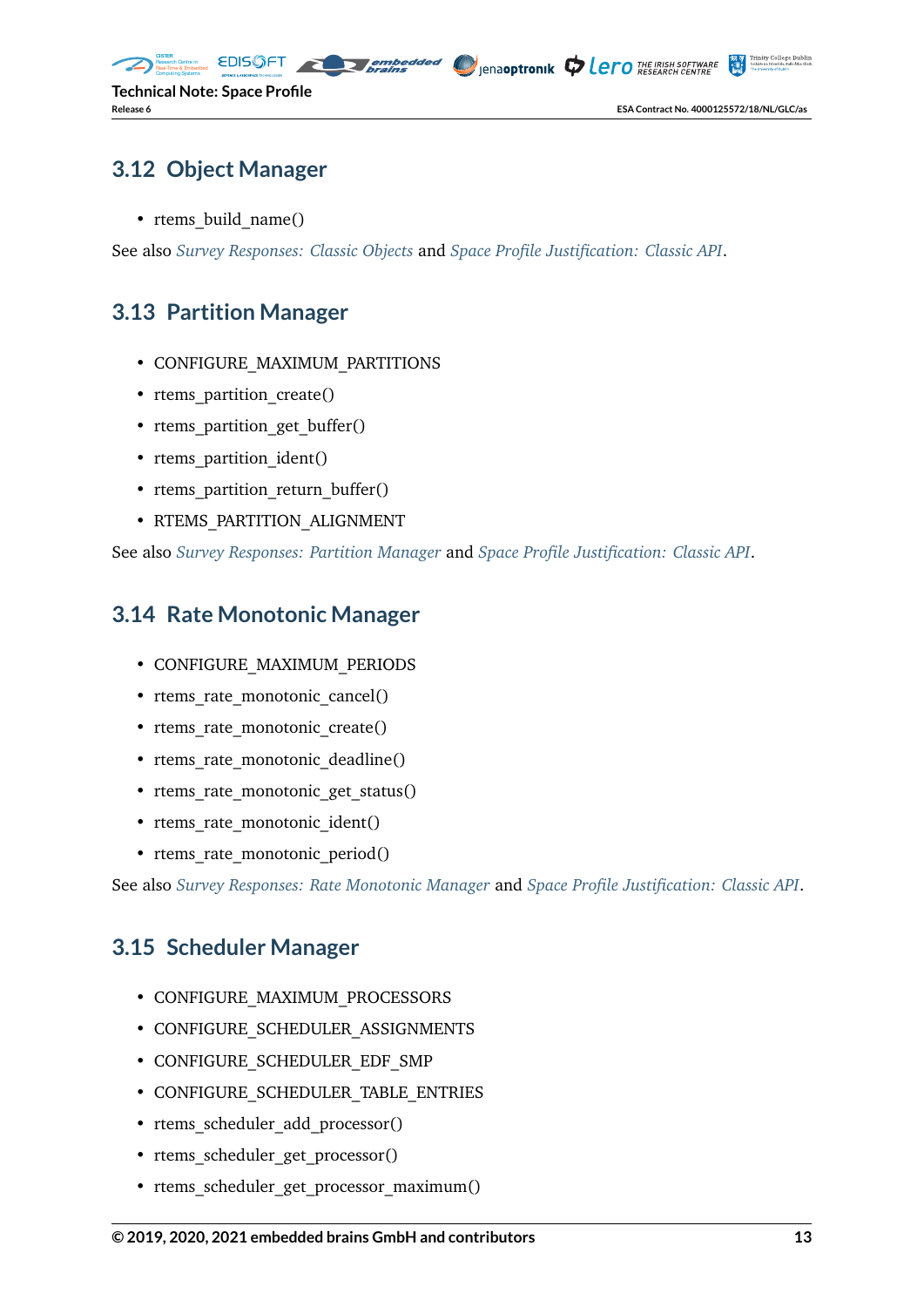**CONFIDENCE CONSTRUCT AND RESEARCH CENTRE** 



**Technical Note: Space Profile**

**CISTER** Research Centre in Real-Time & Embedded Computing Systems

- rtems scheduler get processor set()
- rtems scheduler ident()
- rtems scheduler ident by processor()
- rtems scheduler ident by processor set()
- rtems scheduler remove processor()

See also *[Survey Responses: Locking Protocols and Scheduling](#page-39-0)*, *[Survey Responses: SMP Support](#page-50-1)* and *[Space Profile Justification: Classic API](#page-24-1)*. Please note that rtems\_get\_current\_processor() was replaced by rtems\_scheduler\_get\_processor() and that rtems\_get\_processor\_count() was replaced by rtems\_scheduler\_get\_processor\_maximum() recently.

#### <span id="page-18-0"></span>**3.16 Semaphore Manager**

- CONFIGURE\_MAXIMUM\_SEMAPHORES
- rtems semaphore create()
- rtems semaphore ident()
- rtems semaphore obtain()
- rtems semaphore release()
- rtems semaphore set priority()

See also *[Survey Responses: Semaphore Manager](#page-49-1)* and *[Space Profile Justification: Classic API](#page-24-1)*.

#### <span id="page-18-1"></span>**3.17 Task Manager**

- CONFIGURE\_MAXIMUM\_TASKS
- CONFIGURE MINIMUM TASK STACK SIZE
- CONFIGURE\_MINIMUM\_TASKS\_WITH\_USER\_PROVIDED\_STORAGE
- CONFIGURE MAXIMUM THREAD LOCAL STORAGE SIZE
- CONFIGURE INIT TASK ARGUMENTS
- CONFIGURE INIT TASK ATTRIBUTES
- CONFIGURE\_INIT\_TASK\_ENTRY\_POINT
- CONFIGURE INIT TASK INITIAL MODES
- CONFIGURE INIT TASK PRIORITY
- CONFIGURE INIT TASK CONSTRUCT STORAGE SIZE
- rtems task construct()
- rtems task get affinity()
- rtems task get priority()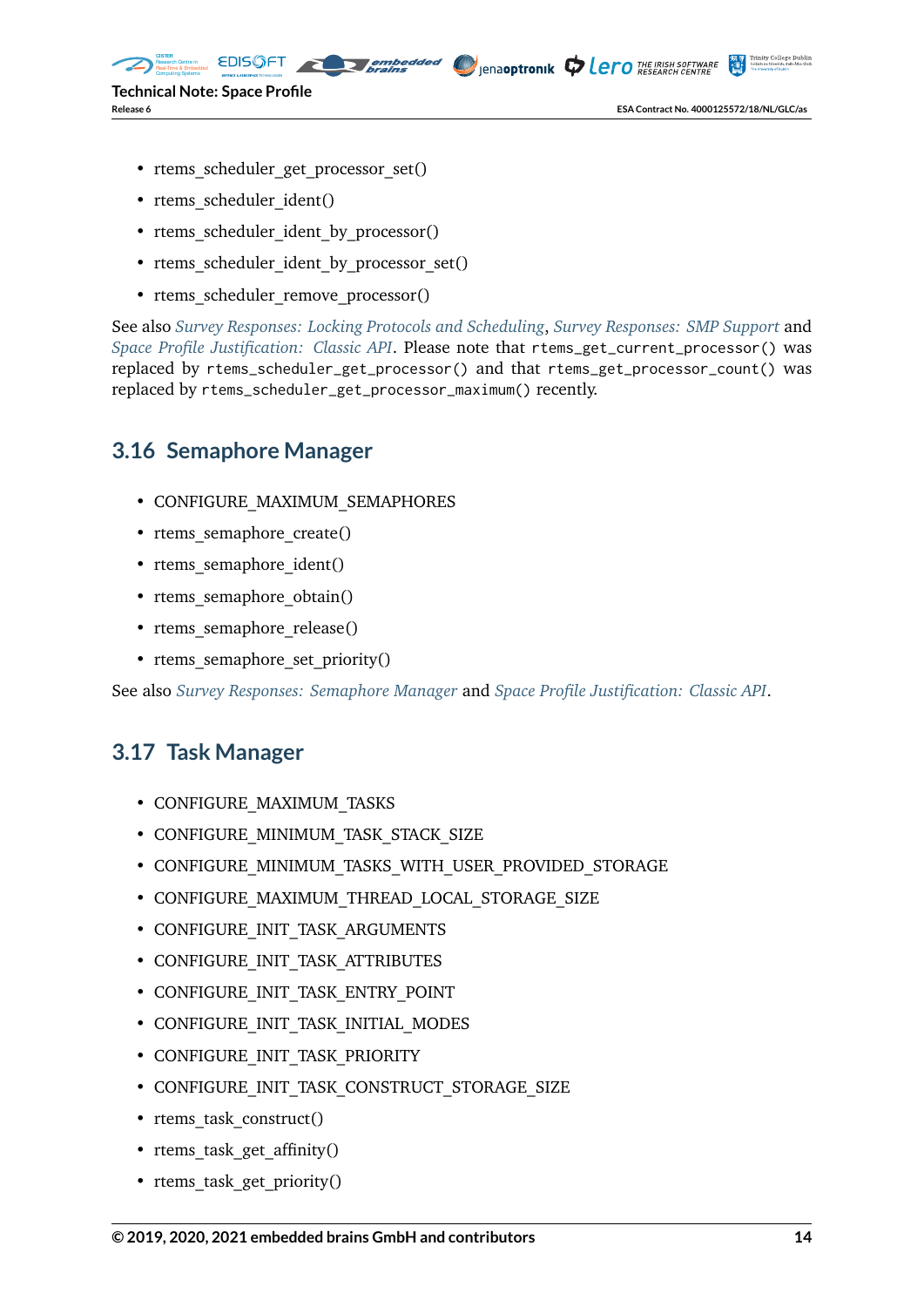

Senaoptronik **C**Lero THE IRISH SOFTWARE

 $\frac{1}{25}$   $\frac{1}{25}$  Trinity College Dublin<br> $\frac{1}{25}$  Collistena Trionbide, Balle Atha Clisth<br> $\frac{1}{25}$  The University of Oublin

- rtems task get scheduler()
- rtems task ident()
- rtems task is suspended()
- rtems task iterate()
- rtems task restart()
- rtems\_task\_resume()
- rtems task self()
- rtems task set affinity()
- rtems task set priority()
- rtems task set scheduler()
- rtems task start()
- rtems task suspend()
- rtems task wake after()
- rtems task wake when()
- RTEMS\_TASK\_STORAGE\_ALIGNMENT
- RTEMS TASK STORAGE SIZE()

The space profile includes rtems\_task\_construct() instead of rtems\_task\_create() to avoid a dependency on the RTEMS Workspace, see also [#3959.](https://devel.rtems.org/ticket/3959)

See also *[Survey Responses: Locking Protocols and Scheduling](#page-39-0)*, *[Survey Responses: Thread Support](#page-37-0)*, *[Survey Responses: Task Manager](#page-51-0)* and *[Space Profile Justification: Classic API](#page-24-1)*.

#### <span id="page-19-0"></span>**3.18 Timer Manager**

- CONFIGURE\_MAXIMUM\_TIMERS
- rtems timer cancel()
- rtems\_timer\_create()
- rtems\_timer\_fire\_after()
- rtems timer fire when()
- rtems timer ident()
- rtems timer initiate server()
- rtems timer reset()
- rtems timer server fire after()
- rtems timer server fire when()

See also *[Survey Responses: Timer Manager](#page-52-0)* and *[Space Profile Justification: Classic API](#page-24-1)*.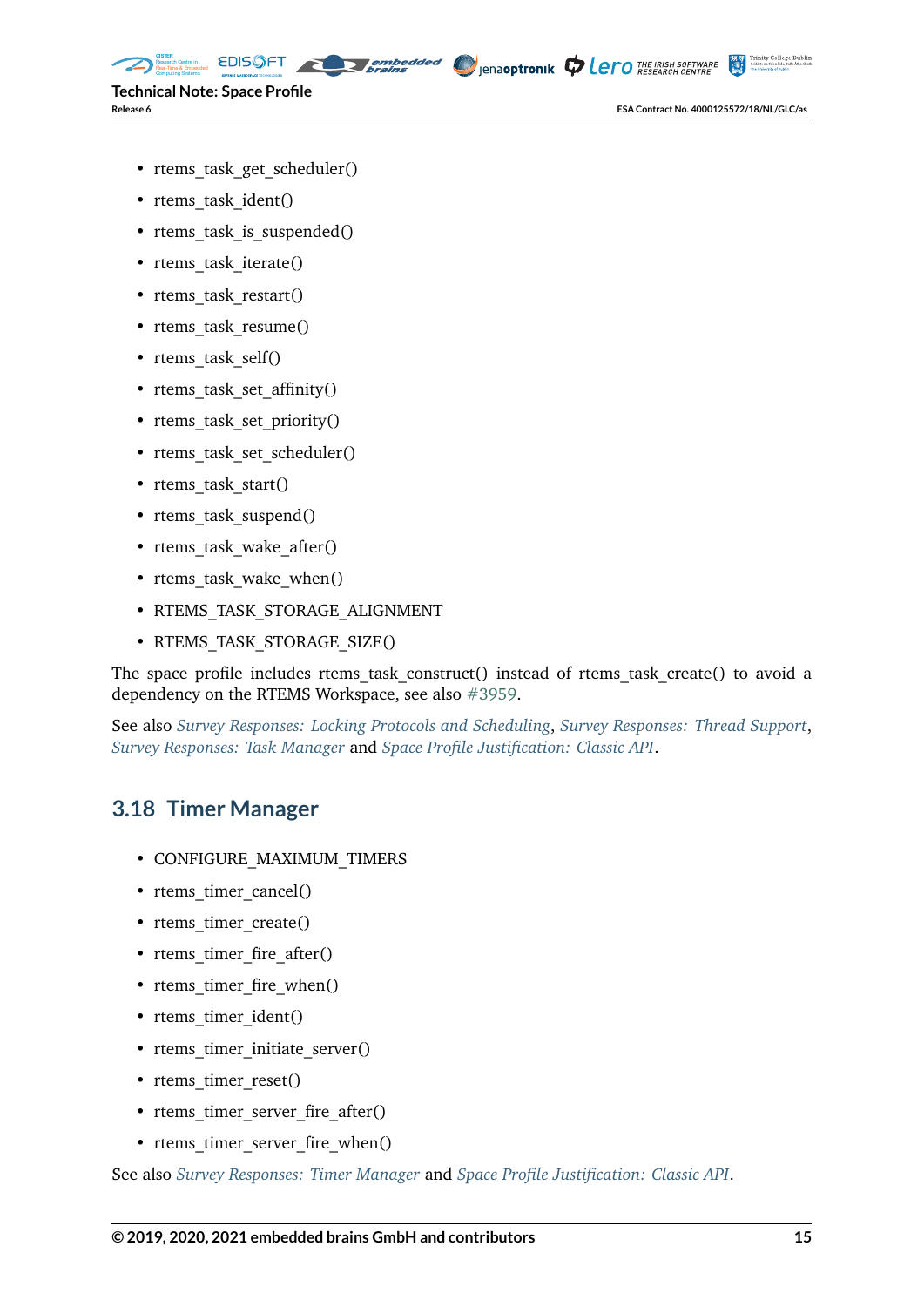

**Release 6 ESA Contract No. 4000125572/18/NL/GLC/as**

#### <span id="page-20-0"></span>**3.19 Extensions Manager**

- CONFIGURE\_INITIAL\_EXTENSIONS
- CONFIGURE\_MAXIMUM\_USER\_EXTENSIONS
- rtems\_extension\_create()
- rtems extension ident()

See also *[Survey Responses: Extensions Manager](#page-50-2)* and *[Space Profile Justification: Classic API](#page-24-1)*.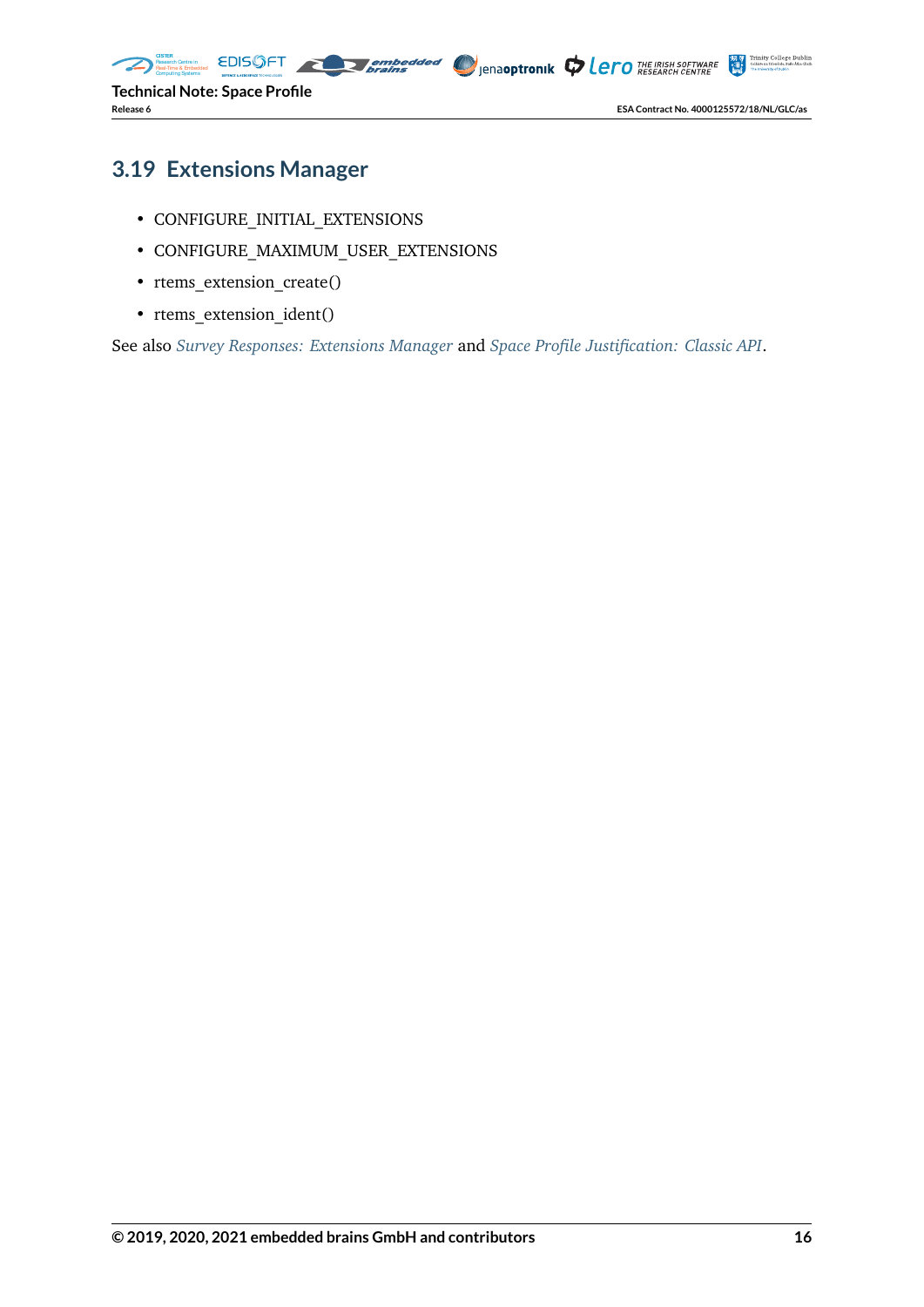

<span id="page-21-0"></span>

## <span id="page-21-1"></span>**4.1 Platforms**

#### <span id="page-21-2"></span>**4.1.1 Included**

The *[survey results confirm](#page-34-0)* that the LEON3/LEON4 Gaisler platforms GR712RC and GR740 selected for this activity are the most interesting for the respondents of the survey.

embedded

#### <span id="page-21-3"></span>**4.1.2 Excluded**

The questionnaire identified also the need to qualify RTEMS on other platforms (single-core LEONs UT699/UT700, ARM, RISC-V, etc). Even though these platforms cannot be targeted in the context of this activity due to resource constraints, however, the infrastructure created will allow to easily add support for them, e.g. as part of future activities or by community contribution.

#### <span id="page-21-4"></span>**4.2 Devices**

#### <span id="page-21-5"></span>**4.2.1 Included**

Included are low-level drivers for GPIO, UART, and SpaceWire devices. For the UART also a polled single character output function will be provided. This is good enough to run the tests.

The low-level driver consists of

- header files with register structure and bit definitions for the GPIO, UART, and SpaceWire modules of the GR712RC and GR740,
- the base address for the above modules on the GR712RC and GR740, and
- functions to read/write 8/16/32/64-bit values from/to registers.

The header files will be generated from hardware register specification items. For this we will define appropriate [specification items.](https://docs.rtems.org/branches/master/eng/req/items.html)

**Release 6 ESA Contract No. 4000125572/18/NL/GLC/as**

**SPACE PROFILE JUSTIFICATION**

**OD** Jenaoptronik **C** Lero THE IRISH SOFTWARE

**CHAPTER**

**Trinity College Dublin** 

**FOUR**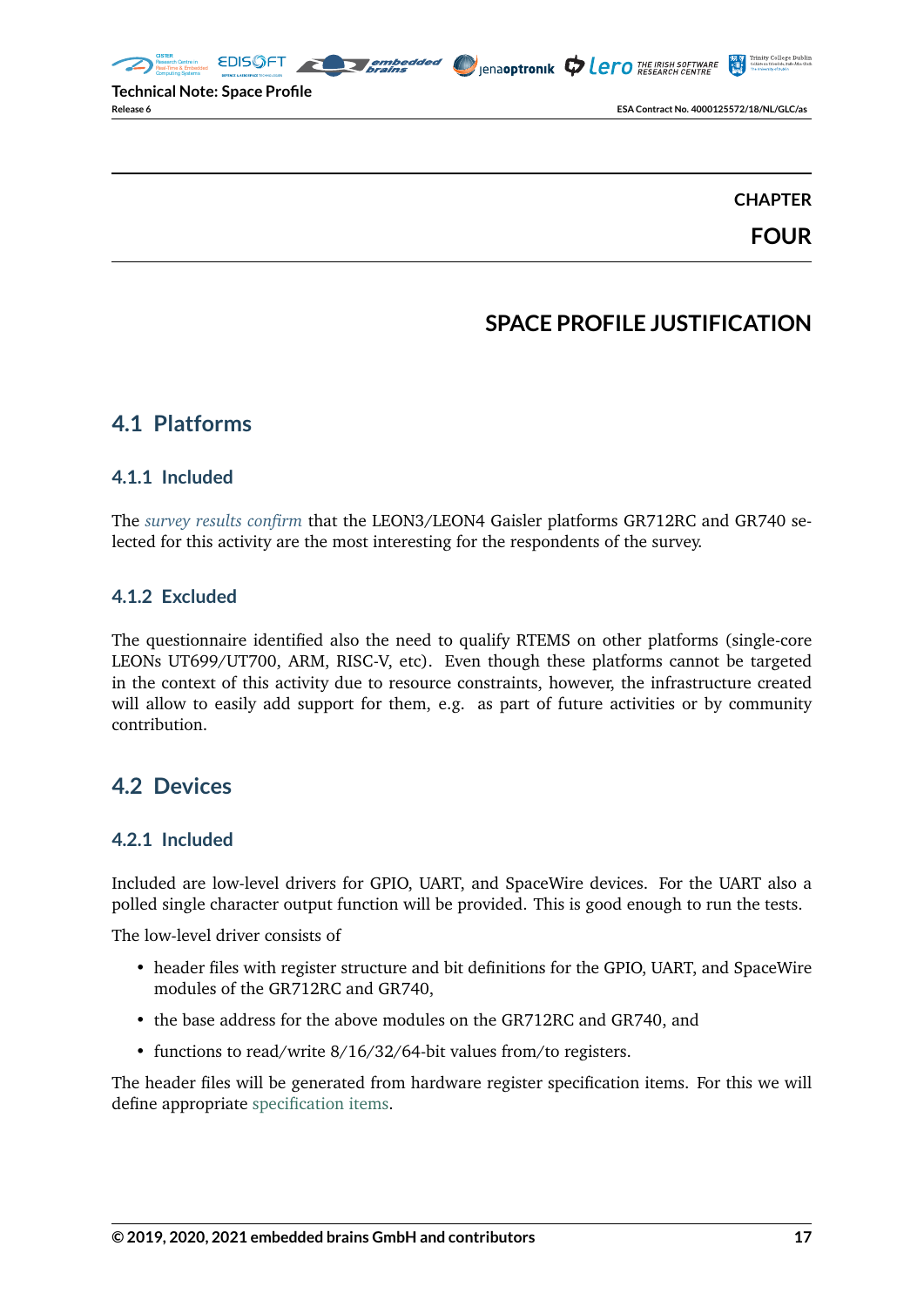

**Technical Note: Space Profile Release 6 ESA Contract No. 4000125572/18/NL/GLC/as**

#### <span id="page-22-0"></span>**4.2.2 Excluded**

Excluded devices are CAN, I2C, MIL-STD-1553, PCI, SPI and Ethernet due to a lack of user interest or time and budget constraints. To avoid duplicated work in space projects it is recommended to add more device drivers in follow up activities to a common pool which can be used by space missions. This activity will do the ground work to set up the infrastructure for this. From the survey, it became clear that proprietary CAN drivers and protocol stack are already in use. No investment will be made to support the generic RTEMS IO Manager.

The *[survey results](#page-35-0)* suggest that some users would like to have high-level drivers for GPIO, MIL-STD-1553, UART, and SpaceWire included in the space profile. The interface and feature set of such a driver is unspecified. High-level drivers are available in mainline RTEMS based on the Gaisler driver manager, which could be a starting point. A future activity or project-specific work may be used to fill this gap.

## <span id="page-22-1"></span>**4.3 Programming and Parallel Languages**

#### <span id="page-22-2"></span>**4.3.1 Included - C**

C is supported including thread-local storage (TLS) support. Most of the C standard library support is excluded.

#### <span id="page-22-3"></span>**4.3.2 Included - uPython**

For compatibility with previous uPython activities carried out by ESA (see [https://essr.esa.](https://essr.esa.int/project/micropython-for-leon) [int/project/micropython-for-leon\)](https://essr.esa.int/project/micropython-for-leon), support for it will be included in the space profile. However, not all features will be supported, e.g. task notes were removed in RTEMS 5.1. The rtems \* delete() directives are not in the space profile.

#### <span id="page-22-4"></span>**4.3.3 Excluded - Ada**

In mainline RTEMS 5.1 the process to build a GCC with Ada support was substantially simplified since now all header files required by the Ada runtime library are included in Newlib. So, the GCC can be built in one step without the need to build RTEMS first. Also the task variables were replaced by thread-local storage (TLS) variables to support SMP configurations. Tool chains with Ada support are regularly built for ARM, PowerPC, RISC-V and SPARC targets by RTEMS community members. However, the Ada support depends on the excluded POSIX API. It would be possible to pre-qualify the additional components in a parallel or follow up activity. This activity should avoid dependencies on the POSIX signals (e.g. pthread\_sigmask(), pthread\_kill(), and sigaction()) since their implementation in RTEMS has a questionable quality.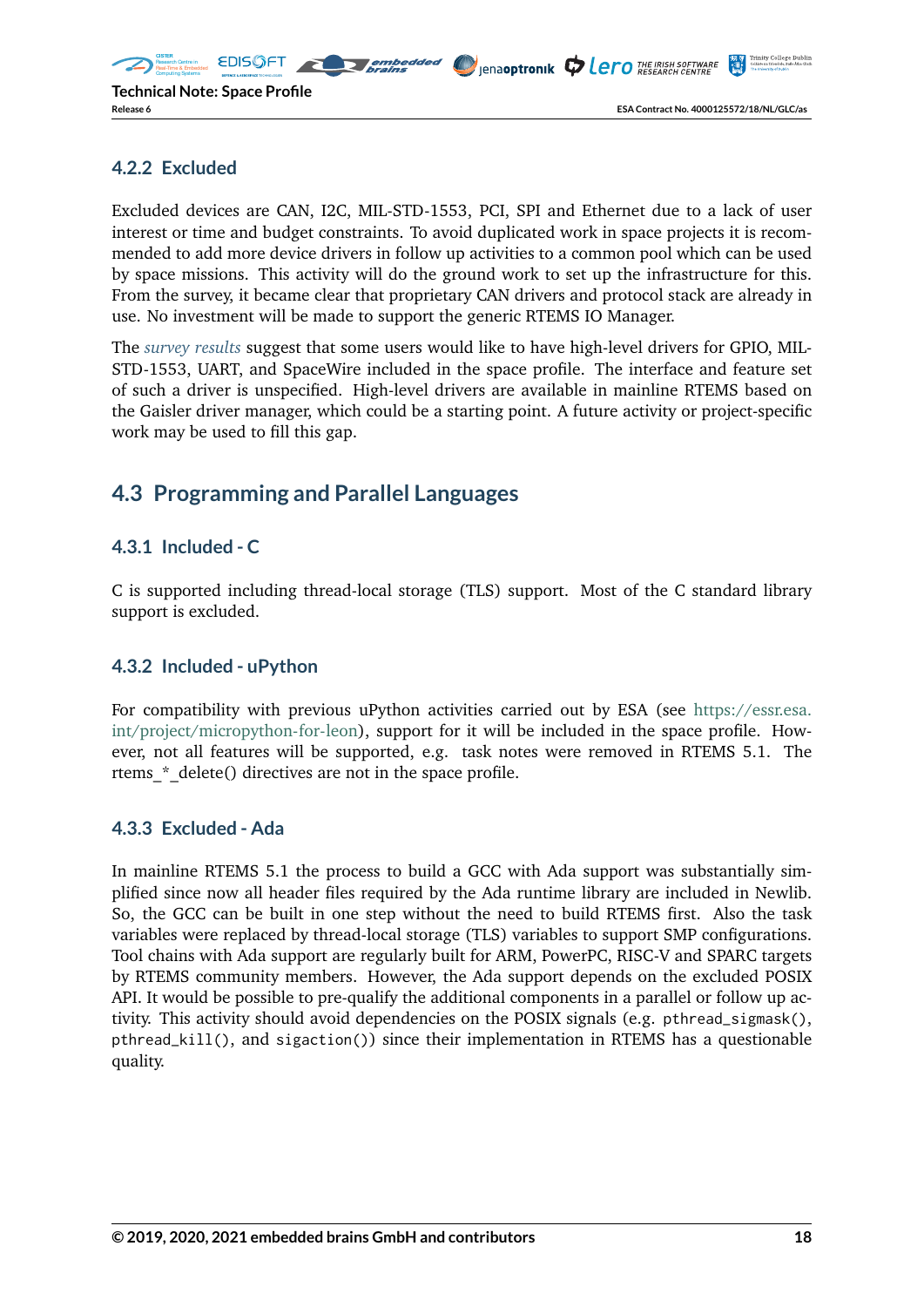#### <span id="page-23-0"></span>**4.3.4 Excluded - C++, Java, Go, Rust and LUA**

 $C++$  may work out of the box, however, at your own risk. Most parts of the standard  $C++$ library will require the components outside the pre-qualified RTEMS library.

The demand for Java, Go, and Rust was quite weak. LUA was mentioned in a remark. In general, programming language support can be added in follow up projects. All relevant synchronization primitives are included in the space profile. There is just a lack of time and budget to cover all API variants.

#### <span id="page-23-1"></span>**4.3.5 Excluded - OpenMP**

There was some interest in OpenMP. The OpenMP in GCC is well supported in mainline RTEMS and on par with the Linux support. Critical synchronization primitives such as the OpenMP barriers use the Linux code based on Futexes as is. Note however that Futexes are not part of the qualification scope.

The OpenMP support in GCC consists of three parts:

- 1. The code generation through the compiler.
- 2. The libgomp runtime support library.
- 3. The operating system services required by libgomp.

For a qualified application all three parts must be taken into account, in addition to the Futex support. Providing only part three in this activity would still require at least a pre-qualification of libgomp which is completely out of scope of this activity. The operating system services required by libgomp are mainly POSIX API functions. OpenMP would be the only valid reason to include these POSIX API functions in the space profile. To focus on the overall quality of the pre-qualification activity it was decided to not include OpenMP unless the project progress is exceptionally good.

#### <span id="page-23-2"></span>**4.3.6 Excluded - MTAPI**

There was no user interest in MTAPI. It will not be included in the space profile.

#### <span id="page-23-3"></span>**4.4 Dynamic Memory**

#### <span id="page-23-4"></span>**4.4.1 Included**

The *[survey results](#page-36-0)* suggest that dynamic memory allocation during system initialization is highly desired. The space profile will include the posix\_memalign(), rtems\_calloc() and rtems\_malloc() functions. These functions have no dependency on errno. The free() function is explicitly excluded from the space profile.

Release 2 of the space profile suggested to include the aligned\_alloc(), calloc() and malloc() functions. This changed in release 3 of the document to avoid a dependency on errno.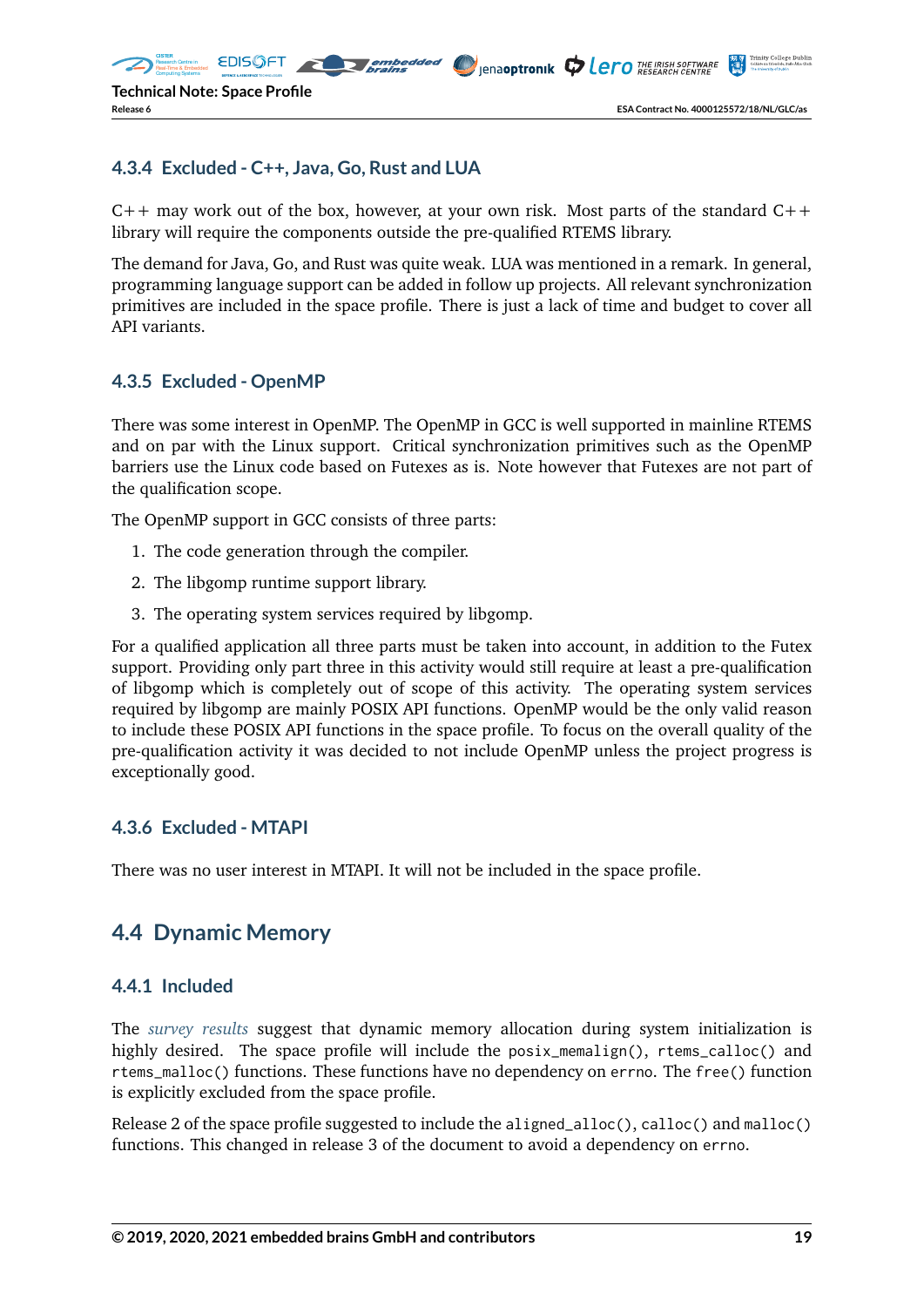

**Release 6 ESA Contract No. 4000125572/18/NL/GLC/as**

#### <span id="page-24-0"></span>**4.4.2 Excluded**

Excluded are the free of allocated memory and reallocations.

**Exampled** *<u>dembedded</u>* 

## <span id="page-24-1"></span>**4.5 Classic API**

#### <span id="page-24-2"></span>**4.5.1 Included**

The following RTEMS Classic API managers are included in parts in the space profile:

- *[Barrier Manager](#page-14-3)*
- *[Clock Manager](#page-15-0)*
- *[Event Manager](#page-15-1)*
- *[Fatal Error Manager](#page-15-2)*
- *[Interrupt Manager](#page-16-0)*
- *[Message Manager](#page-16-1)*
- *[Object Manager](#page-17-0)*
- *[Partition Manager](#page-17-1)*
- *[Rate Monotonic Manager](#page-17-2)*
- *[Scheduler Manager](#page-17-3)*
- *[Semaphore Manager](#page-18-0)*
- *[Task Manager](#page-18-1)*
- *[Timer Manager](#page-19-0)*
- *[Extensions Manager](#page-20-0)*

#### <span id="page-24-3"></span>**4.5.2 Excluded**

Explicitly excluded are

- IO Manager
- all object delete directives, and
- all diagnostic directives, e.g. rtems\_rate\_monotonic\_get\_statistics().

The Signal Manager is excluded due to no strong interest from the user side and the questionable implementation. Signals are called as a side effect of thread dispatching. No application code should run in this area. There is a possibility of infinite recursion since signal handlers may block leading to a thread dispatch.

The Region Manager is excluded due to little interest from the user side. Its use is not recommended in general as long as it is implemented as a first-fit allocator.

The Dual Ported Memory Manager is excluded since is lacks a proper use case.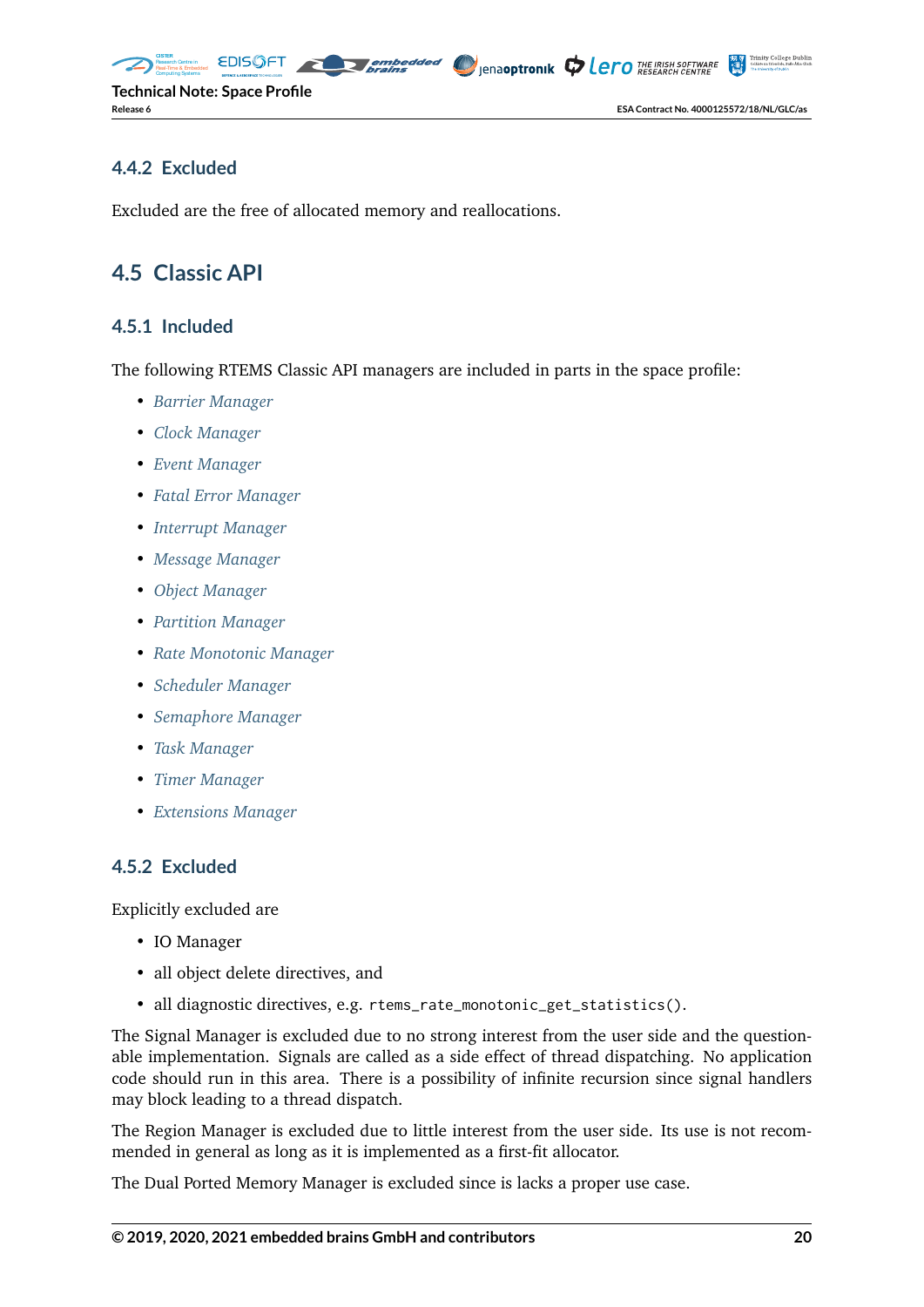

A lot of diagnostic and debug support is excluded due to time and budget constraints. These services can still be used during application development. They just have to be removed in the flight software configuration.

There will be no support for asymmetric multiprocessing (RTEMS\_MULTIPROCESSING). It was not included in the EDISOFT RTEMS Improvement as well. It is rarely tested by the RTEMS community work flow. During the massive code rewrites to support SMP things may have broken the RTEMS\_MULTIPROCESSING support in subtle ways. The current status is that it is compile clean. The implementation exploits that the MPCI thread has the highest priority and is non-preemptive. This exploit breaks in SMP configuration.

#### <span id="page-25-0"></span>**4.6 Other Features**

#### <span id="page-25-1"></span>**4.6.1 Excluded - Time Synchronization for CLOCK\_REALTIME**

There is no support for time synchronization protocols like the Network Time Protocol (NTP). There is no system provided leap second handling. Applications can set CLOCK\_REALTIME with rtems\_clock\_set() however this may result in harsh jumps of the time flow. The time keeping in RTEMS uses a port of the FreeBSD time counters which support NTP and pulse-per-second (PPS) signals. This part was however not ported. Please contact an RTEMS service provider if you are interested in this feature.

#### <span id="page-25-2"></span>**4.6.2 Excluded - Arbitrary Thread to Processor Affinity**

There was some interest in support for **arbitrary** thread to processor affinities. However, this is only supported in a proof-of-concept scheduler in RTEMS and a production quality implementation is quite complex, see [\[GCB13\]](#page-61-3) and [\[CGB14\]](#page-61-4).

For the application use case where i.e. real-time tasks need to be separated from computational tasks, then this can be achieved using clustered scheduling, which is part of the activity scope. This has the additional benefit that no scheduler data structures are shared between the domains.

#### <span id="page-25-3"></span>**4.6.3 Excluded - Reclamation of Dynamic Memory or Objects**

There was little interest in the support to free dynamic memory or delete objects. There was some interest in thread deletion in error handling situations. This use case can also be addressed through a thread restart. There will be no free() function or ability to delete objects (e.g. rtems\_task\_delete(), rtems\_semaphore\_delete(), etc.).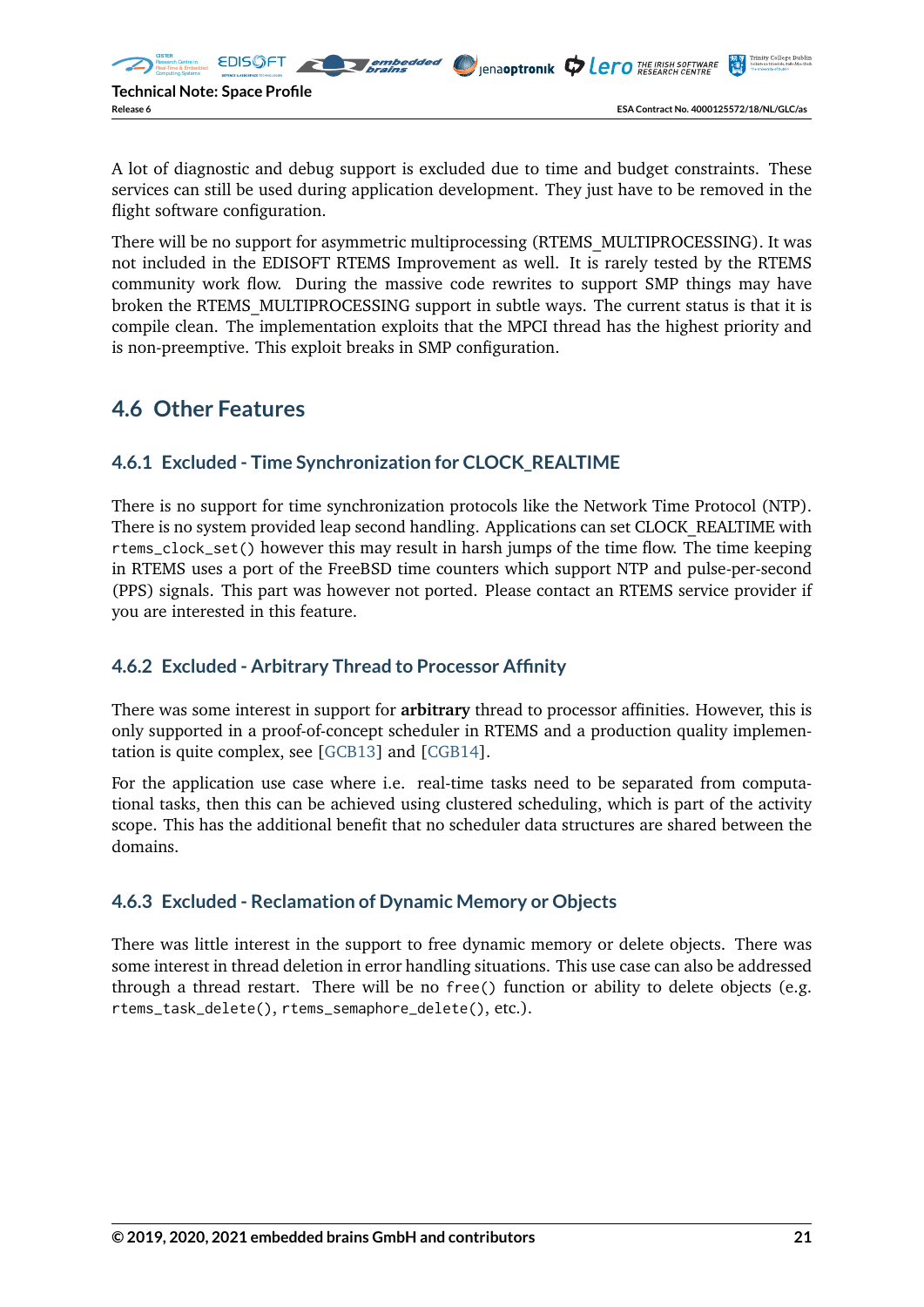

#### <span id="page-26-0"></span>**4.6.4 Excluded - POSIX API**

Interest was expressed in POSIX, mainly for the sake of application portability. It was decided in the context of this project that the need is not significant enough to warrant inclusion of POSIX in the space profile. Most users seem happy with RTEMS classic APIs. However, POSIX support shall be considered for the future space profile roadmap, however focused primarily on identified potential user needs (i.e. Ada and OpenMP support).

#### <span id="page-26-1"></span>**4.6.5 Excluded - File Systems**

There was some interest in file systems. They are excluded in this activity due to time and budget constraints.

#### <span id="page-26-2"></span>**4.6.6 Excluded - Network Stack**

A network stack will be not included in the space profile. It may still be used during application development. The goal is to provide an add-on library so that you have access to the full RTEMS feature set during development.

#### <span id="page-26-3"></span>**4.6.7 Excluded - RTEMS Improvement Fatal Error Handling**

The API for fatal error handling in mainline RTEMS and EDISOFT RTEMS Improvement diverged substantially. There are no plans to integrate the EDISOFT RTEMS Improvement fatal error handling support in mainline RTEMS.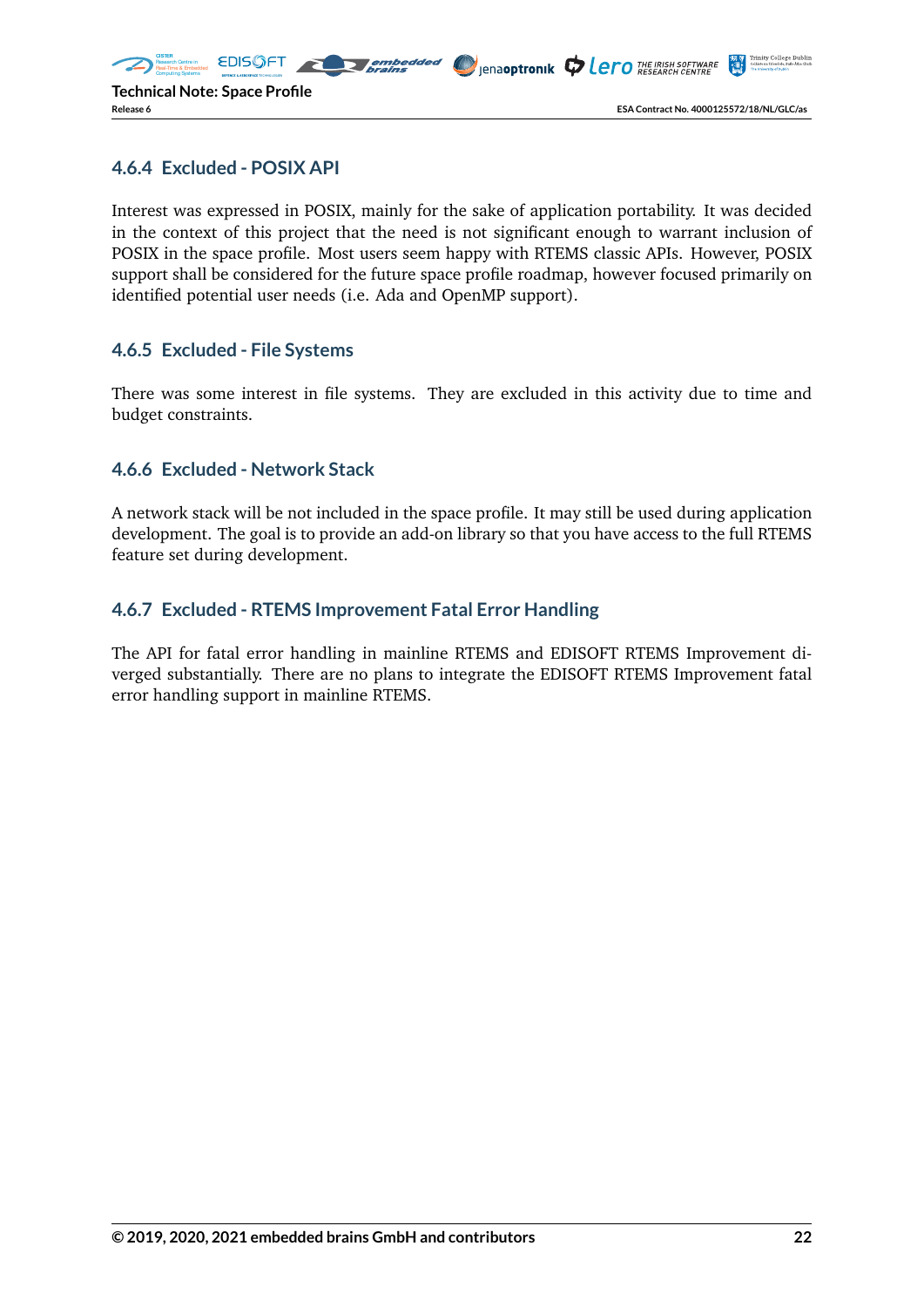<span id="page-27-0"></span>



**Release 6 ESA Contract No. 4000125572/18/NL/GLC/as**

#### **CHAPTER**

**Trinity College Dublin** 

**FIVE**

## **COMPARISON TO EDISOFT RTEMS IMPROVEMENT**

**CONFIDENCE CONSUMING THE IRISH SOFTWARE** 

The following subsections present a summary of the C Library, Application Configuration and the Managers that are present in RTEMS Improvement. The **bolded** and surrounded with hash tags, (e.g. **#items#**) are the ones that are **not present** in RTEMS SMP Space Profile.

embedded

The purpose of this section is to show users of RTEMS Improvement, what will change in case they consider migrating towards the new RTEMS SMP Space profile.

## <span id="page-27-1"></span>**5.1 C Library**

In the following table is presented the necessary auxiliary C Library functions for RTEMS Improvement.

| <b>Function</b> |
|-----------------|
| memory()        |
| $m$ emset $()$  |
| # mktm $r()$ #  |
| #strncmp $()$ # |

#### Table 1: RTEMS Improvement C Library

## <span id="page-27-2"></span>**5.2 Application Configuration**

In the following table, the Configuration variables for RTEMS Improvement are presented. For some variables the default value is presented (i.e the value assumed by RTEMS, when the user does not define one) and the maximum value (a compile warning will be shown in such a case).

| Variable                        | <b>Default</b> | Max |
|---------------------------------|----------------|-----|
| Time Management:                |                |     |
| CONFIGURE MICROSECONDS PER TICK | 10000          |     |
| #CONFIGURE TICKS PER TIMESLICE# | 50             |     |
| Object Management:              |                |     |

Table 2: RTEMS Improvement Application Configuration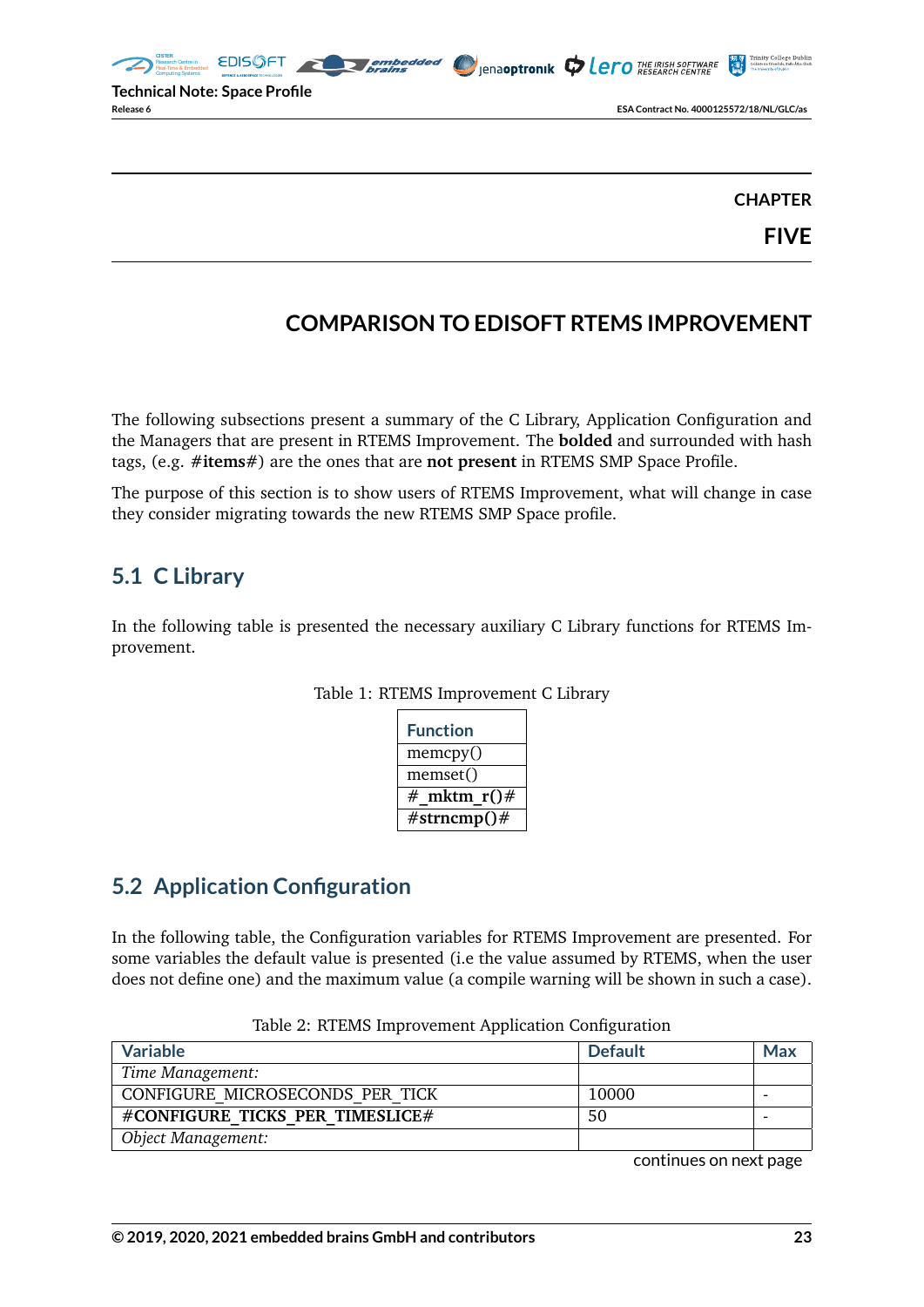

**Release 6 ESA Contract No. 4000125572/18/NL/GLC/as**

| <b>Variable</b>                           | <b>Default</b>                                      | <b>Max</b>       |
|-------------------------------------------|-----------------------------------------------------|------------------|
| CONFIGURE MAXIMUM TASKS                   | 0 (a warning will be                                | 64               |
|                                           | generated, since this                               |                  |
|                                           | value should be rede-                               |                  |
|                                           | fined to be at least                                |                  |
|                                           | 1, to account for the                               |                  |
|                                           | Init task)                                          |                  |
| <b>CONFIGURE MAXIMUM TIMERS</b>           | $\overline{0}$                                      | 64               |
| CONFIGURE MAXIMUM SEMAPHORES              | $\overline{0}$                                      | $\overline{256}$ |
| CONFIGURE MAXIMUM MESSAGE QUEUES          | $\overline{0}$                                      | 256              |
| <b>CONFIGURE MAXIMUM PERIODS</b>          | $\overline{0}$                                      | 64               |
| CONFIGURE MAXIMUM USER EXTENSIONS         | $\overline{0}$                                      | 16               |
| #CONFIGURE SEM SECURE BLOCK SUSPEND#      | $\mathbf{0}$                                        |                  |
| Device Driver Management:                 |                                                     |                  |
| #CONFIGURE_HAS_OWN_DEVICE_DRIVER_TABLE#   | Not Defined                                         | $\mathbf{r}$     |
| #CONFIGURE MAXIMUM DRIVERS#               | number of entries                                   | $\blacksquare$   |
|                                           | Devices drivers<br>in                               |                  |
|                                           | array                                               |                  |
| CONFIGURE APPLICATION NEEDS CLOCK DRIVER  | Not Defined                                         | $\mathbf{r}$     |
| #CONFIGURE APPLICATION NEEDS STUB DRIVER# | Not Defined                                         |                  |
| #CONFIGURE APPLICATION EXTRA DRIVERS#     | Not Defined                                         |                  |
| Initialization Tasks Table Configuration: |                                                     |                  |
| #CONFIGURE RTEMS INIT TASKS TABLE#        | Defined                                             | $\mathbf{r}$     |
| #CONFIGURE HAS OWN INIT TASK TABLE#       | Not defined<br>(use                                 |                  |
|                                           | RTEMS default)                                      |                  |
| CONFIGURE INIT TASK NAME                  | rtems build name<br>(U, T, '1', '')                 | $\blacksquare$   |
| CONFIGURE INIT TASK STACK SIZE            | RTEMS MINIMUM                                       | $\blacksquare$   |
|                                           | STACK SIZE                                          |                  |
| #RTEMS MINIMUM STACK SIZE#                | $1024 * 4$                                          | $\mathbf{r}$     |
| <b>CONFIGURE INIT TASK PRIORITY</b>       | $\mathbf{1}$                                        |                  |
| CONFIGURE INIT TASK ATTRIBUTES            | <b>RTEMS</b><br><b>DEFAULT</b><br><b>ATTRIBUTES</b> | $\Box$           |
| #RTEMS DEFAULT ATTRIBUTES#                | 0x00000000 (mean-                                   |                  |
|                                           | RTEMS NO<br>ing:                                    |                  |
|                                           | FLOATING POINT                                      |                  |
|                                           | and RTEMS APLI-                                     |                  |
|                                           | CATION TASK)                                        |                  |
| CONFIGURE INIT TASK ENTRY POINT           | Init                                                | $\blacksquare$   |
| CONFIGURE INIT TASK INITIAL MODES         | RTEMS NO<br>PRE-                                    | $\blacksquare$   |
|                                           | <b>EMPT</b>                                         |                  |
| CONFIGURE INIT TASK ARGUMENTS             | $\mathbf{0}$                                        | $\blacksquare$   |
| Extra parameters:                         |                                                     |                  |
| #CONFIGURE HAS OWN CONFIGURATION TABLE#   | Not defined                                         |                  |
| #CONFIGURE INTERRUPT STACK MEMORY#        | RTEMS MINIMUM                                       | $\blacksquare$   |
|                                           | STACK SIZE                                          |                  |

#### Table 2 – continued from previous page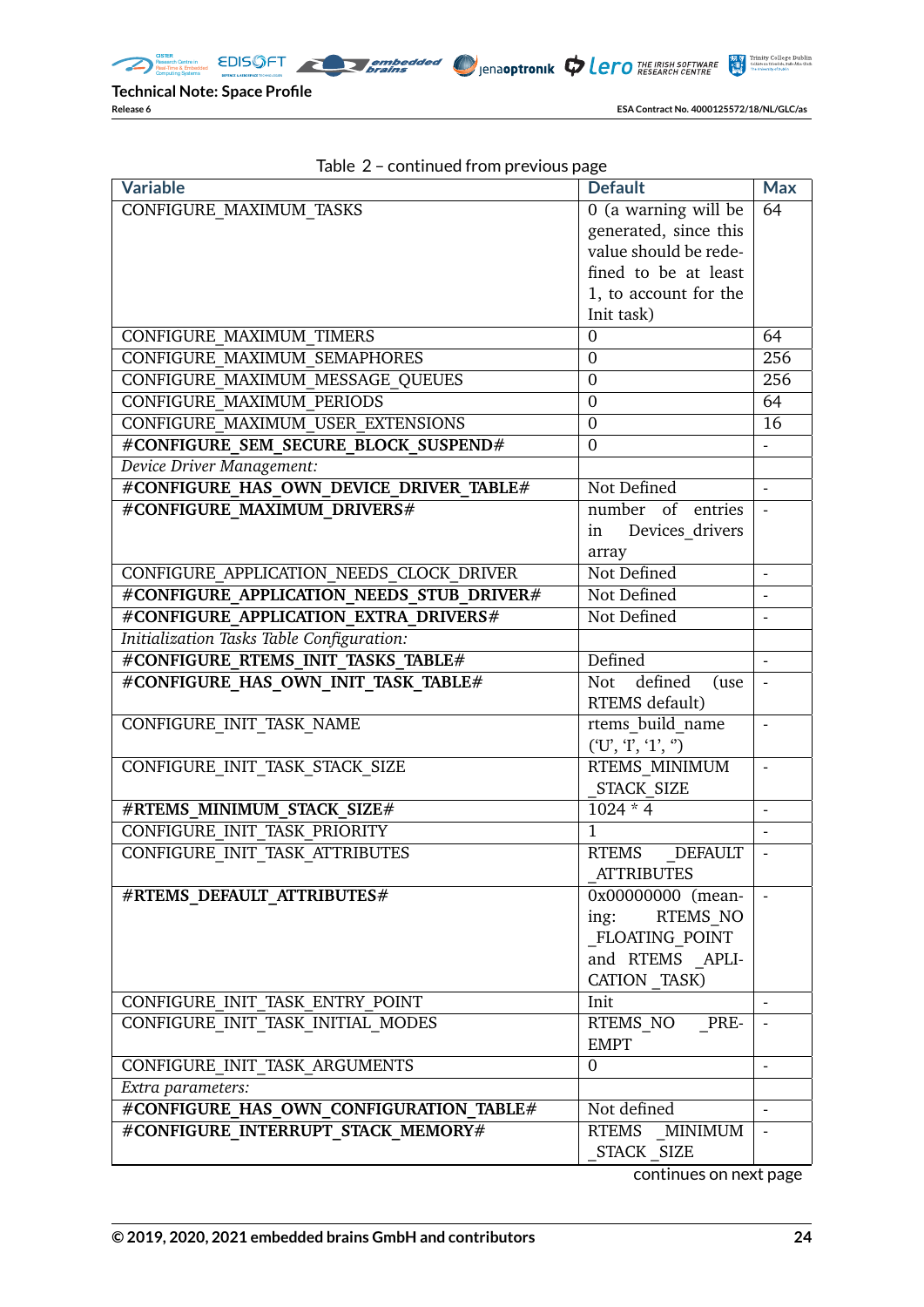

**Release 6 ESA Contract No. 4000125572/18/NL/GLC/as**

|  | Table 2 - continued from previous page |  |  |
|--|----------------------------------------|--|--|
|  |                                        |  |  |

| <b>Variable</b>                            | <b>Default</b> | <b>Max</b> |
|--------------------------------------------|----------------|------------|
| #RTEMS MINIMUM STACK SIZE#                 | $1024 * 4$     |            |
| #CONFIGURE EXECUTIVE RAM WORK AREA#        | <b>NULL</b>    |            |
| CONFIGURE MESSAGE BUFFER MEMORY            |                |            |
| #CONFIGURE MEMORY OVERHEAD#                |                |            |
| CONFIGURE EXTRA TASK STACKS                |                |            |
| Fatal Error Handling:                      |                |            |
| #CONFIGURE HAS OWN APP SAFE STATE HANDLER# | Not Defined    |            |

#### <span id="page-29-0"></span>**5.3 RTEMS Managers**

In the following table, the RTEMS Managers and the respective directives selected for RTEMS Improvement are presented.

| <b>Manager</b>                 | <b>Functions</b>                                             |  |  |  |  |
|--------------------------------|--------------------------------------------------------------|--|--|--|--|
| <b>Initialization Manager:</b> | #rtems_initialize_executive_early()#*                        |  |  |  |  |
|                                | #rtems_initialize_executive_late()#*                         |  |  |  |  |
|                                | rtems shutdown executive()                                   |  |  |  |  |
|                                | These<br>directives<br>*Remarks:<br>replaced<br>were<br>by   |  |  |  |  |
|                                | rtems_initialize_executive()                                 |  |  |  |  |
| Task Manager:                  | #rtems_task_create()#*                                       |  |  |  |  |
|                                | rtems task ident()                                           |  |  |  |  |
|                                | rtems task start $()$                                        |  |  |  |  |
|                                | rtems_task_restart()                                         |  |  |  |  |
|                                | #rtems task delete()#                                        |  |  |  |  |
|                                | rtems_task_suspend()                                         |  |  |  |  |
|                                | rtems task resume()                                          |  |  |  |  |
|                                | rtems task is suspended()                                    |  |  |  |  |
|                                | rtems task set priority()                                    |  |  |  |  |
|                                | #rtems_task_mode()#                                          |  |  |  |  |
|                                | #rtems_task_set_note()#                                      |  |  |  |  |
|                                | #rtems_task_get_note()#                                      |  |  |  |  |
|                                | rtems_task_wake_after()                                      |  |  |  |  |
|                                | rtems task wake when()                                       |  |  |  |  |
|                                | #rtems_task_variable_add()#                                  |  |  |  |  |
|                                | #rtems_task_variable_get()#                                  |  |  |  |  |
|                                | #rtems_task_variable_delete()#                               |  |  |  |  |
|                                | $*$ Remarks:<br>rtems task create()<br>replaced<br>was<br>by |  |  |  |  |
|                                | rtems task construct()                                       |  |  |  |  |
| #Interrupt Manager#:           | #rtems_interrupt_catch()#                                    |  |  |  |  |
|                                | #rtems_interrupt_disable()#                                  |  |  |  |  |
|                                | #rtems_interrupt_enable()#                                   |  |  |  |  |
|                                | #rtems_interrupt_flash()#                                    |  |  |  |  |

Table 3: RTEMS Improvement Managers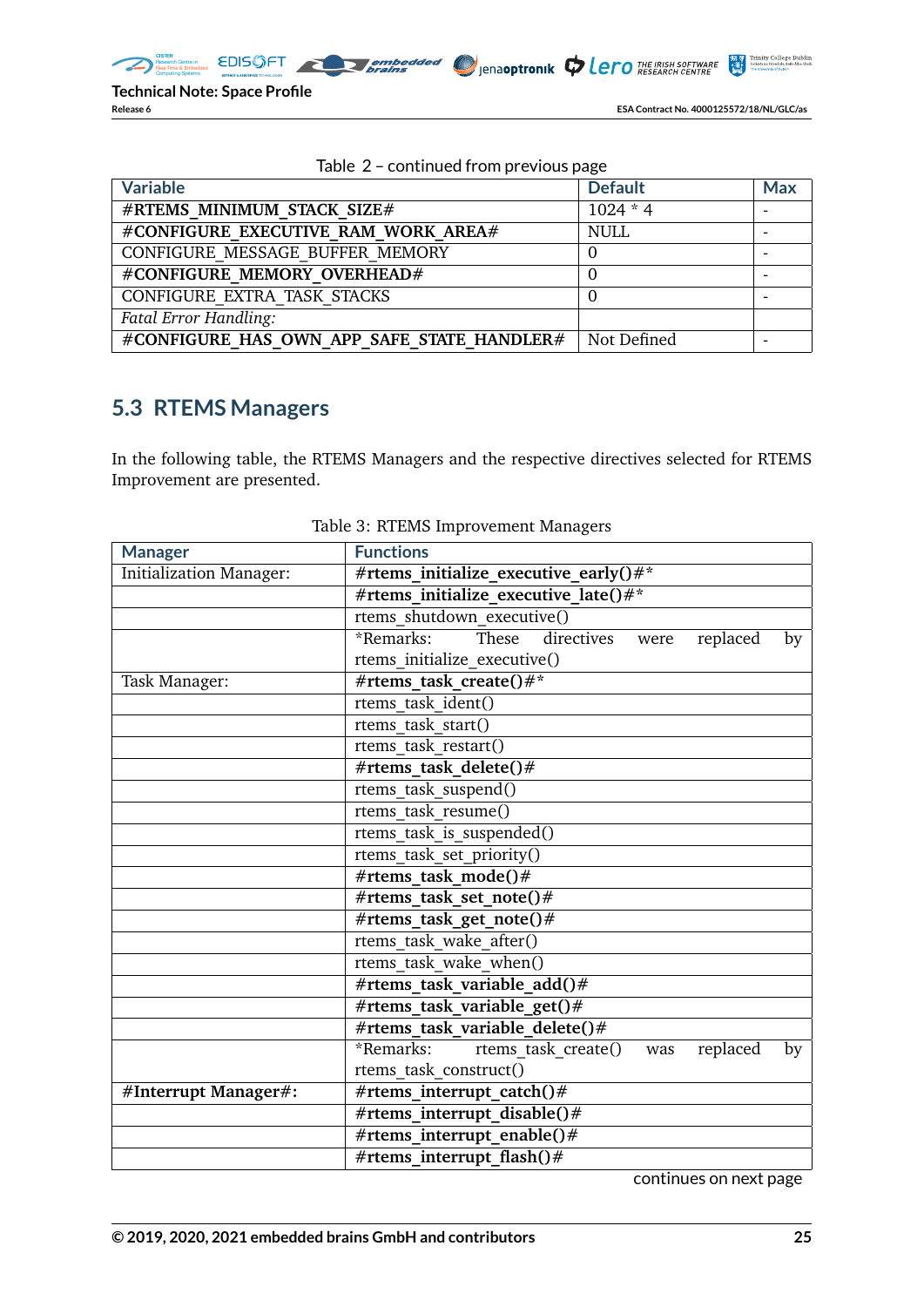



**Release 6 ESA Contract No. 4000125572/18/NL/GLC/as**

| <b>Manager</b>         | <b>Functions</b>                                       |
|------------------------|--------------------------------------------------------|
|                        | #rtems_interrupt_is_in_progress()#                     |
|                        | #rtems_interrupt_is_masked()#                          |
|                        | #rtems_mask_interrupt()#                               |
|                        | #rtems_unmask_interrupt()#                             |
| Clock Manager:         | rtems_clock_set()                                      |
|                        | #rtems_clock_get()#*                                   |
|                        | rtems clock get uptime()                               |
|                        | #rtems_clock_set_nanoseconds_extension()#              |
|                        | #rtems_clock_tick()#                                   |
|                        | *Remarks:<br>rtems clock get()<br>was<br>re-           |
|                        | placed<br>rtems clock get ticks per second(),<br>by    |
|                        | rtems_clock_get_ticks_since_boot(),<br>and             |
|                        | rtems_clock_get_tod().                                 |
| Timer Manager:         | rtems timer create()                                   |
|                        | rtems timer ident()                                    |
|                        | rtems timer cancel()                                   |
|                        | #rtems timer delete()#                                 |
|                        | rtems timer fire after()                               |
|                        | rtems timer fire when()                                |
|                        | rtems timer initiate server()                          |
|                        | rtems_timer_server_fire_after()                        |
|                        | rtems_timer_server_fire_when()                         |
|                        | rtems timer reset()                                    |
| Semaphore Manager:     | rtems_semaphore_create()                               |
|                        | rtems_semaphore_ident()                                |
|                        | #rtems_semaphore_delete()#                             |
|                        | rtems_semaphore_obtain()                               |
|                        | rtems_semaphore_release()                              |
|                        | #rtems_semaphore_flush()#                              |
| Message Queue Manager: | #rtems_message_queue_create()#*                        |
|                        | rtems_message_queue_ident()                            |
|                        | #rtems_message_queue_delete()#                         |
|                        | rtems message queue send()                             |
|                        | rtems_message_queue_urgent()                           |
|                        | rtems message queue broadcast()                        |
|                        | rtems message queue receive()                          |
|                        | rtems_message_queue_get_number_pending()               |
|                        | rtems message queue flush()                            |
|                        | *Remarks: rtems_message_queue_create() was replaced by |
|                        | rtems message queue construct()                        |
| Event Manager:         | rtems event send()                                     |
|                        | rtems event receive()                                  |
| #I/O Manager#:         | #rtems_io_register_driver()#                           |
|                        | #rtems io initialize()#                                |
|                        | #rtems_io_open()#                                      |

#### Table 3 – continued from previous page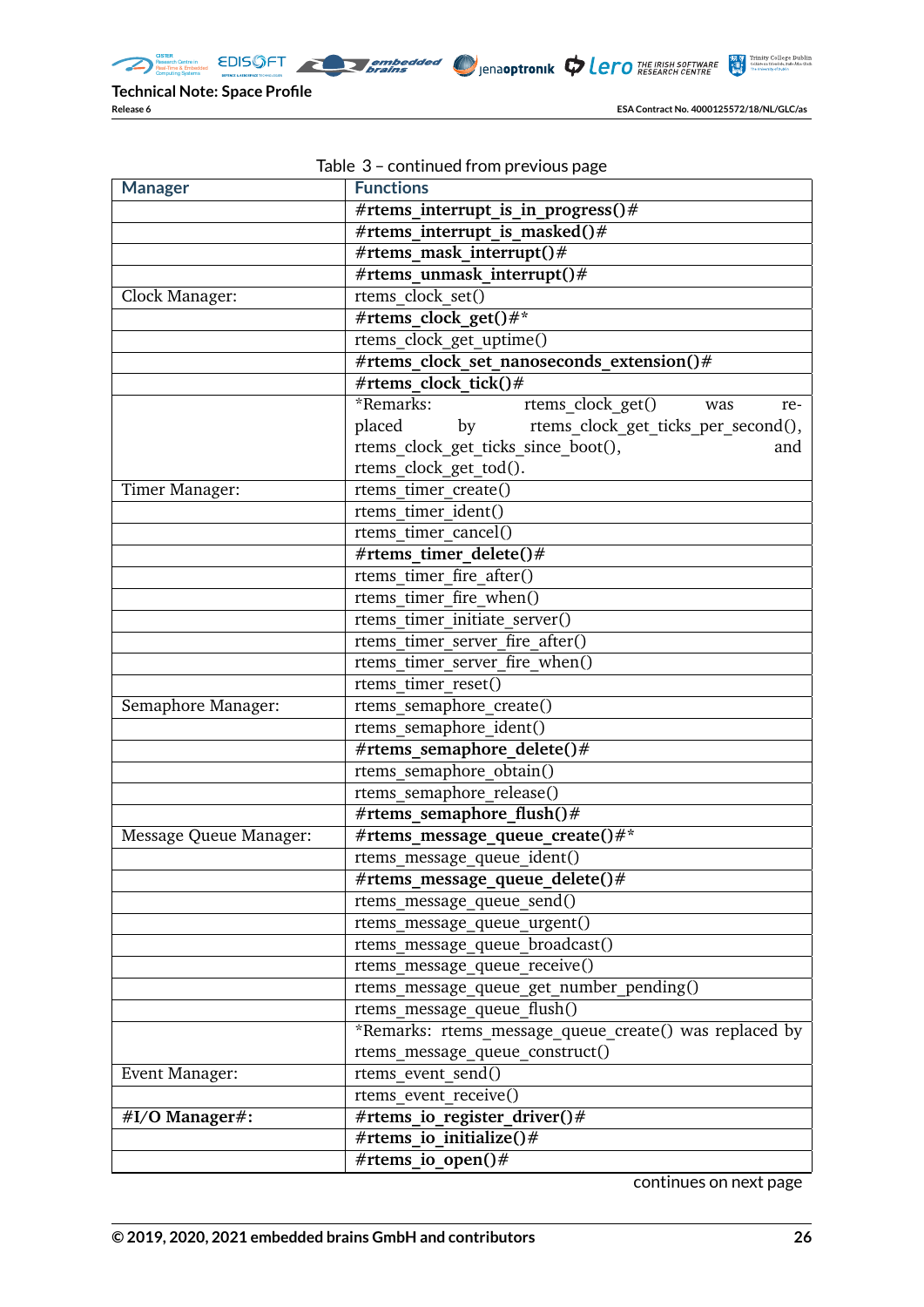

**Release 6 ESA Contract No. 4000125572/18/NL/GLC/as**

| <b>Manager</b>                  | <b>Functions</b>                               |
|---------------------------------|------------------------------------------------|
|                                 | #rtems_io_close()#                             |
|                                 | #rtems io read()#                              |
|                                 | #rtems_io_write()#                             |
|                                 | #rtems io control $()$ #                       |
| #Error Manager#:                | #rtems_fatal_error_occurred()#                 |
|                                 | #rtems_error_report()#                         |
|                                 | #rtems_error_get_latest_non_fatal_by_offset()# |
|                                 | #rtems_error_get_latest_fatal_by_offset()#     |
| Rate Monotonic Manager:         | rtems_rate_monotonic_create()                  |
|                                 | rtems_rate_monotonic_ident()                   |
|                                 | rtems_rate_monotonic_cancel()                  |
|                                 | #rtems_rate_monotonic_delete()#                |
|                                 | rtems rate monotonic period()                  |
|                                 | rtems_rate_monotonic_get_status()              |
|                                 | rtems_rate_monotonic_deadline()                |
|                                 | #rtems_rate_monotonic_get_deadline_state()#    |
|                                 | #rtems_rate_monotonic_execution_time()#        |
| <b>User Extensions Manager:</b> | rtems extension create()                       |
|                                 | rtems extension ident()                        |
|                                 | #rtems extension delete()#                     |

Table 3 – continued from previous page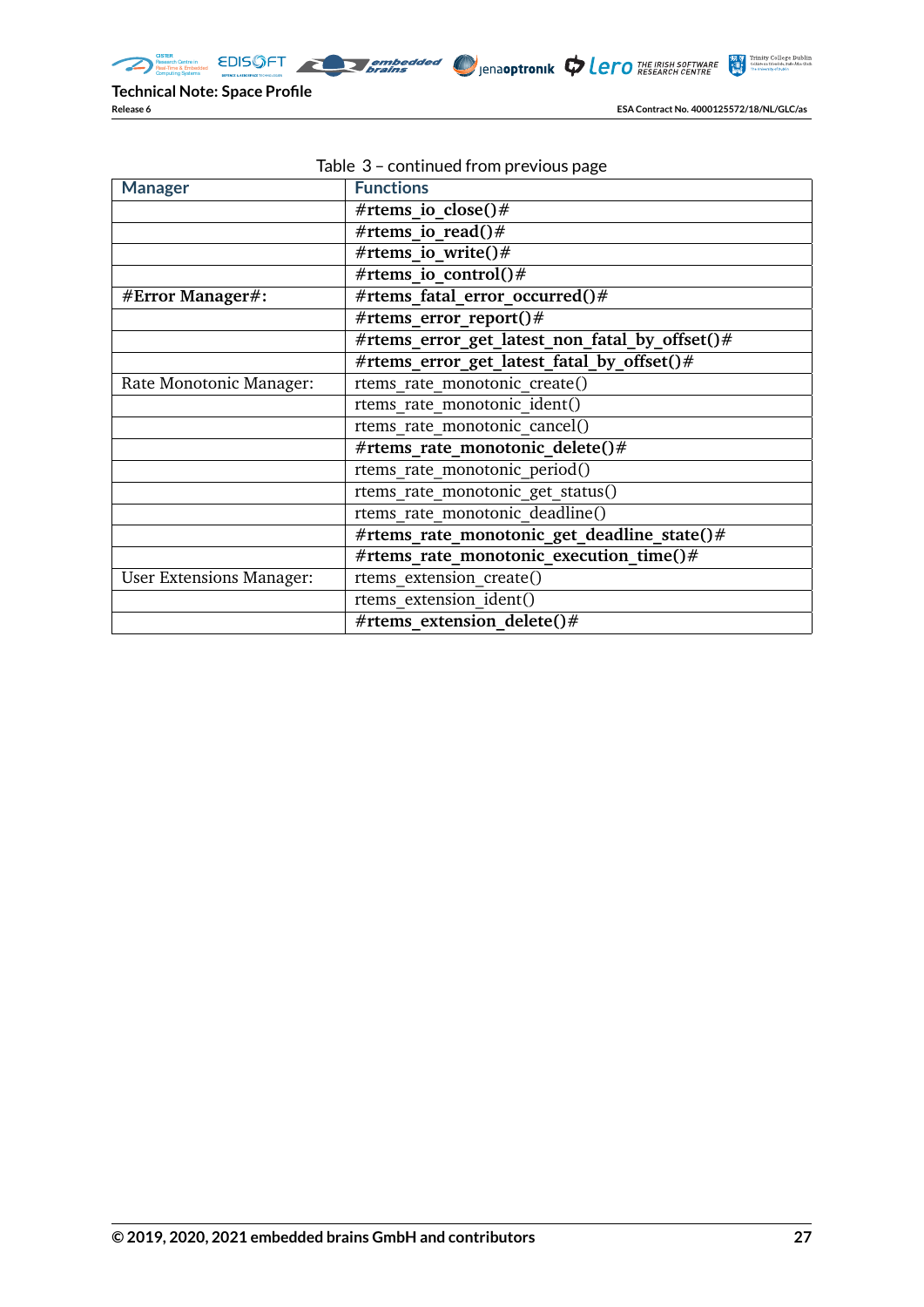





**Release 6 ESA Contract No. 4000125572/18/NL/GLC/as**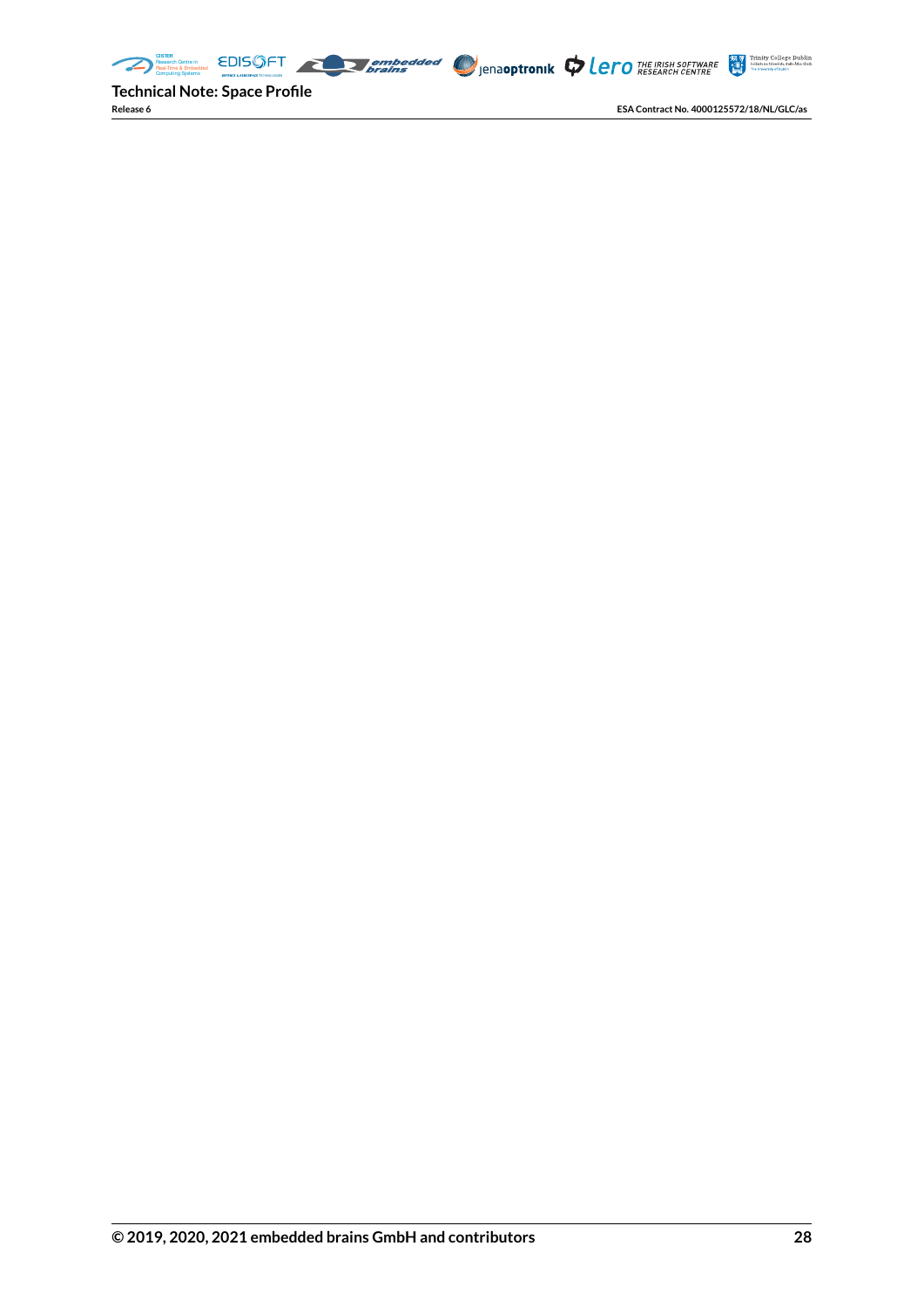<span id="page-33-0"></span>

## **SURVEY QUESTIONS AND RESPONSES**

## <span id="page-33-1"></span>**6.1 Processor Architectures**



Collected remarks from questionnaire respondents:

- "LEON3/LEON4 is the most important and near term. ARM targets are longer term, RISC-V is speculative at this point."
- "None (we are tool developers)."
- "Mass Memory applications"
- "Gaisler GR740 processor"
- "PowerPC is desirable, not required"
- "These are computer architectures we are looking at for future projects. The availability of RTEMS on such architectures would be welcome as an additional solution. This does not necessarily imply at this stage that if RTEMS SMP would be supported on such architecture, than it would be the selected solution."
- "Cortex-Rs added due to DAHLIA."

See also *[Space Profile Proposal: Platforms](#page-13-1)*.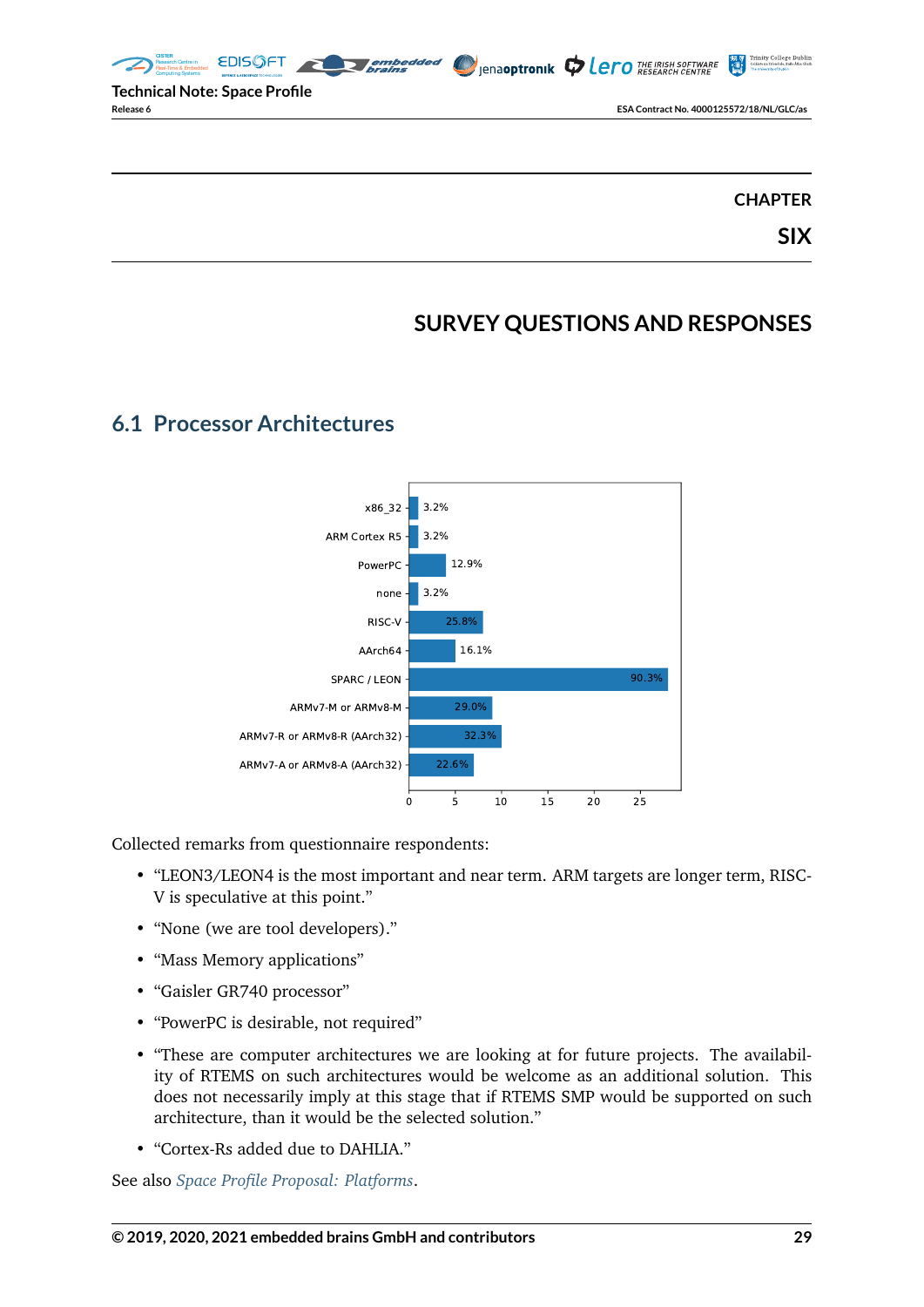

**CONFIDENCE CONSUMING THE IRISH SOFTWARE** 



**Technical Note: Space Profile**

**Release 6 ESA Contract No. 4000125572/18/NL/GLC/as**

## <span id="page-34-0"></span>**6.2 Target Platforms**



Legend to other target architectures identified (see figure above):

- 0. Time-space partitioning kernel (AIR, PikeOS, XtratuM)
- 1. Aeroflex Gaisler UT699 (LEON3FT single-core)
- 2. Microchip / ATMEL SAMV71 (ARM Cortex-M7 single-core)
- 3. ARM Cortex-M3, also using ERC32 for legacy projects
- 4. NXP QorIQ (e.g. BAE RAD5500, TeleDyne E2V P5020, TeleDyne E2V LS1046)
- 5. LEON3 would be seen favourably mostly to have a single and most recent version of RTEMS (5) qualifiable for all LEON3 - LEON4 based platforms

Collected remarks from questionnaire respondents:

- "We are tool suppliers, we will support any platform required."
- "Our main platform today is LEON2, as it provides sufficient performances."
- "Again, these are processors / TSP RTOS on which the availability of RTEMS SMP would be one among other possible solutions. It does not imply that if RTEMS SMP would support those, then it would be selected."
- "These are platforms that are either used, or going to be used in missions and R&D projects."

See also *[Space Profile Proposal: Platforms](#page-13-1)*.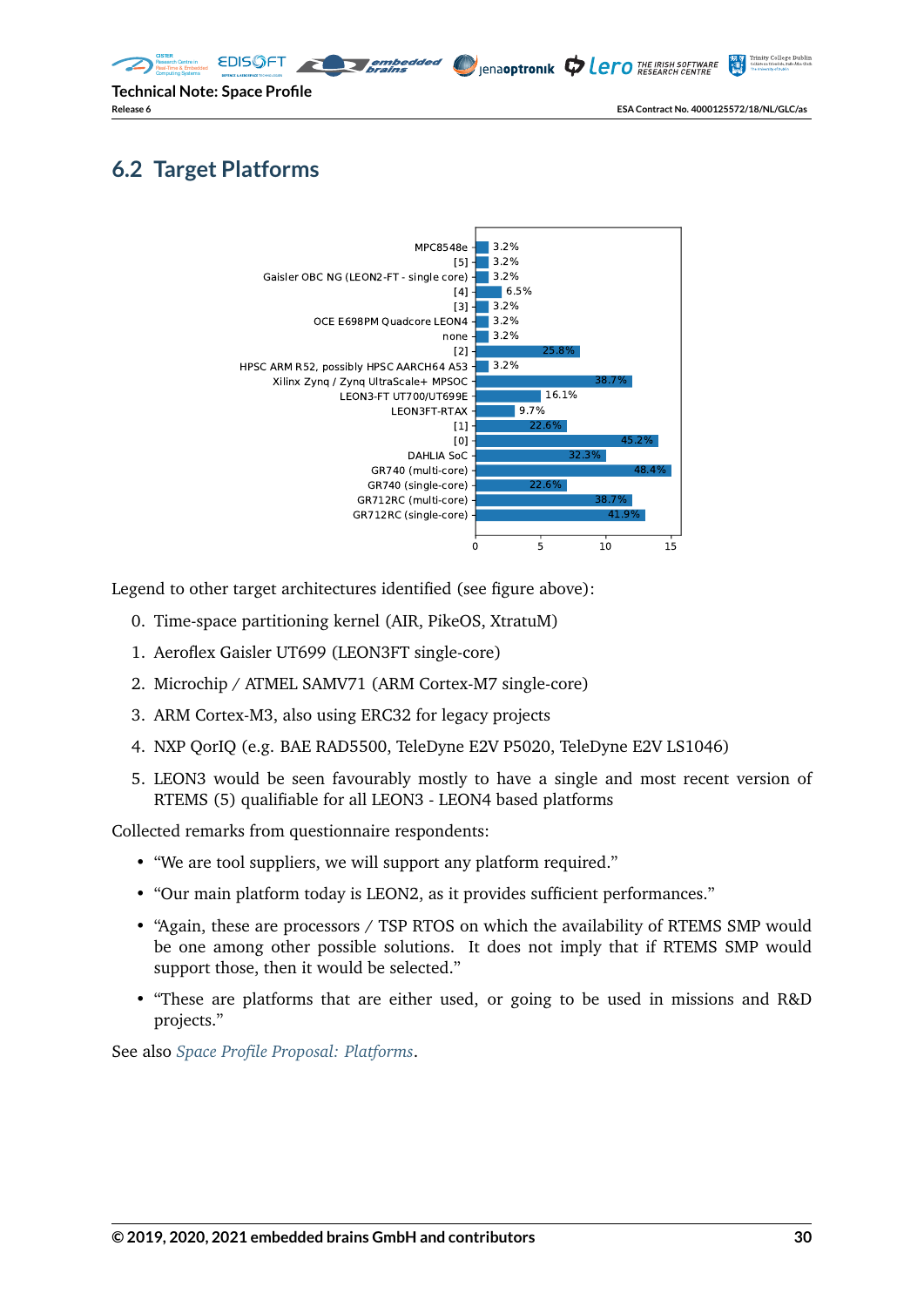

**Release 6 ESA Contract No. 4000125572/18/NL/GLC/as**

(P) Jenaoptronik CO Lero THE IRISH SOFTWARE

## <span id="page-35-0"></span>**6.3 Devices**

| Table 1: Devices    |                |               |                |                |
|---------------------|----------------|---------------|----------------|----------------|
| <b>Feature</b>      | <b>MUST</b>    | <b>SHOULD</b> | <b>COULD</b>   | <b>WON'T</b>   |
| <b>CAN</b>          | 8              | 8             | 10             | 5              |
| <b>GPIO</b>         | 24             | 5             | $\mathbf{1}$   | $\mathbf{1}$   |
| 12C                 | 3              | 6             | 13             | 9              |
| <b>MIL-STD-1553</b> | 18             | 7             | $\overline{0}$ | 6              |
| <b>PCI</b>          | $\overline{4}$ | 6             | 9              | 12             |
| <b>SpaceWire</b>    | 25             | 3             | $\overline{2}$ | $\mathbf{1}$   |
| <b>SPI</b>          | 11             | 8             | 8              | $\overline{4}$ |
| <b>UART</b>         | 22             | 6             | $\overline{0}$ | 3              |
| <b>Ethernet</b>     | 7              | 9             | 13             | 2              |

Collected remarks from questionnaire respondents:

- "Need GPIO for very high speed and low overhead tracing for WCET analysis."
- "We write all drivers ourselves."
- "UART is mainly for debugging (disabled in flight configuration)"
- "Derived from our baseline DHS HW architecture."
- "1553, SpW, UART, GPIO present in most architectures. ETH at least as debug link. SPI and PCI as second priority. I2C present in some architectures but not all."
- "Ethernet functional for on-ground testing purpose. Not necessary in flight."

See also *[Space Profile Proposal: Devices](#page-13-2)*.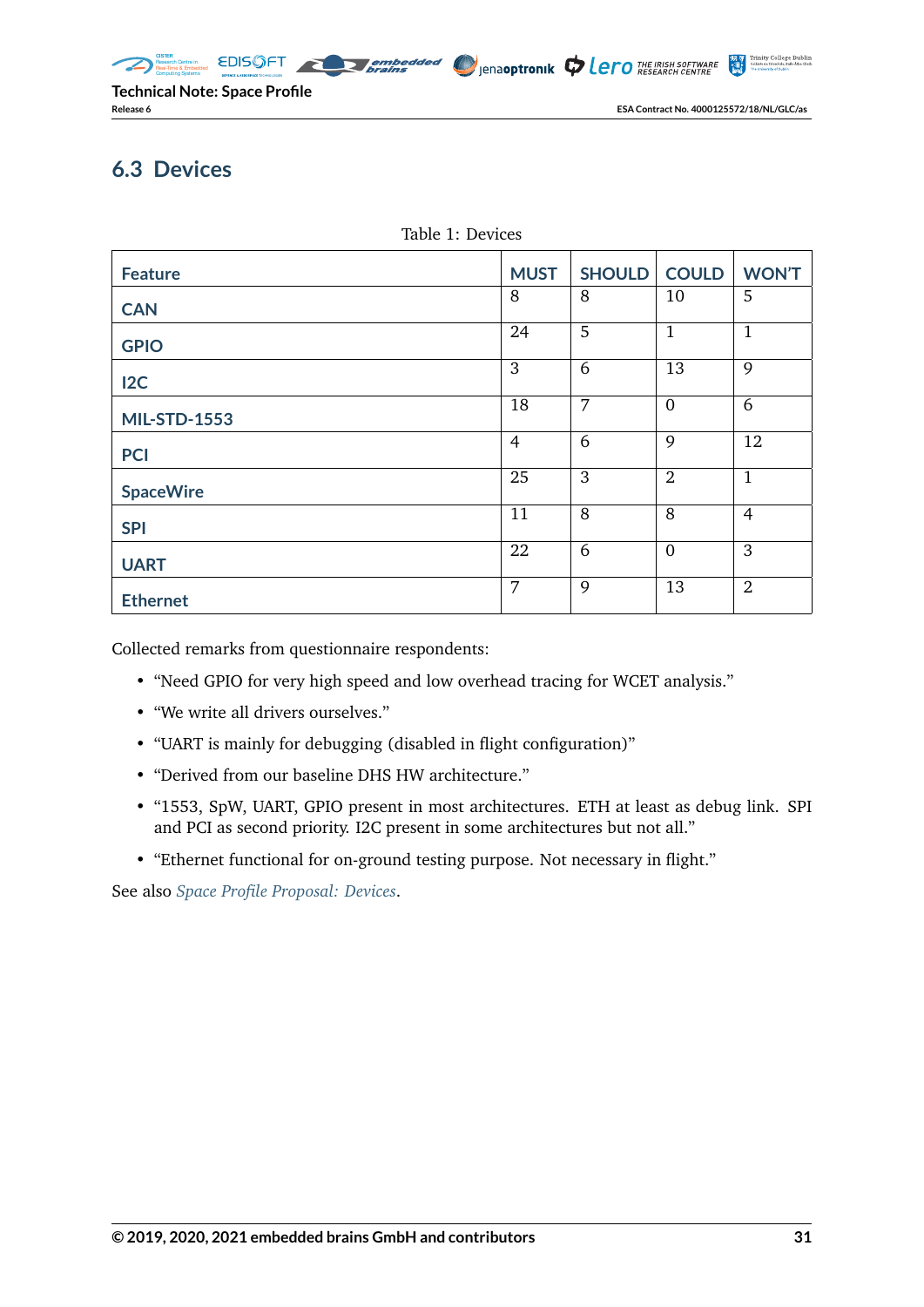

**Release 6 ESA Contract No. 4000125572/18/NL/GLC/as**

## <span id="page-36-0"></span>**6.4 Dynamic Memory**

| <b>Feature</b>                                                                | <b>MUST</b> | <b>SHOULD</b> | <b>COULD</b> | <b>WON'T</b> |
|-------------------------------------------------------------------------------|-------------|---------------|--------------|--------------|
| Do you want to allocate memory during initializa-<br>tion?                    | 17          | 7             | 4            | 3            |
| Do you want to allocate memory after initializa-<br>tion?                     | 2           | 5             | 17           |              |
| Do you want to free allocated memory?                                         | $\Omega$    | 2             | 10           | 19           |
| Do you need a scalable SMP memory allocator,<br>e.g. FreeBSD UMA or jemalloc? | $\Omega$    | 2             | 15           | 14           |

#### Table 2: Dynamic Memory

Do you expect problems due to memory fragmentation?



Collected remarks from questionnaire respondents:

- "No dynamic memory needs for tracing for WCET analysis."
- "No dynamic memory allocation in our SW architecture, but rather custom static memory allocator "
- "Our standards ALLOW, but discourage, memory allocation at initialization, and disallow memory allocation after initialization with exceptions permitted in some very constrained cases. In some of our missions, we have removed malloc from the library so it can't be used."
- "For some cat. C applications, memory allocation after initialisation or free of allocated memory could add flexibility (e.g., partial reconfiguration / reload)"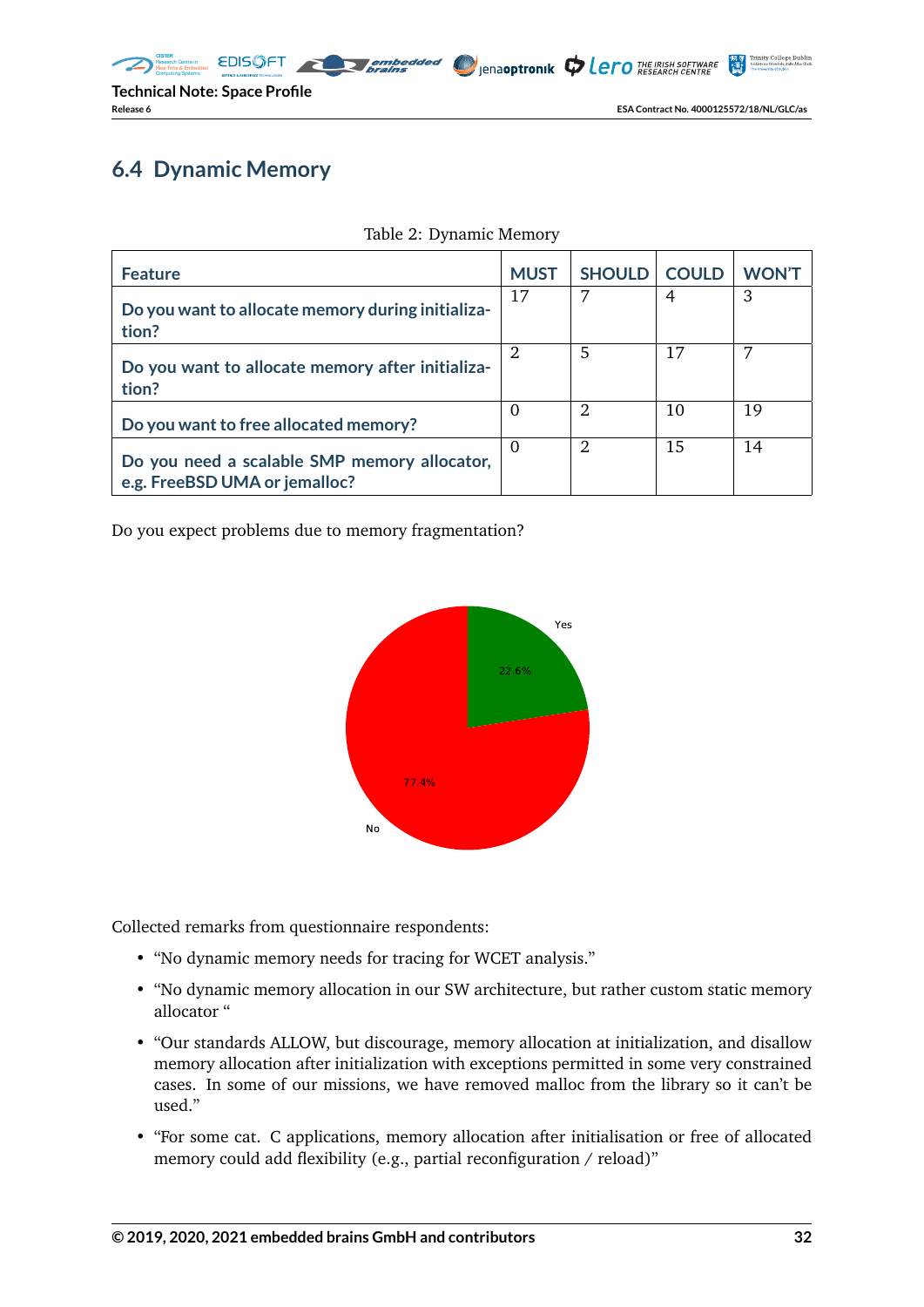

• "To my knowledge, in Cat-C and B, we don't allocate after initialization, and we never free; so there's no need for scalable SMP allocator, and there can be no fragmentation."

See also *[Space Profile Proposal: C Standard Support](#page-14-1)*.

## <span id="page-37-0"></span>**6.5 Thread Support**

| <b>Feature</b>                                                       | <b>MUST</b>    | <b>SHOULD</b>  | <b>COULD</b> | <b>WON'T</b> |
|----------------------------------------------------------------------|----------------|----------------|--------------|--------------|
| Do you want to delete threads?                                       | 5              | $\overline{4}$ | 5            | 17           |
| Do you want to delete other threads than the ex-<br>ecuting thread?  | $\overline{4}$ | 2              | 6            | 19           |
| Do you want to restart threads?                                      | 4              | 6              | 10           | 11           |
| Do you want to restart other threads than the ex-<br>ecuting thread? | 4              | $\overline{4}$ | 13           | 10           |
| Do you want to use a one-to-one thread to pro-<br>cessor affinity?   | 14             | 7              | 5            | 5            |
| Do you want to use arbitrary thread to processor<br>affinity?        | 5              | 2              | 15           | 9            |

|  |  | Table 3: Thread Support |
|--|--|-------------------------|
|--|--|-------------------------|

Why do you want to use thread to processor affinity?

- "Prevent jitter in switching time that could appear as a thread switches CPUs. "
- "Predictability"
- "potential workload balancing"
- "To optimize latencies and minimize overhead of thread migration when not needed."
- "Determinism and simplification of design."
- "Should not be used!!!. Makes WCET analysis extremely hard and very pessimistic, no Scheduling solution for thread migration really exists. Does provide negative value for schedulability analysis and WCET analysis."
- "To best segregate the functions"
- "Simplification of the schedulability analysis; Processor cache usage"
- "For more control"
- "To ensure realtime performance of critical tasks, and to simplify schedulability analysis"
- "Pre-defined static allocation of threads to processor only"
- "For execution determinism"
- "yes"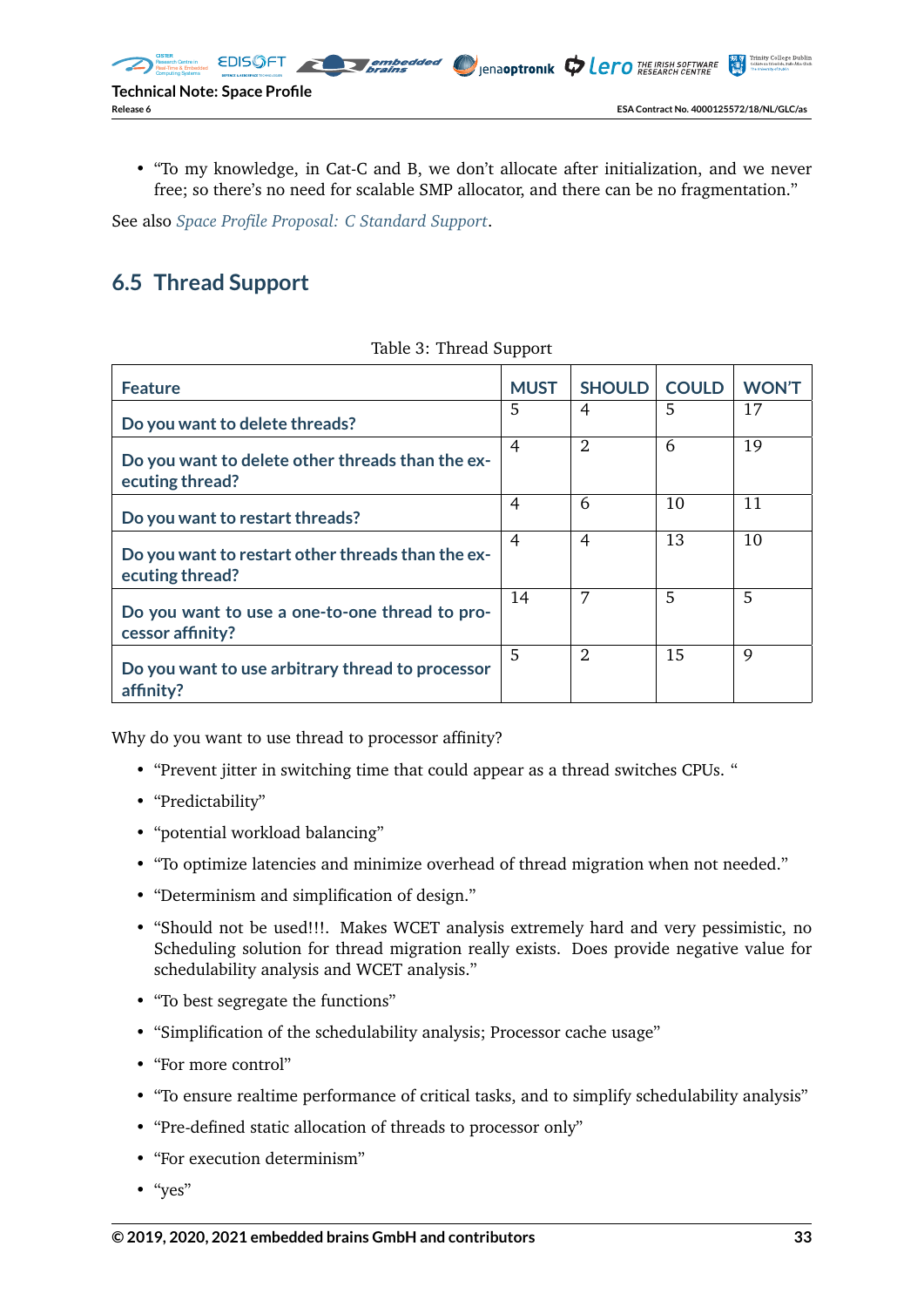

**CISTER** Research Centre in Real-Time & Embedded Computing Systems

- "For real-time guarantees and minimizing inter-core interference"
- "Real-time processing constraints"
- "to formally prove hard real-time constraints to be met"
- "The ability to control affinity MAY be useful in some circumstances for functions that are required to be highly responsive."
- "Separate applications with different real-time properties"
- "Static assignment preferred in priority."
- "Deterministic execution timing"
- "System control"
- "Some missions work on AMP-like configurations e.g. allocating I/O task on a single core, processing tasks on other"
- "Basic feature found in other OS."
- "Reduce complexity of the schedulability analysis"

Collected remarks from questionnaire respondents:

- "Restart for recovery only, use on single-core processors must be possible."
- "Our SW architecture does not require stopping, restarting or suspending tasks"
- "Difficult to have a single reply. Very different strategy could be possible according to a mission cat. B institutional or commercial or low-cost or cat. C."
- "The suspend/restart is used in missions for e.g. diagnosis tasks. The deletion of a task is allowed in missions only during initialization - if unexpected failures occur and a retry needs to be attempted."

See also *[Space Profile Proposal: Locking Protocols and Scheduling](#page-14-0)* and *[Space Profile Proposal: Task](#page-18-1) [Manager](#page-18-1)*.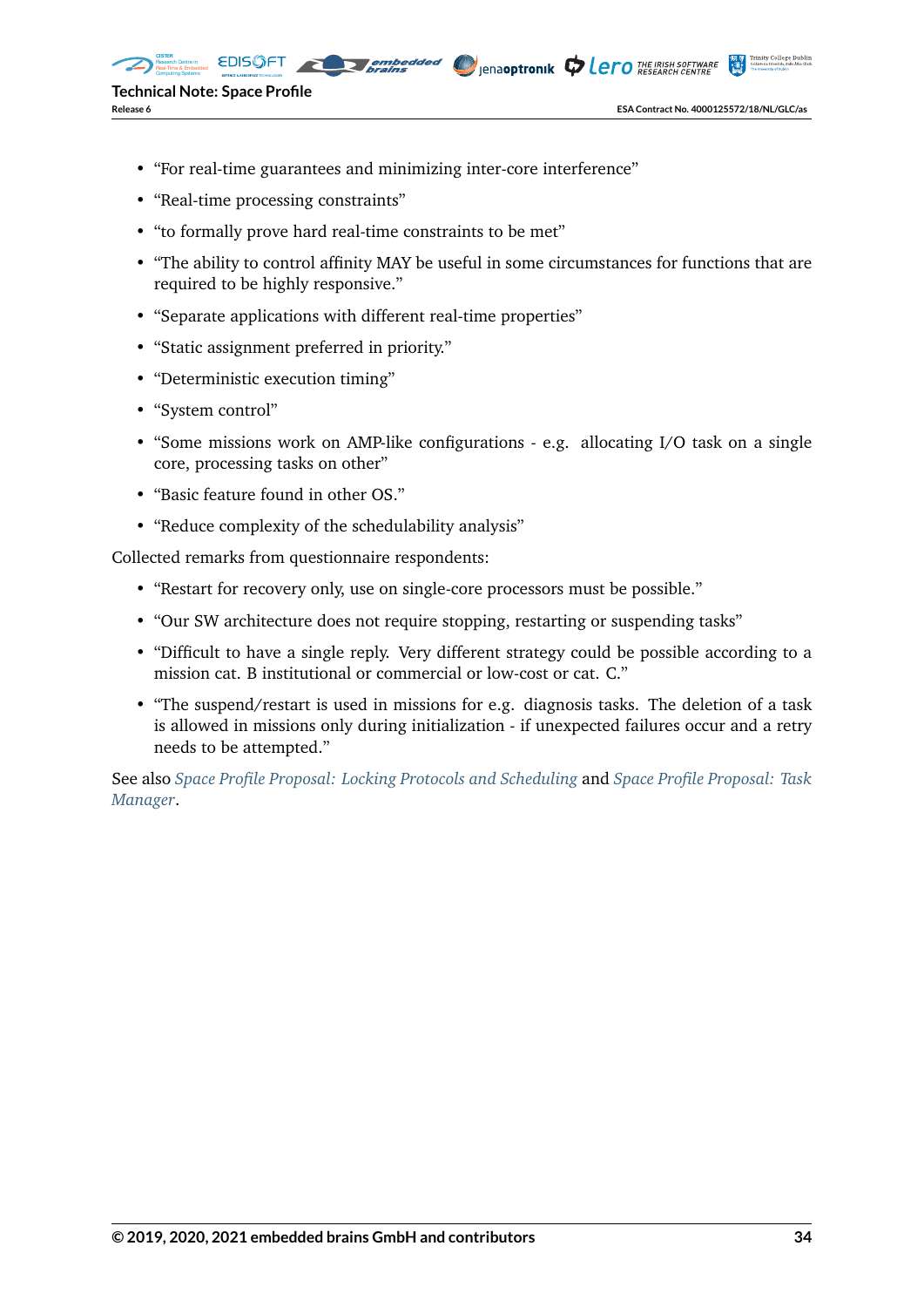

**CO** Jenaoptronik **C** Lero THE IRISH SOFTWARE

 $\frac{1}{\sqrt{2}}\sum_{n=1}^{\infty}$  Trinity College Dublin

## <span id="page-39-0"></span>**6.6 Locking Protocols and Scheduling**

| <b>Feature</b>                                                         | <b>MUST</b>    | <b>SHOULD</b>  | <b>COULD</b> | <b>WON'T</b>   |
|------------------------------------------------------------------------|----------------|----------------|--------------|----------------|
| Do you want to use lock-free algorithms?                               | 5              | 11             | 11           | 4              |
| Do you want to use Futex based synchronization?                        | $\Omega$       | 10             | 16           | $\overline{5}$ |
| Do you want to use the transitive priority inheri-<br>tance protocol?  | $\overline{4}$ | 11             | 13           | 3              |
| Do you want to use the OMIP locking protocol()?                        | $\mathbf{1}$   | 6              | 17           | 7              |
| Do you want to use the priority ceiling locking<br>protocol?           | 6              | 10             | 11           | $\overline{4}$ |
| Do you want to use the MrsP locking protocol?                          | $\overline{2}$ | 5              | 15           | 9              |
| Do you want a run-time deadlock detection in<br>mutex lock operations? | 5              | 10             | 12           | $\overline{4}$ |
| Do you want to use clustered scheduling?                               | $\overline{4}$ | 3              | 17           | 7              |
| Do you want to use the Earliest Deadline First<br>(EDF) scheduler?     | 6              | $\overline{4}$ | 10           | 11             |
| Do you want to use the Constant Bandwidth<br>Server (CBS) scheduler?   | $\Omega$       | 5              | 15           | 11             |
| Do you want to perform a schedulability analysis?                      | 17             | 6              | 8            | $\Omega$       |

#### Table 4: Locking Protocols and Scheduling

How do you want to perform a schedulability analysis?

- "Any"
- "This is an open question."
- "Automatic analysis based on simple methods and based on SIMPLE scheduling models."
- "Pen and Paper"
- "execution analysis"
- "By using tools (AbsInt)"
- "On a per-processor basis"
- "Not yet defined. Hypothesis is to use a custom thread-based tool that analyses individual cores for schedulability and design review for multicore aspects."
- "SW prototyping and timing measurement"
- "Now we are modelling the system (e.g. in MAST); schedulability analysis based on static code analysis would be very welcome."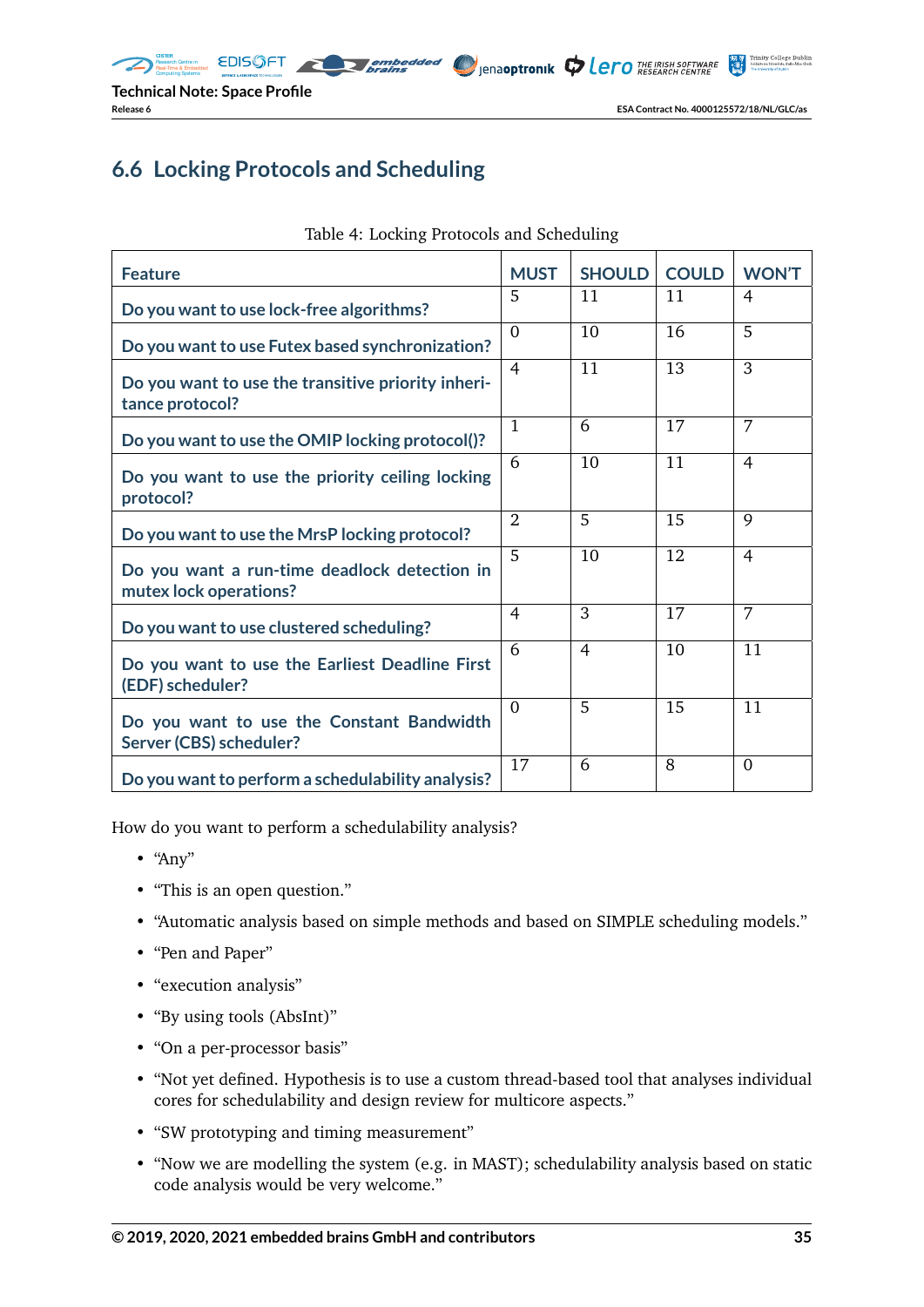**EDISGFT** embedded **OD** Jenaoptronik **C** Lero THE IRISH SOFTWARE

**CISTER** Research Centre in Real-Time & Embedded Trinity College Dublin

- "Preferably code based static analysis, or code model extraction for external tools (like MAST etc.)"
- "Response Time Analysis according to MrsP"
- "I would like to know that too ;-)"
- "On a critical subset of SW, the minimum is to be able to feed analytical equations with results of on-target measurements. More advanced techniques according to RTEMS features that are used (level of non-determinisms. . . .) and available tools"
- "Our application has few interrupt driven periodic tasks and some few background tasks. The interdependence is limited. With knowledge of the design the timing can be analysed with rather naive methods."
- "Own tools"
- "Per ECSS-E40 compliance (5.8.3.11), schedulability analysis techniques are mandatory. The "how" is an open question!"
- "As simply as possible ;-)"

Collected remarks from questionnaire respondents:

- "We do not yet have experience with SMP in real time systems. Over time, as we gain experience, we expect to explore some of these options. For now I just answered "could", but we are not actively studying these features right now. "
- "Task model should be so simple that would make any schedulability analysis trivial. For example, simple fixed priority worst-case response time analysis. The only open issue is to determine WCET."
- "In our SW architecture, to maximise reuse from existing code base and to implement core affinity based priority scheduling on multi-core processor by maximising determinism"
- "EDF and CBS could be used in a system without task priorities."
- "According to the different applications I could have different profiles of desired mechanisms."
- "We were unsure what the "transitive" term referred to (couldn't find it in docs.rtems.org)."
- "Difficult to answer this generally. Depending on the application, a different set of locking/scheduling will be necessary. And MUST everywhere is not a good answer either. . . "

See also *[Space Profile Proposal: Locking Protocols and Scheduling](#page-14-0)* and *[Space Profile Proposal: Task](#page-18-1) [Manager](#page-18-1)*.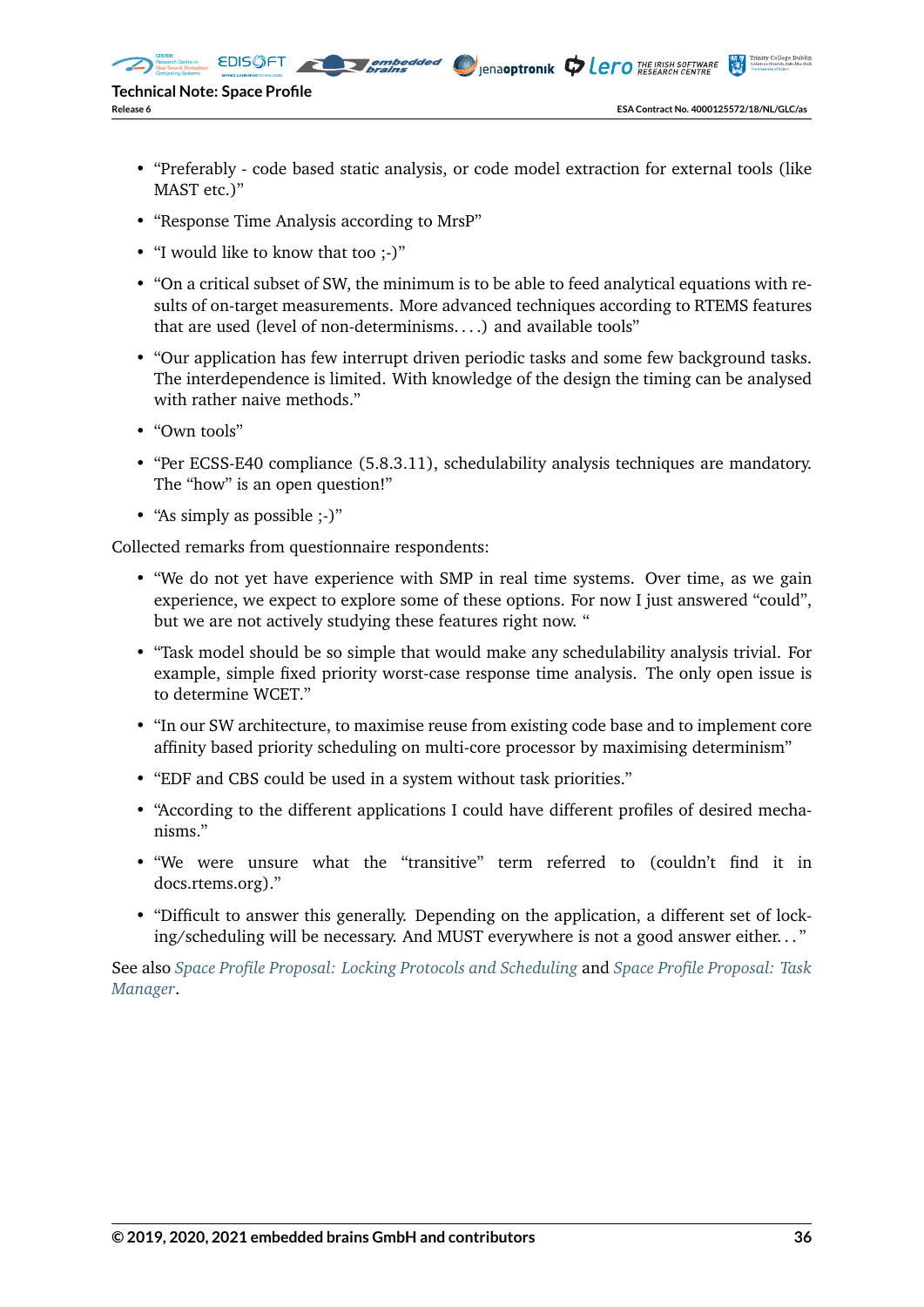

CO JE JE LETO THE IRISH SOFTWARE

 $\frac{1}{25}$   $\frac{1}{25}$  Trinity College Dublin<br> $\frac{1}{25}$  Collistena Trionbide, Balle Atha Clisth<br> $\frac{1}{25}$  The University of Oublin

## <span id="page-41-0"></span>**6.7 Programming Languages and Libraries**

**Exampled** *embedded* 

| <b>Feature</b>                                       | <b>MUST</b>    | <b>SHOULD</b>  | <b>COULD</b>   | <b>WON'T</b> |
|------------------------------------------------------|----------------|----------------|----------------|--------------|
| Do you want to use Ada?                              | 3              | 3              | 5              | 20           |
| Do you want to use C++?                              | 6              | 8              | 9              | 8            |
| Do you want to use Java?                             | $\Omega$       | $\Omega$       | $\overline{4}$ | 27           |
| Do you want to use the Go programming lan-<br>guage? | 1              | $\Omega$       | $\overline{2}$ | 28           |
| Do you want to use (micro) Python?                   | $\overline{2}$ | $\overline{1}$ | 17             | 11           |
| Do you want to use Rust?                             | $\Omega$       | $\Omega$       | 11             | 20           |
| Do you want to use the OpenMP?                       | $\overline{2}$ | 7              | 13             | 9            |
| Do you want to use the Gaisler MTAPI?                | $\Omega$       | 1              | 20             | 10           |
| Do you want to use the EMBB MTAPI?                   | $\Omega$       | $\Omega$       | 21             | 10           |

#### Table 5: Programming Languages and Libraries

Collected remarks from questionnaire respondents:

- $\bullet$  "C"
- "C is the only hard requirement here,  $C++$  is a possibility for integrating existing code. Python and Rust are more aligned with research than actual space requirements. OpenMP applies to HPSC. "
- "Ada and C are easy to analyse.  $C++$  is a nightmare for compiler verification and testing. All other languages do not have a pedigree yet for critical software and there is no ecosystem for verification. "
- "Mainly C language and Ada"
- "VHDL"
- "Python for test only (e.g. HW boards tests)"
- "C and Assembler are the baseline. Gaisler support building blocks could be useful to reduce cost of our SW development "
- "LUA is our preferred language for OBCP's. Why: LUA is highly modular."
- "On multi core hardware we intend to manually allocate software applications to the processors. Most probably the applications on the different cores will be developed by different contractors."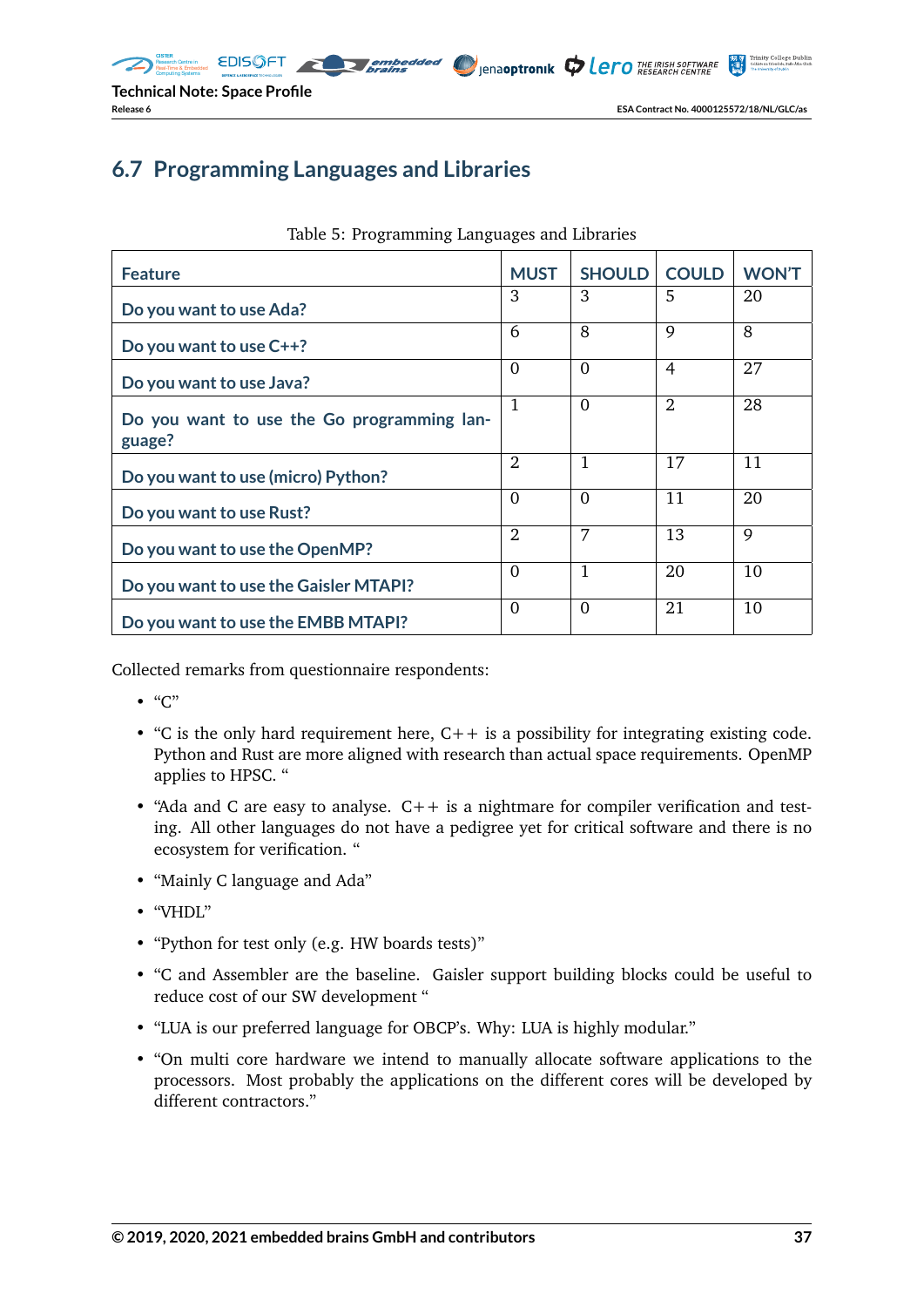

(P) Jenaoptronik CO Lero THE IRISH SOFTWARE

## <span id="page-42-0"></span>**6.8 Miscellaneous**

| <b>Feature</b>                                                                  | <b>MUST</b>    | <b>SHOULD</b>  | <b>COULD</b> | <b>WON'T</b> |
|---------------------------------------------------------------------------------|----------------|----------------|--------------|--------------|
| Do you want to use CLOCK REALTIME?                                              | 13             | 6              | 10           | 2            |
| Do you want to use CLOCK_MONOTONIC?                                             | 9              | 10             | 9            | 3            |
| Do you want to use file systems? If yes, remark<br>which in the comments below. | 7              | $\overline{2}$ | 10           | 12           |
| Do you want to use FILE objects?                                                | 4              | $\mathbf{1}$   | 14           | 12           |
| Do you want to use thread-local storage (TLS)?                                  | 3              | 5              | 15           | 8            |
| Do you want to use functions which require er-<br>rno?                          | 5              | 6              | 13           | 7            |
| Do you want to use the C locale support?                                        | $\mathfrak{D}$ | $\overline{2}$ | 7            | 20           |
| Do you want to use functions which require<br>Newlib struct reent?              | 3              | 3              | 14           | 11           |
| Do you want to use the Gaisler driver manager?                                  | 7              | $\overline{4}$ | 11           | 9            |

Table 6: Miscellaneous

Collected remarks from questionnaire respondents:

- "Need RFS and a good flash filesystem"
- "Will use IMFS and RFS. Could use flash file systems"
- "in memory file system + custom file system for EEPROM, Flash"
- "Guaranteeing timing behaviour requires limiting dynamic features and use of complex libraries like file systems. Our objective is to provide accurate and tight schedulability analysis and WCET analysis, the times marked Won't in this table don't help"
- "No POSIX or other support packages required by our SW architecture because not in our baseline. Gaisler drive manager would be useful to reduce development cost"
- "RFS and JFFS"
- "FS: RFS, TFTP, JFFS2 "
- "File system must support FLASH based Mass Memory"
- "Even if a monotonic clock is used, some provision for setting the time is necessary. It also must be set during testing and validation, sometimes frequently. So these capabilities must be provided for even if monotonic is used."
- "Not enough internal feedback on the last 4 questions to reply. Left as "Could" for the moment"
- "errno-wise, e.g. the MLFS will set it (qualified mathematical library)."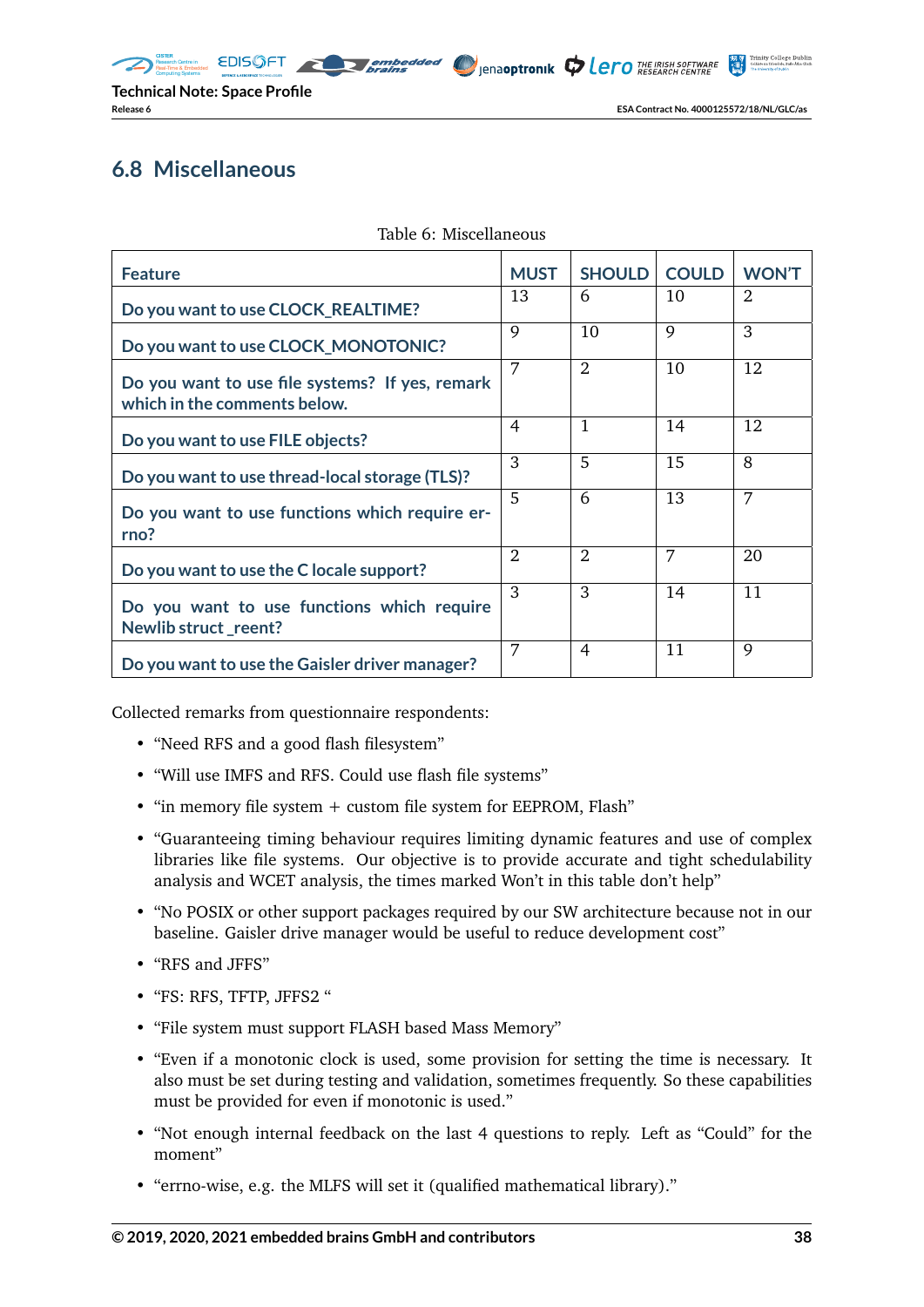

• "a read-only filesystem only. Drvmgr, I would like to use non-qualified drivers "out of the box" also and to get updates when drivers are updated (only certain parts of the drvmgr needed )."

#### <span id="page-43-0"></span>**6.9 Barrier Manager**

|  |  | Table 7: Barrier Manager |
|--|--|--------------------------|
|--|--|--------------------------|

| <b>Feature</b>          | <b>MUST</b> | <b>SHOULD</b> | <b>COULD</b> | <b>WON'T</b> |
|-------------------------|-------------|---------------|--------------|--------------|
| rtems_barrier_create()  | ⇁           | 4             | 2            | 18           |
| rtems_barrier_ident()   | 2           | 5             | 6            | 18           |
| rtems_barrier_release() | ⇁           | 4             | 2            | 18           |
| rtems_barrier_wait()    | ⇁           | 4             | 2            | 18           |

Collected remarks from questionnaire respondents:

- "If you want to use the barrier manager, why would you not need some or all of these functions?"
- "This API was used in at least one mission."

See also *[Space Profile Proposal: Barrier Manager](#page-14-3)*.

#### <span id="page-43-1"></span>**6.10 Clock Manager**

| <b>Feature</b>                     | <b>MUST</b> | SHOULD   COULD   WON'T |  |
|------------------------------------|-------------|------------------------|--|
| rtems_clock_get_ticks_per_second() | 19          |                        |  |
| rtems_clock_get_ticks_since_boot() |             |                        |  |

Table 8: Clock Manager

Collected remarks from questionnaire respondents:

- "We use the clock manager through a software bus / executive layer on top of RTEMS. I'm not sure which of these functions that layer may use, but I would want them to be available."
- "Note that more APIs are used than mentioned here specifically, the complete list (obtained from analysis of existing mission code bases) includes: rtems clock get uptime, rtems clock set, rtems clock tick, rtems clock get options, rtems clock get ticks since boot, rtems clock get, rtems clock get ticks per second"

See also *[Space Profile Proposal: Clock Manager](#page-15-0)*.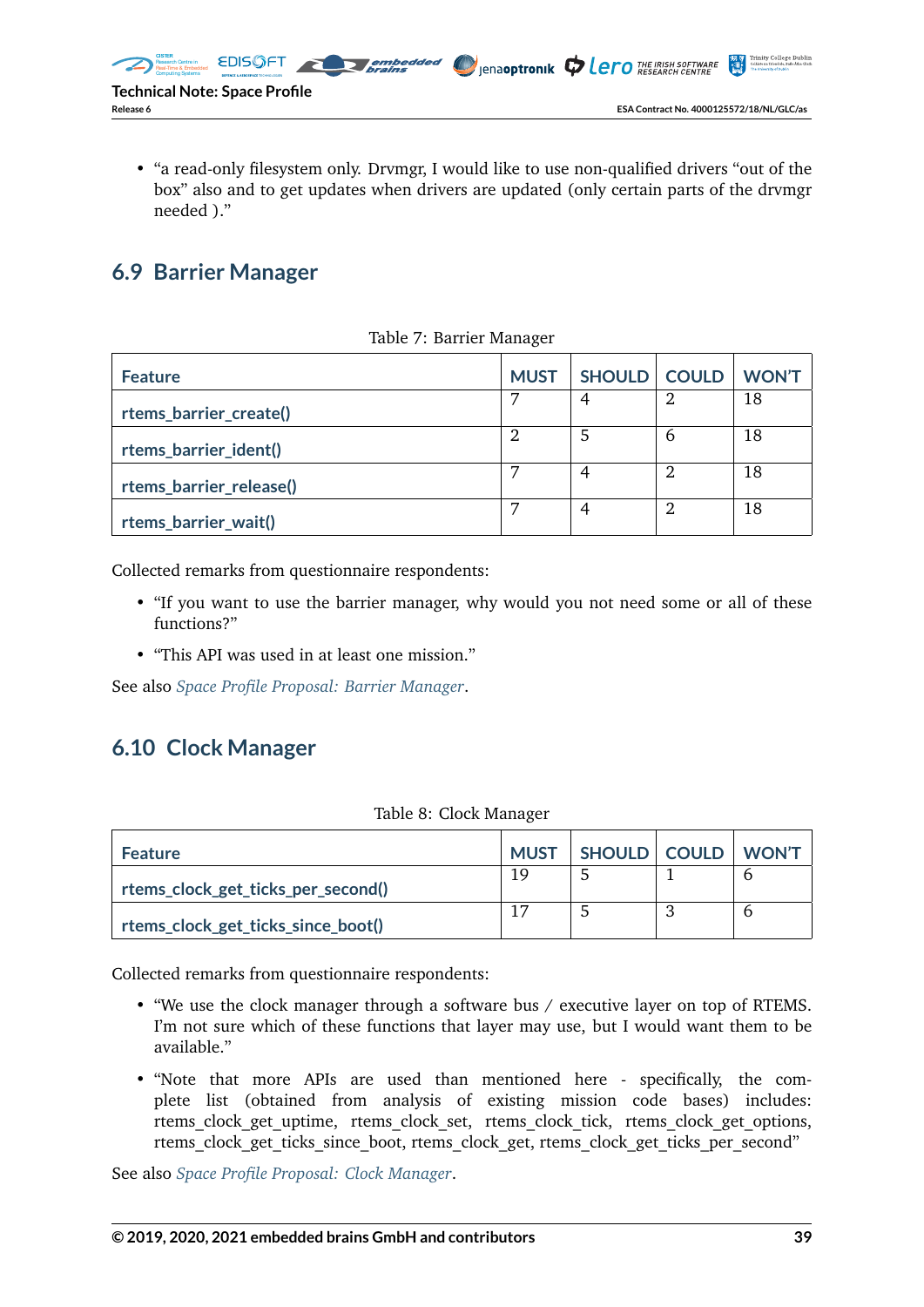

(P) Jenaoptronik CO Lero THE IRISH SOFTWARE

**Release 6 ESA Contract No. 4000125572/18/NL/GLC/as**

## <span id="page-44-0"></span>**6.11 Event Manager**

| <b>Feature</b>               | <b>MUST</b> | <b>SHOULD</b> | <b>COULD</b> | <b>WON'T</b> |
|------------------------------|-------------|---------------|--------------|--------------|
| rtems_event_receive()        | 15          | 6             | 3            | ⇁            |
| rtems_event_send()           | 15          | 6             | 3            | –            |
| rtems_event_system_receive() | າ           | 4             | 12           | 13           |
| rtems_event_system_send()    | റ           | 4             | 12           | 13           |

Collected remarks from questionnaire respondents:

- "not familiar with rtems\_event\_system apis"
- "could be useful for UML modeling (execution framework)"
- "Inheritance from our legacy SW architecture "
- "The event manager is not absolutely necessary. It falls into the could category."
- "system events were not seen in any mission codebase so far."

See also *[Space Profile Proposal: Event Manager](#page-15-1)*.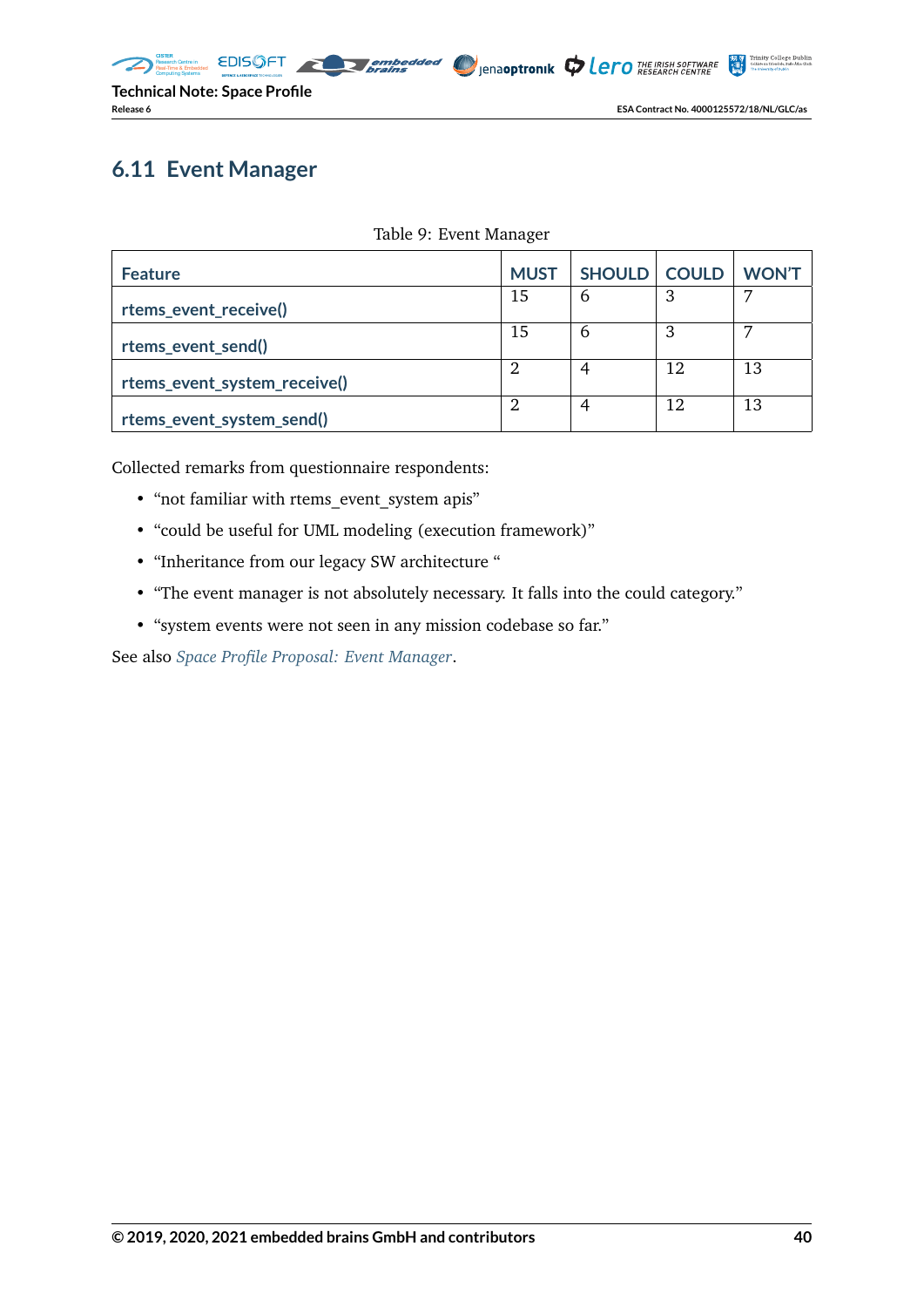

**Release 6 ESA Contract No. 4000125572/18/NL/GLC/as**

## <span id="page-45-0"></span>**6.12 Interrupt Manager**

| <b>Feature</b>                     | <b>MUST</b> | <b>SHOULD</b>  | <b>COULD</b> | <b>WON'T</b> |
|------------------------------------|-------------|----------------|--------------|--------------|
| rtems_interrupt_local_disable()    | 15          | 8              | 3            | 5            |
| rtems_interrupt_local_enable()     | 15          | 8              | 3            | 5            |
| RTEMS_INTERRUPT_LOCK_DECLARE()     | 7           | 5              | 12           | 7            |
| RTEMS_INTERRUPT_LOCK_DEFINE()      | 7           | 5              | 12           | 7            |
| RTEMS_INTERRUPT_LOCK_MEMBER()      | 6           | 5              | 13           | 7            |
| rtems_interrupt_lock_acquire()     | 10          | $\overline{4}$ | 11           | 6            |
| rtems_interrupt_lock_acquire_isr() | 9           | 5              | 11           | 6            |
| rtems_interrupt_lock_destroy()     | 5           | 3              | 14           | 9            |
| rtems_interrupt_lock_initialize()  | 9           | $\overline{4}$ | 11           | 7            |
| rtems_interrupt_lock_release()     | 10          | 5              | 10           | 6            |
| rtems_interrupt_lock_release_isr() | 9           | 6              | 10           | 6            |

#### Table 10: Interrupt Manager

Collected remarks from questionnaire respondents:

- "We only use rtems interrupt catch()"
- "Planned to be used for critical sections definitions and interrupts handling on multi-core processor"
- "cache freezing during interrupts should be supported (which wasn't in RTEMS 4.8.1 on LEON2 with Gaisler BSP)"
- "The interrupt-local disable/enable cannot be used for creating critical sections anymore (in the SMP world). But it still has value if e.g. a single core is in control of I/O and wants to manage specific interrupt lines."

See also *[Space Profile Proposal: Interrupt Manager](#page-16-0)*.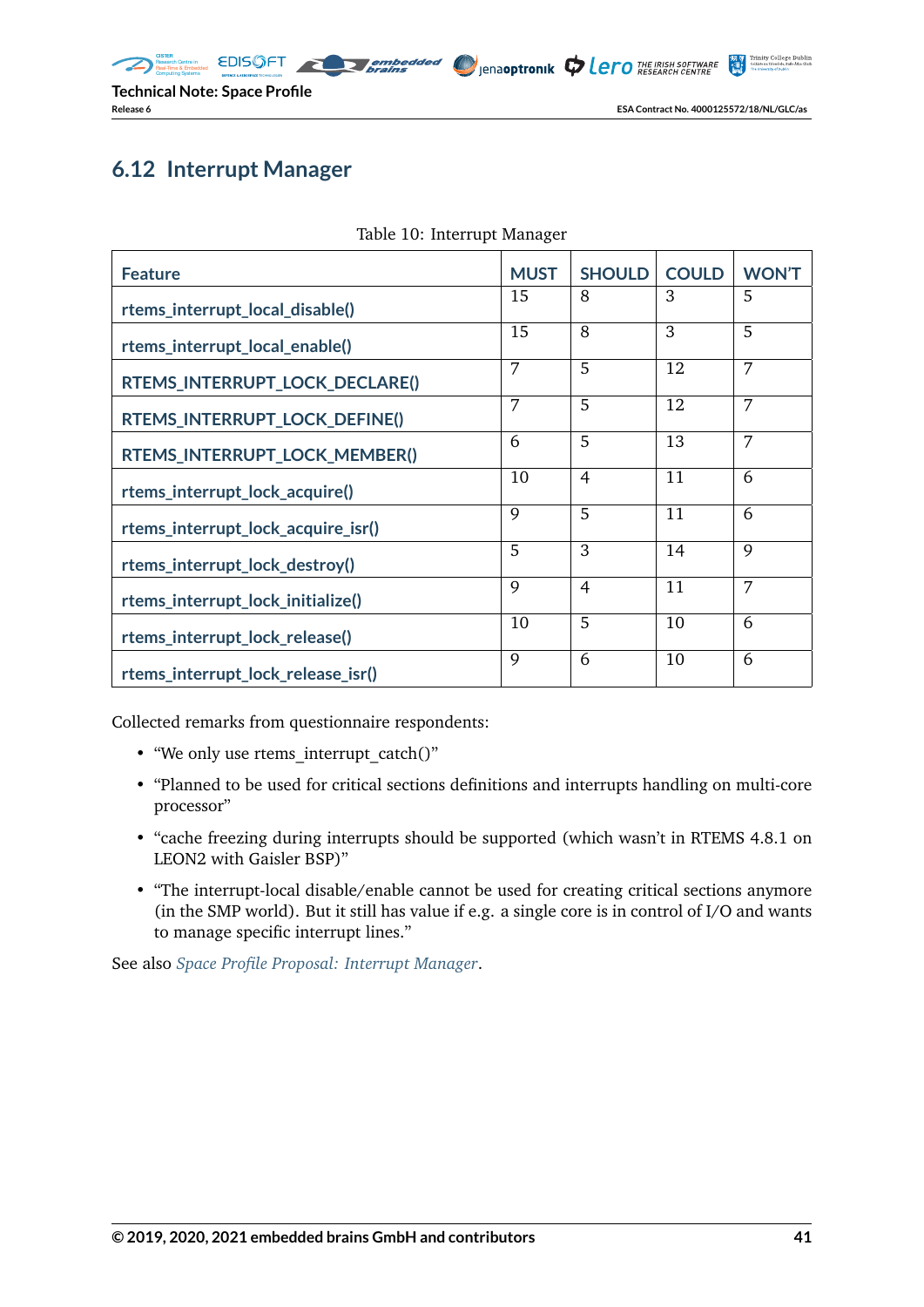

**Release 6 ESA Contract No. 4000125572/18/NL/GLC/as**

## <span id="page-46-0"></span>**6.13 IO Manager**

| Table 11: IO Manager       |             |               |                |              |
|----------------------------|-------------|---------------|----------------|--------------|
| <b>Feature</b>             | <b>MUST</b> | <b>SHOULD</b> | <b>COULD</b>   | <b>WON'T</b> |
| rtems_io_close()           | 6           | 7             | 2              | 16           |
| rtems_io_control()         | 6           | 7             | $\overline{2}$ | 16           |
| rtems_io_initialize()      | 6           | 7             | 2              | 16           |
| rtems_io_open()            | 6           | 7             | $\overline{2}$ | 16           |
| rtems_io_read()            | 6           | 7             | 2              | 16           |
| rtems_io_register_driver() | 7           | 6             | $\overline{2}$ | 16           |
| rtems_io_write()           | 6           | 7             | 2              | 16           |

Collected remarks from questionnaire respondents:

- "don't know yet"
- "This allows mission-specific driver/API creation."

## <span id="page-46-1"></span>**6.14 Message Manager**

|  | Table 12: Message Manager |  |
|--|---------------------------|--|
|--|---------------------------|--|

| <b>Feature</b>                           | <b>MUST</b> | <b>SHOULD</b>  | <b>COULD</b> | <b>WON'T</b> |
|------------------------------------------|-------------|----------------|--------------|--------------|
| rtems_message_queue_broadcast()          | 7           | 4              | 5            | 15           |
| rtems_message_queue_create()             | 18          | 4              | 1            | 8            |
| rtems_message_queue_delete()             | 8           | $\overline{4}$ | 5            | 14           |
| rtems_message_queue_flush()              | 12          | 6              | 1            | 12           |
| rtems_message_queue_get_number_pending() | 11          | 8              | 1            | 11           |
| rtems_message_queue_ident()?             | 11          | 3              | 6            | 11           |
| rtems_message_queue_receive()            | 18          | 4              | 1            | 8            |
| rtems_message_queue_send()               | 18          | $\overline{4}$ | 1            | 8            |
| rtems_message_queue_urgent()             | 10          | 4              | 5            | 12           |

Collected remarks from questionnaire respondents: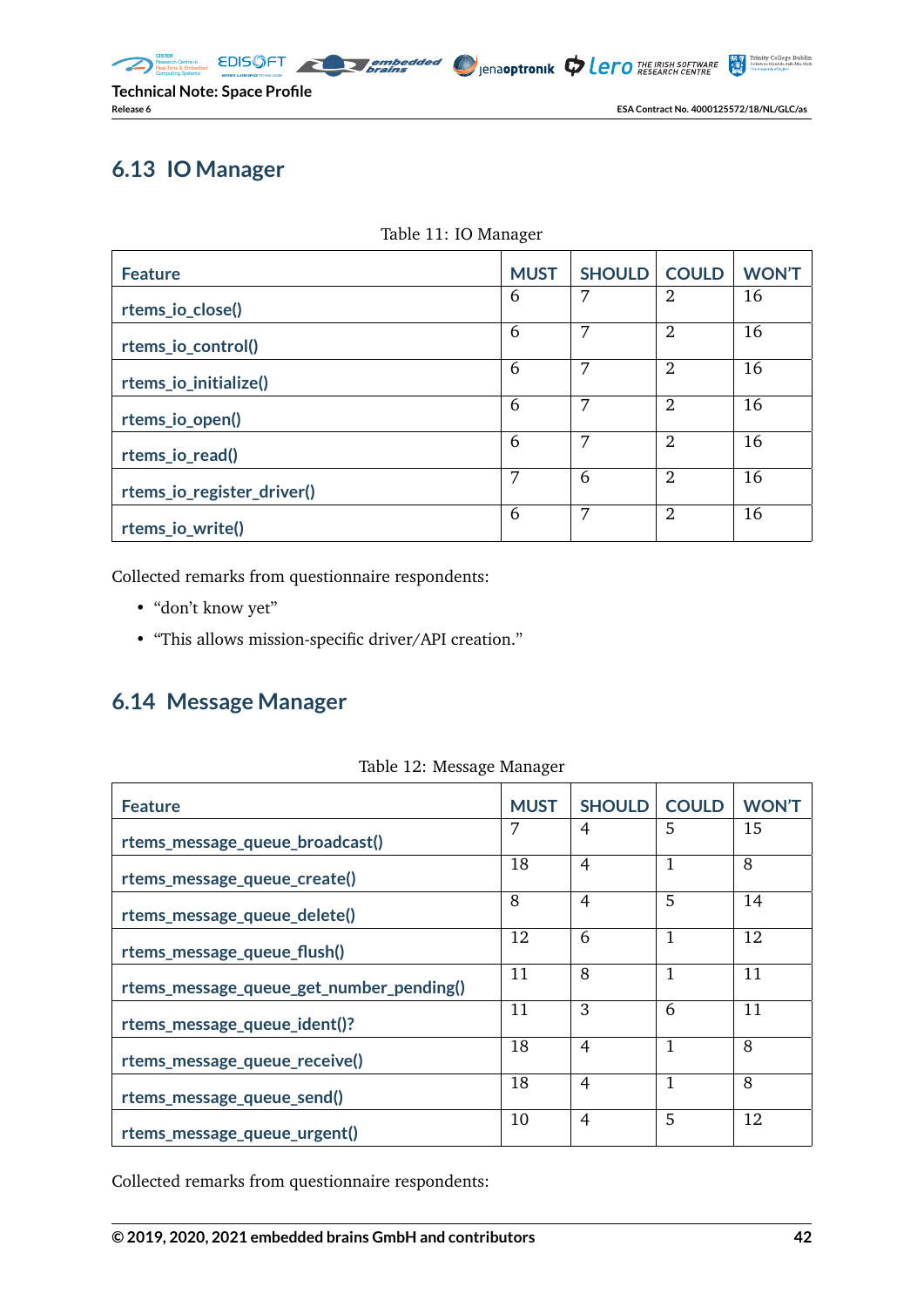

**Release 6 ESA Contract No. 4000125572/18/NL/GLC/as**

- "Creation only at startup"
- "The "delete" is in SHOULD, because generally these are resources that are never "freed" in mission codebases."
- "grspw\_pkt driver uses messages from ISR to work-task/user. The driver could be simplified to remove the message-queue?"

See also *[Space Profile Proposal: Message Manager](#page-16-1)*.

## <span id="page-47-0"></span>**6.15 Classic Objects**

| Feature            | MUST   SHOULD   COULD   WON'T |  |
|--------------------|-------------------------------|--|
| rtems_build_name() |                               |  |

Table 13: Classic Objects

See also *[Space Profile Proposal: Object Manager](#page-17-0)*.

## <span id="page-47-1"></span>**6.16 Partition Manager**

| Table 14: Partition Manager     |             |               |              |              |
|---------------------------------|-------------|---------------|--------------|--------------|
| <b>Feature</b>                  | <b>MUST</b> | <b>SHOULD</b> | <b>COULD</b> | <b>WON'T</b> |
| rtems_partition_create()        | 8           | 4             | 3            | 16           |
| rtems_partition_delete()        | 2           | 2             | 6            | 21           |
| rtems_partition_get_buffer()    | 7           | 4             | 4            | 16           |
| rtems_partition_ident()         | 4           | 5             | 5            | 17           |
| rtems partition return buffer() | 7           | 4             | 4            | 16           |

Collected remarks from questionnaire respondents:

• "don't know yet"

See also *[Space Profile Proposal: Partition Manager](#page-17-1)*.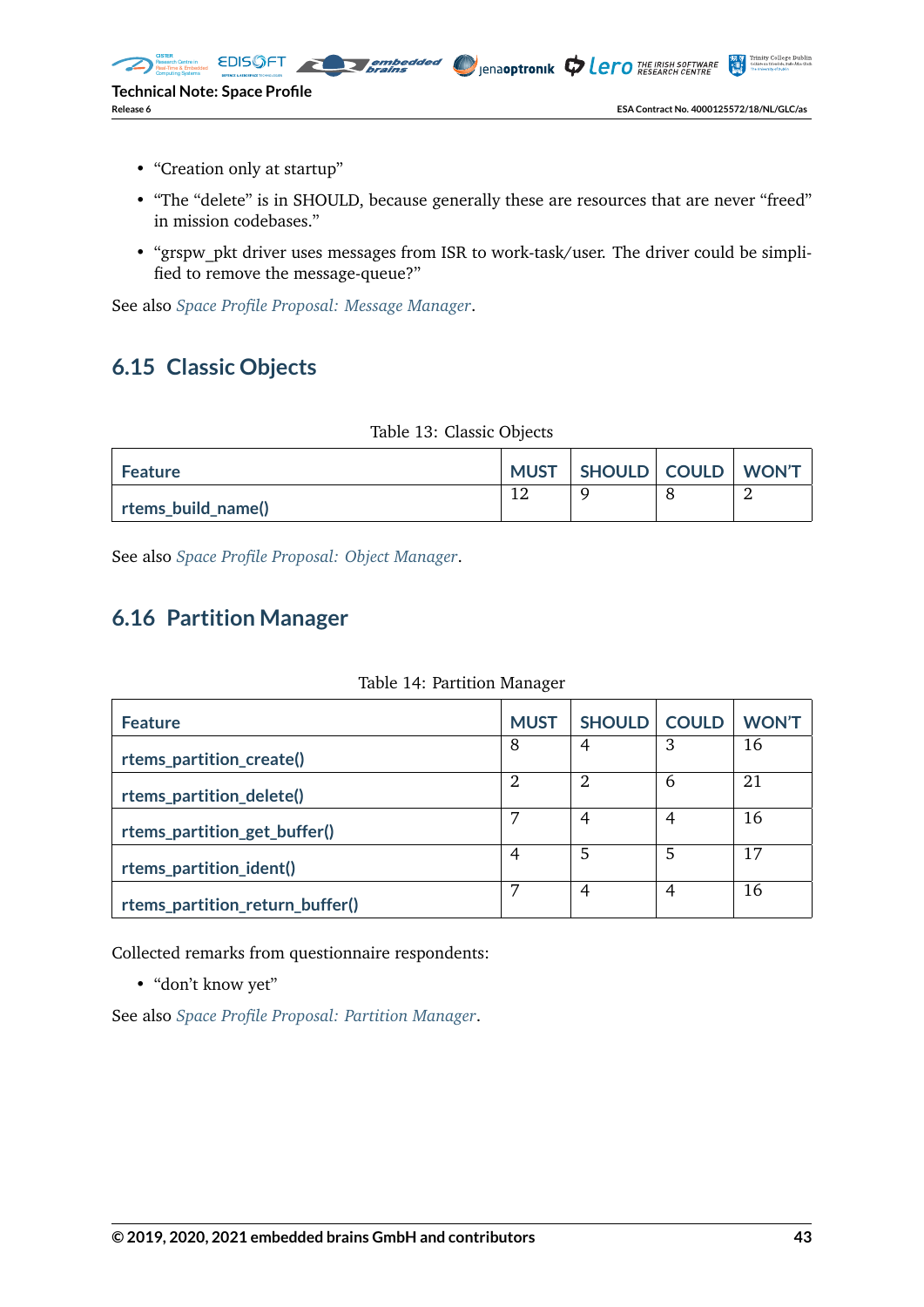

深里

**CO** Jenaoptronik **C** Lero THE IRISH SOFTWARE

Trinity College Dublin

## <span id="page-48-0"></span>**6.17 Rate Monotonic Manager**

| <b>Feature</b>                              | <b>MUST</b>    | <b>SHOULD</b>  | <b>COULD</b> | <b>WON'T</b> |
|---------------------------------------------|----------------|----------------|--------------|--------------|
| rtems_rate_monotonic_cancel()               | 8              | 6              | 6            | 11           |
| rtems_rate_monotonic_create()               | 11             | $\overline{4}$ | 5            | 11           |
| rtems_rate_monotonic_delete()               | 3              | 3              | 10           | 15           |
| rtems_rate_monotonic_get_status()           | 6              | 7              | 7            | 11           |
| rtems_rate_monotonic_ident()                | $\overline{4}$ | 3              | 12           | 12           |
| rtems_rate_monotonic_period()               | 10             | 5              | 5            | 11           |
| rtems_rate_monotonic_reset_all_statistics() | 3              | 5              | 12           | 11           |
| rtems_rate_monotonic_reset_statistics()     | 3              | 5              | 12           | 11           |
| rtems_rate_monotonic_get_statistics()       | 3              | 5              | 12           | 11           |

#### Table 15: Rate Monotonic Manager

Collected remarks from questionnaire respondents:

- "From CPU load evaluation"
- "Only if timing properties are all known and controllable such that response time analysis can be engaged upon this mechanism"
- "Adding the monotonic statistics (currently not in RTEMS EDISOFT if I am not mistaken), is considered useful for confidence test, V&V activities and some continuous monitoring"
- "Statistics would be nice, but not in the current API state (i.e. over serial)"

See also *[Space Profile Proposal: Rate Monotonic Manager](#page-17-2)*.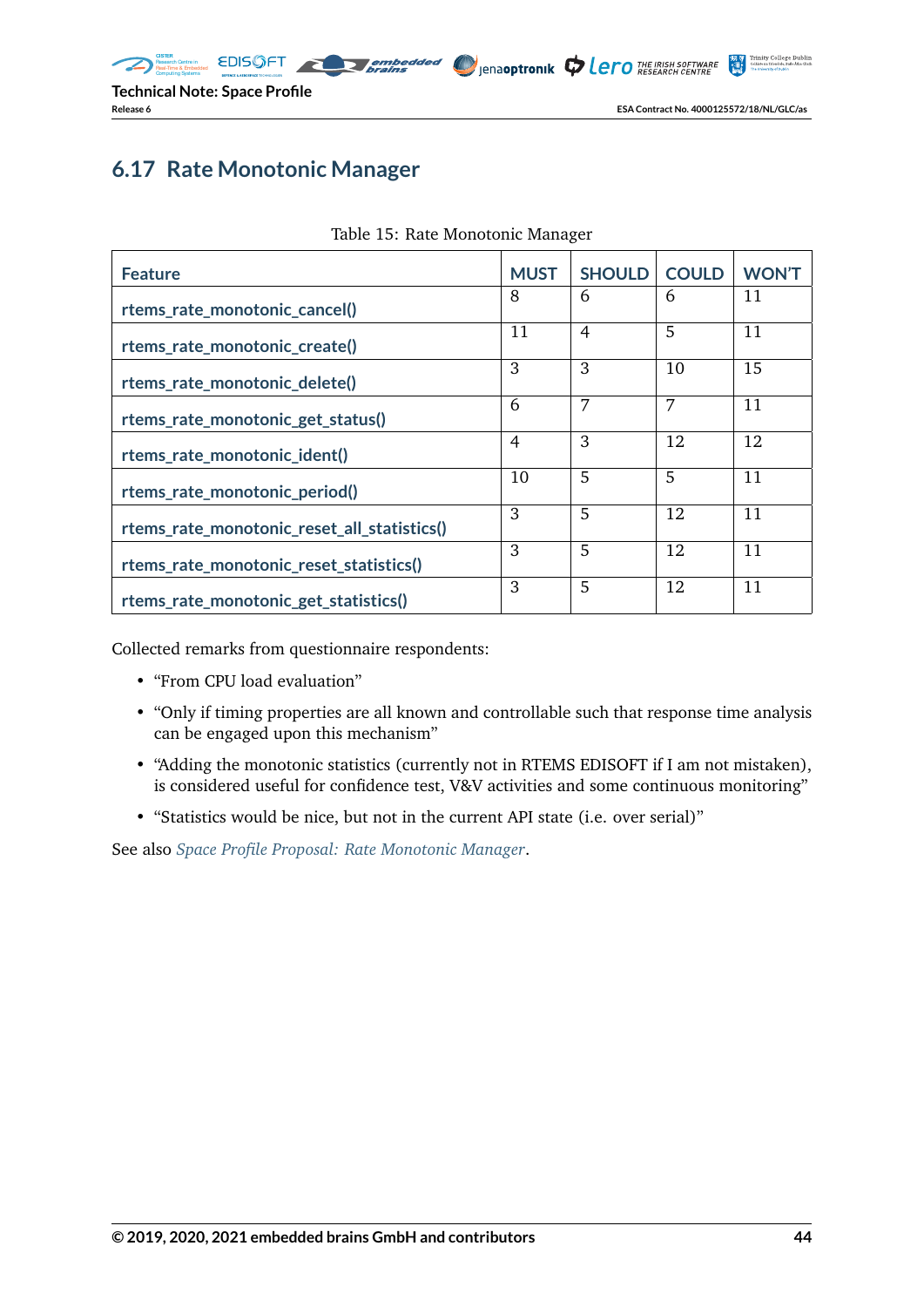

**Release 6 ESA Contract No. 4000125572/18/NL/GLC/as**

## <span id="page-49-0"></span>**6.18 Region Manager**

| <b>Feature</b>                      | <b>MUST</b>    | <b>SHOULD</b>  | <b>COULD</b>   | <b>WON'T</b> |
|-------------------------------------|----------------|----------------|----------------|--------------|
| rtems_region_create()               | 1              | 2              | 1              | 27           |
| rtems_region_delete()               | $\mathbf 0$    | $\overline{2}$ | $\mathbf{1}$   | 28           |
| rtems_region_extend()               | $\Omega$       | 1              | 1              | 29           |
| rtems_region_get_free_information() | $\Omega$       | $\mathbf{1}$   | 3              | 27           |
| rtems_region_get_information()      | $\mathbf 0$    | 1              | $\overline{2}$ | 28           |
| rtems_region_get_segment()          | 1              | 1              | $\overline{2}$ | 27           |
| rtems_region_get_segment_size()     | $\Omega$       | $\overline{1}$ | 3              | 27           |
| rtems_region_ident()                | 1              | 1              | $\overline{2}$ | 27           |
| rtems_region_resize_segment()       | $\overline{0}$ | $\overline{1}$ | $\overline{1}$ | 29           |
| rtems_region_return_segment()       | $\mathbf 0$    | 1              | $\overline{2}$ | 28           |

Table 16: Region Manager

Collected remarks from questionnaire respondents:

- "Although not currently using it, it may be a good alternative to an in-house memory manager"
- "Single region to get segments to allocate partitions"

## <span id="page-49-1"></span>**6.19 Semaphore Manager**

|  | Table 17: Semaphore Manager |  |
|--|-----------------------------|--|
|--|-----------------------------|--|

| <b>Feature</b>                 | <b>MUST</b> | <b>SHOULD</b>  | <b>COULD</b> | <b>WON'T</b>   |
|--------------------------------|-------------|----------------|--------------|----------------|
| rtems_semaphore_create()       | 26          | 3              | $\Omega$     | 2              |
| rtems_semaphore_delete()       | 13          | 3              | 6            | 9              |
| rtems_semaphore_flush()        | 14          | 9              | 3            | 5              |
| rtems_semaphore_ident()        | 13          | 8              | 5            | 5              |
| rtems_semaphore_obtain()       | 25          | 4              | $\Omega$     | 2              |
| rtems_semaphore_release()      | 25          | $\overline{4}$ | $\Omega$     | $\overline{2}$ |
| rtems_semaphore_set_priority() | 12          | 9              | 4            | 6              |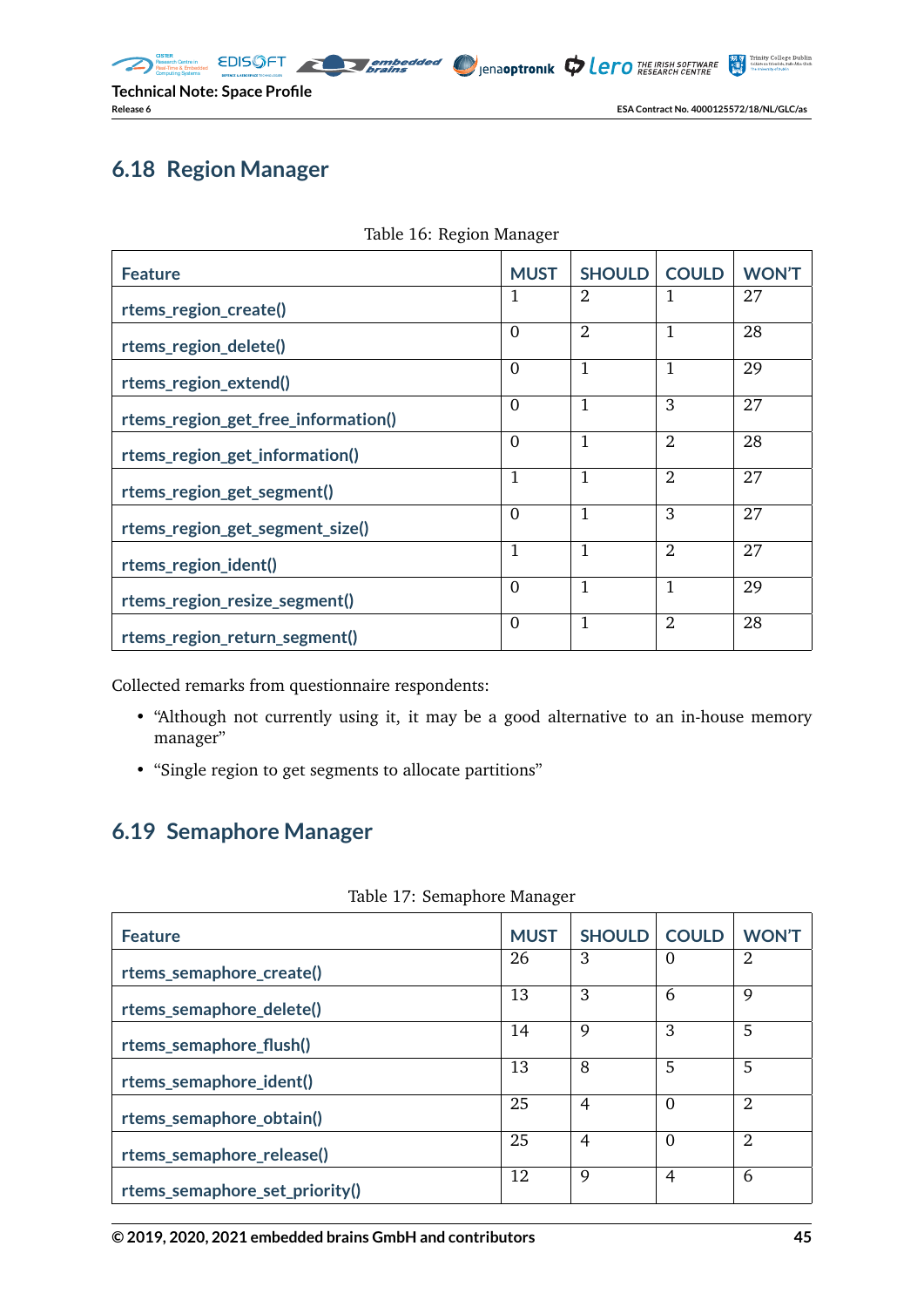

Collected remarks from questionnaire respondents:

• "Semaphores are used for tasks synchronisation in our baseline. Only created, obtained and released, but not destroyed. Fixed priorities."

See also *[Space Profile Proposal: Semaphore Manager](#page-18-0)*.

#### <span id="page-50-0"></span>**6.20 Signal Manager**

| Table 18: Signal Manager |  |
|--------------------------|--|
|--------------------------|--|

| <b>Feature</b>       | <b>MUST</b> |  |    |
|----------------------|-------------|--|----|
| rtems_signal_catch() |             |  | 18 |
| rtems_signal_send()  |             |  | 18 |

Collected remarks from questionnaire respondents:

- "Useful for some cases of inter-task communications"
- "Mission codebases are using this API."

#### <span id="page-50-1"></span>**6.21 SMP Support**

| <b>Feature</b>                | <b>MUST</b> | SHOULD COULD WON'T |  |
|-------------------------------|-------------|--------------------|--|
| rtems_get_current_processor() |             |                    |  |
| rtems_get_processor_count()   |             |                    |  |

#### <span id="page-50-2"></span>**6.22 Extensions Manager**

| Table 20: Extensions Manager |  |  |
|------------------------------|--|--|
|------------------------------|--|--|

| <b>Feature</b>           | <b>MUST</b> | <b>SHOULD   COULD</b> |   | <b>WON'T</b> |
|--------------------------|-------------|-----------------------|---|--------------|
| rtems_extension_create() |             |                       | റ | 14           |
| rtems_extension_delete() |             | 3                     |   | 21           |
| rtems_extension_ident()  |             | റ                     |   | 16           |

Collected remarks from questionnaire respondents: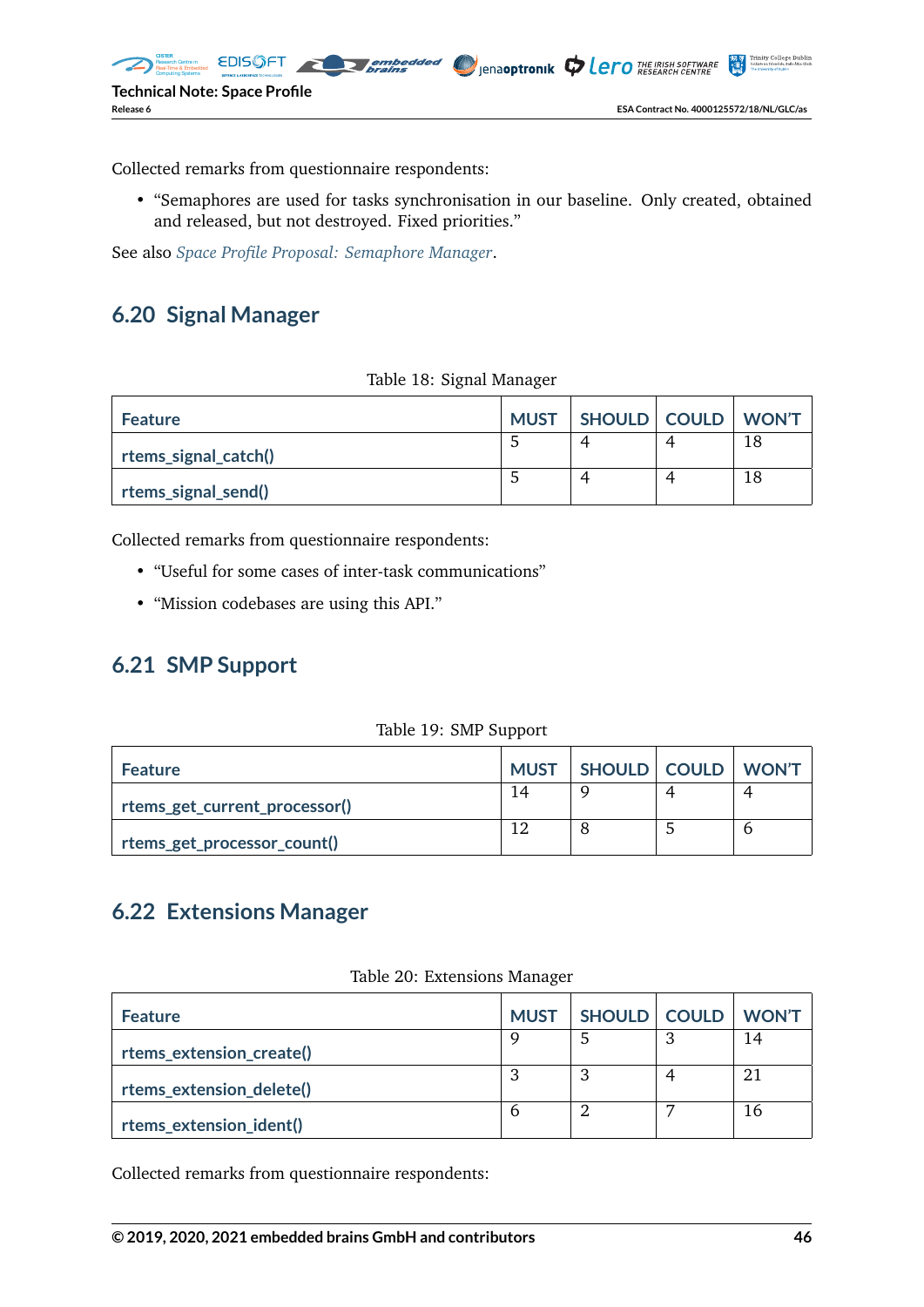Senaoptronik **Charles Contains Software** 

**CISTER** Research Centre in Real-Time & Embedded Computing Systems

- "Just a provision, may be used to check task death"
- "To define extensions for collection of time and stack usage statistics. Extensions created but never destroyed "
- "Only the callback in case of fatal error detection of interest"

**Example 1** embedded

See also *[Space Profile Proposal: Extensions Manager](#page-20-0)*.

#### <span id="page-51-0"></span>**6.23 Task Manager**

| <b>MUST</b>     | <b>SHOULD</b>  | <b>COULD</b>   | <b>WON'T</b>   |
|-----------------|----------------|----------------|----------------|
| 29              | $\Omega$       | $\overline{2}$ | $\Omega$       |
| $\overline{13}$ | 7              | $\overline{4}$ | 7              |
| 18              | 7              | $\overline{4}$ | $\overline{2}$ |
| 13              | 7              | 6              | $\overline{5}$ |
| 18              | $\overline{4}$ | 5              | $\overline{4}$ |
| $\overline{11}$ | $\overline{7}$ | 9              | $\overline{4}$ |
| 14              | 6              | $\overline{7}$ | $\overline{4}$ |
| 20              | $\overline{4}$ | 6              | $\mathbf{1}$   |
| 17              | $\overline{4}$ | 6              | $\overline{4}$ |
| 20              | 6              | 5              | $\overline{0}$ |
| 13              | 3              | 12             | 3              |
| 29              | $\overline{0}$ | $\overline{2}$ | $\mathbf{0}$   |
| 15              | 5              | 8              | 3              |
| 26              | $\mathbf{1}$   | $\overline{2}$ | $\overline{2}$ |
|                 |                |                |                |

Table 21: Task Manager

Collected remarks from questionnaire respondents:

• "To handle core affinity for tasks running on multi-core processor. Tasks are started but never destroyed or suspended. Fixed waiting periods used for task synchronisation with HW responses"

See also *[Space Profile Proposal: Task Manager](#page-18-1)*.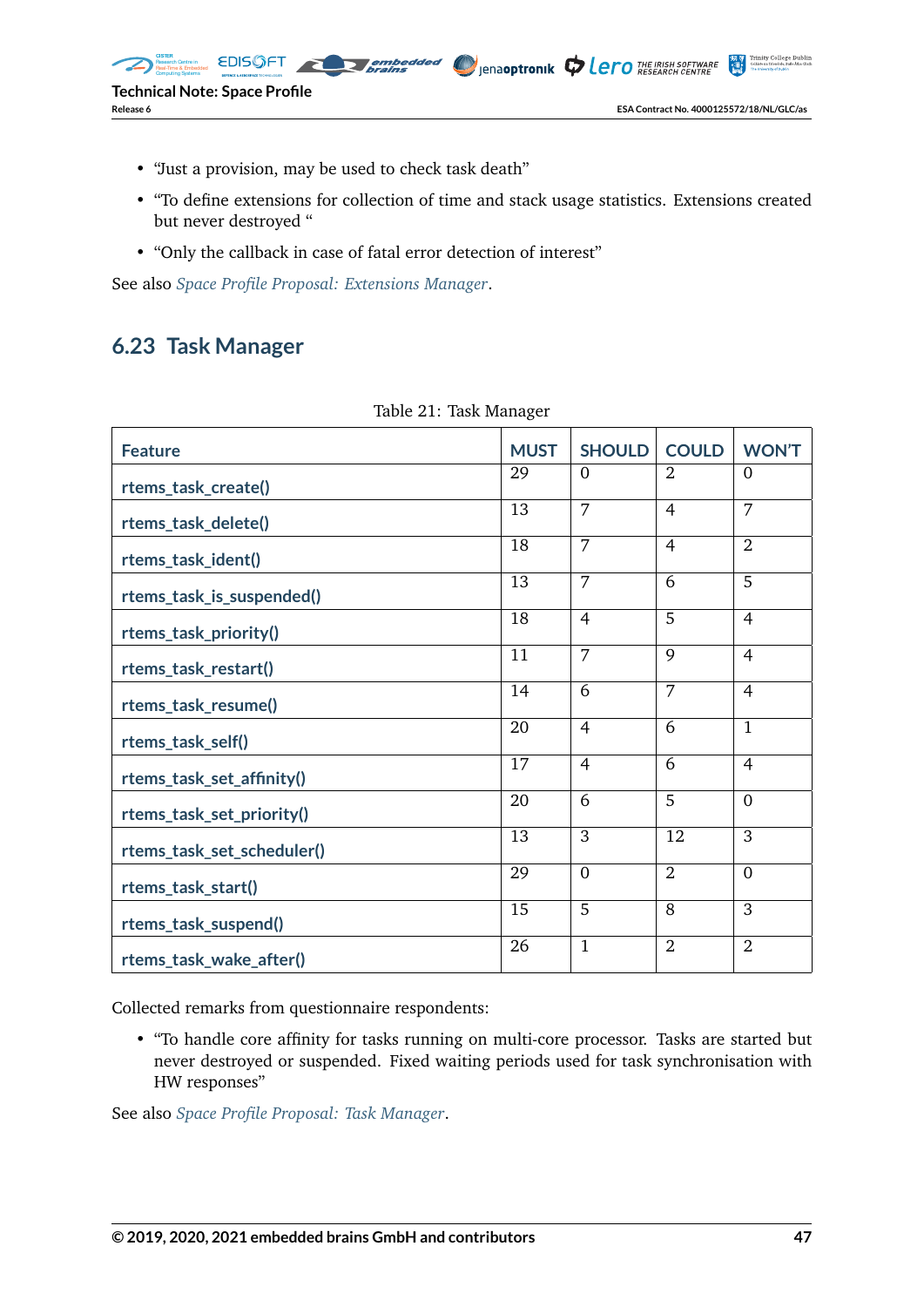

**Release 6 ESA Contract No. 4000125572/18/NL/GLC/as**

## <span id="page-52-0"></span>**6.24 Timer Manager**

| Table 22: Timer Manager  |             |               |              |              |
|--------------------------|-------------|---------------|--------------|--------------|
| <b>Feature</b>           | <b>MUST</b> | <b>SHOULD</b> | <b>COULD</b> | <b>WON'T</b> |
| rtems_timer_cancel()     | 15          | 6             | 5            | 5            |
| rtems_timer_create()     | 19          | 7             |              | 4            |
| rtems_timer_fire_after() | 17          | 8             |              | 5            |
| rtems_timer_ident()      | 10          | 8             | 7            | 6            |
| rtems_timer_reset()      | 16          | 8             | 3            | 4            |

See also *[Space Profile Proposal: Timer Manager](#page-19-0)*.

## <span id="page-52-1"></span>**6.25 Fatal Error Handling**

|  |  | Table 23: Fatal Error Handling |
|--|--|--------------------------------|
|  |  |                                |

| <b>Feature</b>                | <b>MUST</b> | <b>SHOULD</b> | <b>COULD</b> | <b>WON'T</b> |
|-------------------------------|-------------|---------------|--------------|--------------|
| rtems_fatal_error_occurred()  | 12          | 7             | 7            | 5            |
| rtems_fatal()                 | 11          | 6             | 9            | 5            |
| rtems_exception_frame_print() | 5           | 7             | 10           | 9            |
| rtems_fatal_source_text()     | 5           | 6             | 11           | 9            |
| rtems_internal_error_text()   | 5           | 6             | 12           | 8            |

Collected remarks from questionnaire respondents:

- "Traps management strategy is based on collecting information and restarting the SW"
- "FDIR is usually done in a mission-specific, custom way."

See also *[Space Profile Proposal: Fatal Error Manager](#page-15-2)*.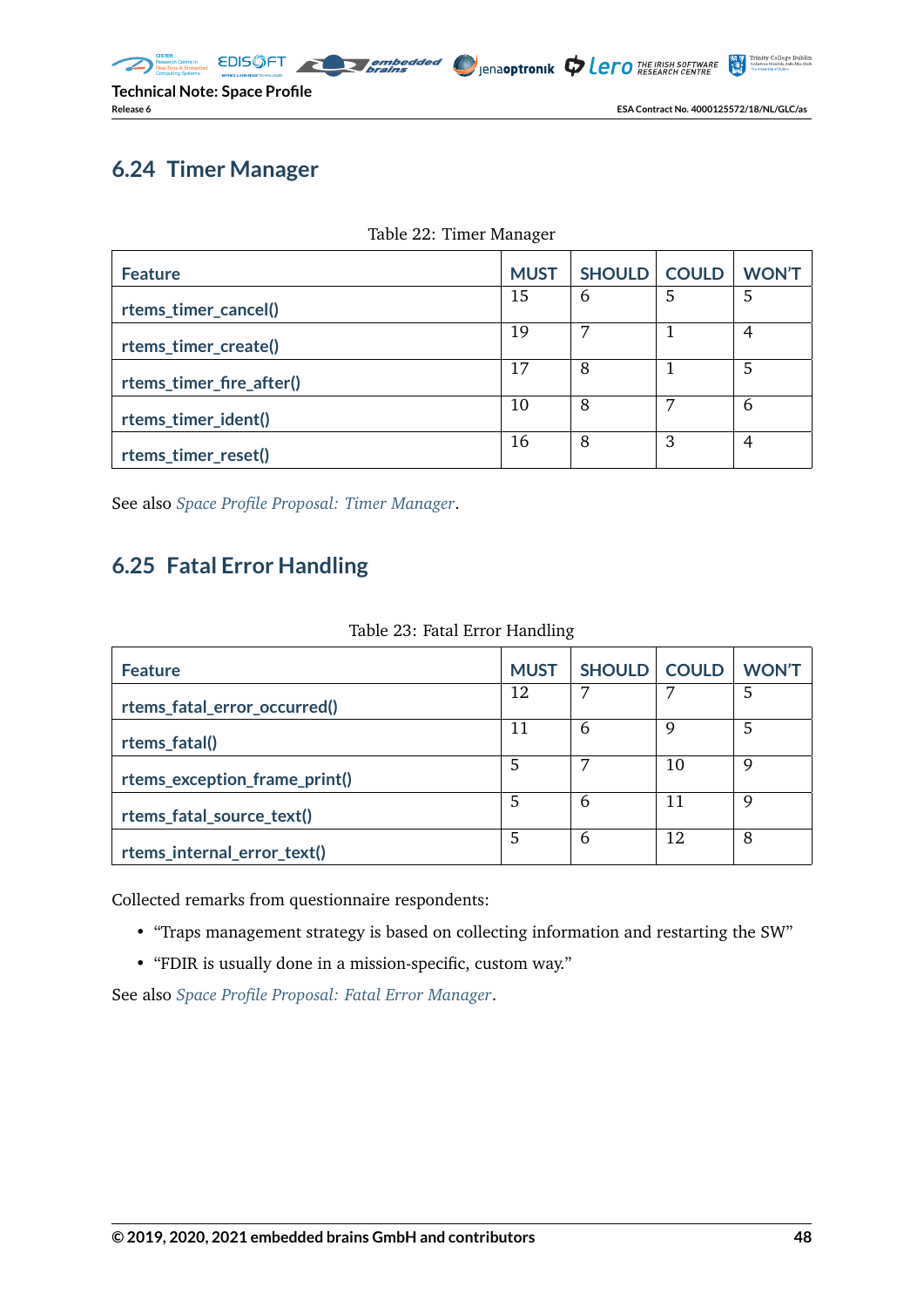

**Release 6 ESA Contract No. 4000125572/18/NL/GLC/as**

## <span id="page-53-0"></span>**6.26 POSIX Barriers**

| Table 24: POSIX Barriers         |                |                |                |              |
|----------------------------------|----------------|----------------|----------------|--------------|
| <b>Feature</b>                   | <b>MUST</b>    | <b>SHOULD</b>  | <b>COULD</b>   | <b>WON'T</b> |
| pthread barrierattr destroy()    | 2              | 1              |                | 27           |
| pthread_barrierattr_getpshared() | $\overline{2}$ | 1              | $\overline{2}$ | 26           |
| pthread barrierattr init()       | 3              | 1              | 1              | 26           |
| pthread_barrierattr_setpshared() | 2              | 1              | 2              | 26           |
| pthread_barrier_destroy()        | 3              | $\overline{0}$ | 1              | 27           |
| pthread barrier init()           | $\overline{4}$ | $\Omega$       | 1              | 26           |
| pthread_barrier_wait()           | $\overline{4}$ | $\overline{0}$ |                | 26           |

## <span id="page-53-1"></span>**6.27 POSIX Clocks**

| Table 25: POSIX Clocks |
|------------------------|
|------------------------|

| <b>Feature</b>        | <b>MUST</b>    | <b>SHOULD</b>  | <b>COULD</b>   | <b>WON'T</b> |
|-----------------------|----------------|----------------|----------------|--------------|
| clock_getcpuclockid() | J.             | $\overline{4}$ | $\overline{2}$ | 24           |
| clock_getres()        | $\overline{2}$ | 3              | 3              | 23           |
| clock_gettime()       | 2              | 6              | $\Omega$       | 23           |
| clock_nanosleep()     |                | $\overline{4}$ | 3              | 23           |
| clock_settime()       | 1              | 5              | $\overline{2}$ | 23           |
| nanosleep()           | 3              | $\overline{4}$ | 1              | 23           |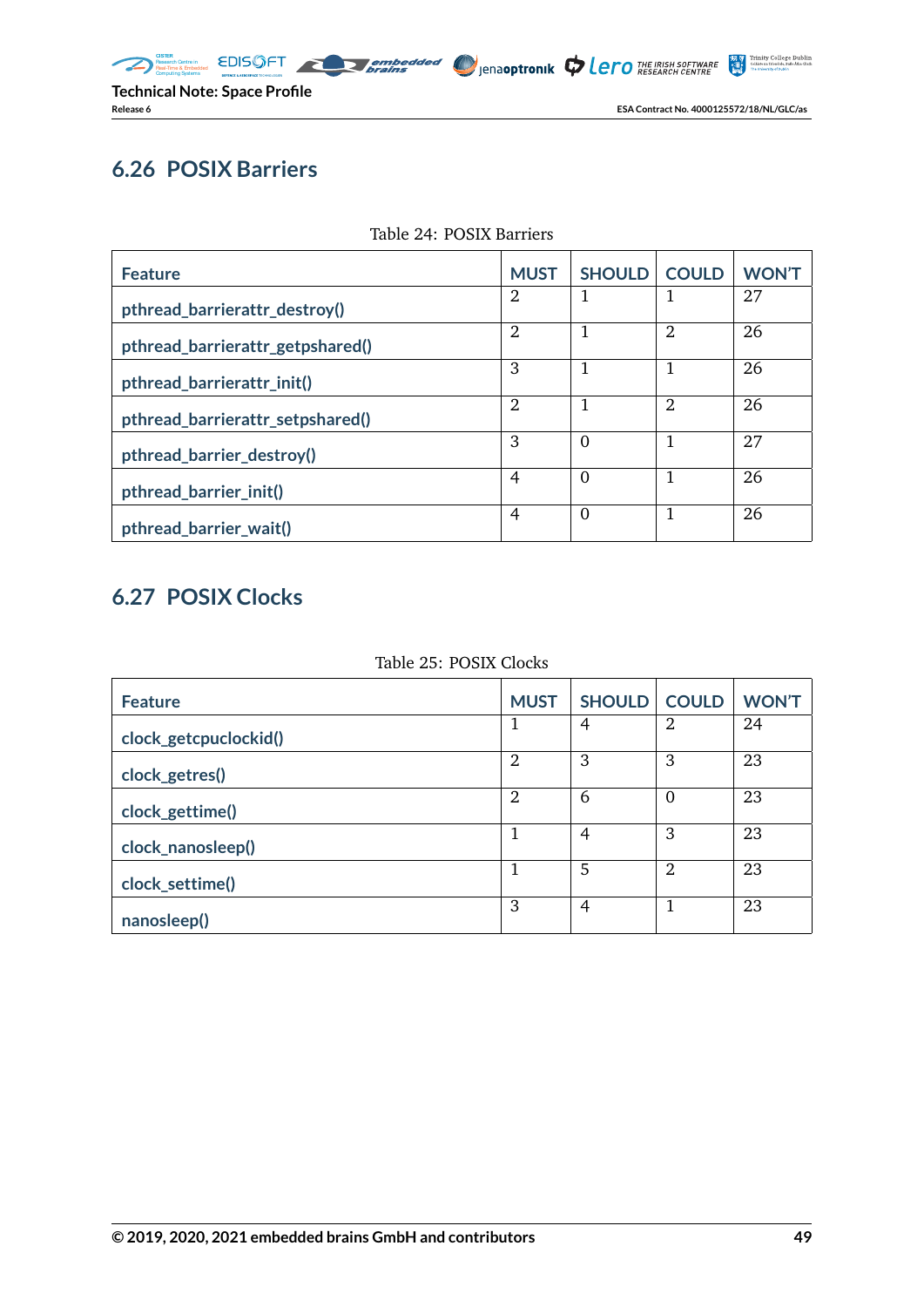

**Release 6 ESA Contract No. 4000125572/18/NL/GLC/as**

## <span id="page-54-0"></span>**6.28 POSIX Condition Variables**

| <b>Feature</b>                | <b>MUST</b>    | <b>SHOULD</b>  | <b>COULD</b>   | <b>WON'T</b> |
|-------------------------------|----------------|----------------|----------------|--------------|
| pthread_condattr_destroy()    | 1              | 3              | 2              | 25           |
| pthread_condattr_getclock()   | $\mathbf{1}$   | 3              | 3              | 24           |
| pthread_condattr_getshared()  | $\mathbf{1}$   | $\overline{2}$ | $\overline{4}$ | 24           |
| pthread_condattr_init()       | 3              | 3              | $\mathbf{1}$   | 24           |
| pthread_condattr_setclock()   | $\mathbf{1}$   | 3              | 3              | 24           |
| pthread_condattr_setpshared() | $\mathbf{1}$   | $\overline{2}$ | $\overline{4}$ | 24           |
| pthread_cond_broadcast()      | $\mathbf{1}$   | 3              | 3              | 24           |
| pthread_cond_destroy()        | $\overline{0}$ | $\overline{3}$ | $\overline{2}$ | 26           |
| pthread_cond_init()           | 3              | $\overline{4}$ | $\Omega$       | 24           |
| pthread_cond_signal()         | 3              | $\overline{4}$ | $\overline{0}$ | 24           |
| pthread_cond_timedwait()      | $\overline{3}$ | $\overline{4}$ | $\overline{0}$ | 24           |
| pthread_cond_wait()           | 4              | 3              | $\overline{0}$ | 24           |
| pthread_once()                | $\mathbf{1}$   | 3              | 11             | 16           |

#### Table 26: POSIX Condition Variables

Collected remarks from questionnaire respondents:

- "Usage of POSIX not required in our baseline"
- "so far we haven't looked at the POSIX interface (so all related is answered with no) but if this interface is beneficial we might consider using it."

## <span id="page-54-1"></span>**6.29 POSIX Keys**

| <b>Feature</b>        | <b>MUST</b> | <b>SHOULD</b> | <b>COULD</b> | <b>WON'T</b> |
|-----------------------|-------------|---------------|--------------|--------------|
| pthread_key_create()  |             | 2             |              | 27           |
| pthread_key_delete()  | 0           | 0             |              | 30           |
| pthread_getspecific() |             | 2             |              | 27           |
| pthread_setspecific() |             | 2             |              | 27           |

Table 27: POSIX Keys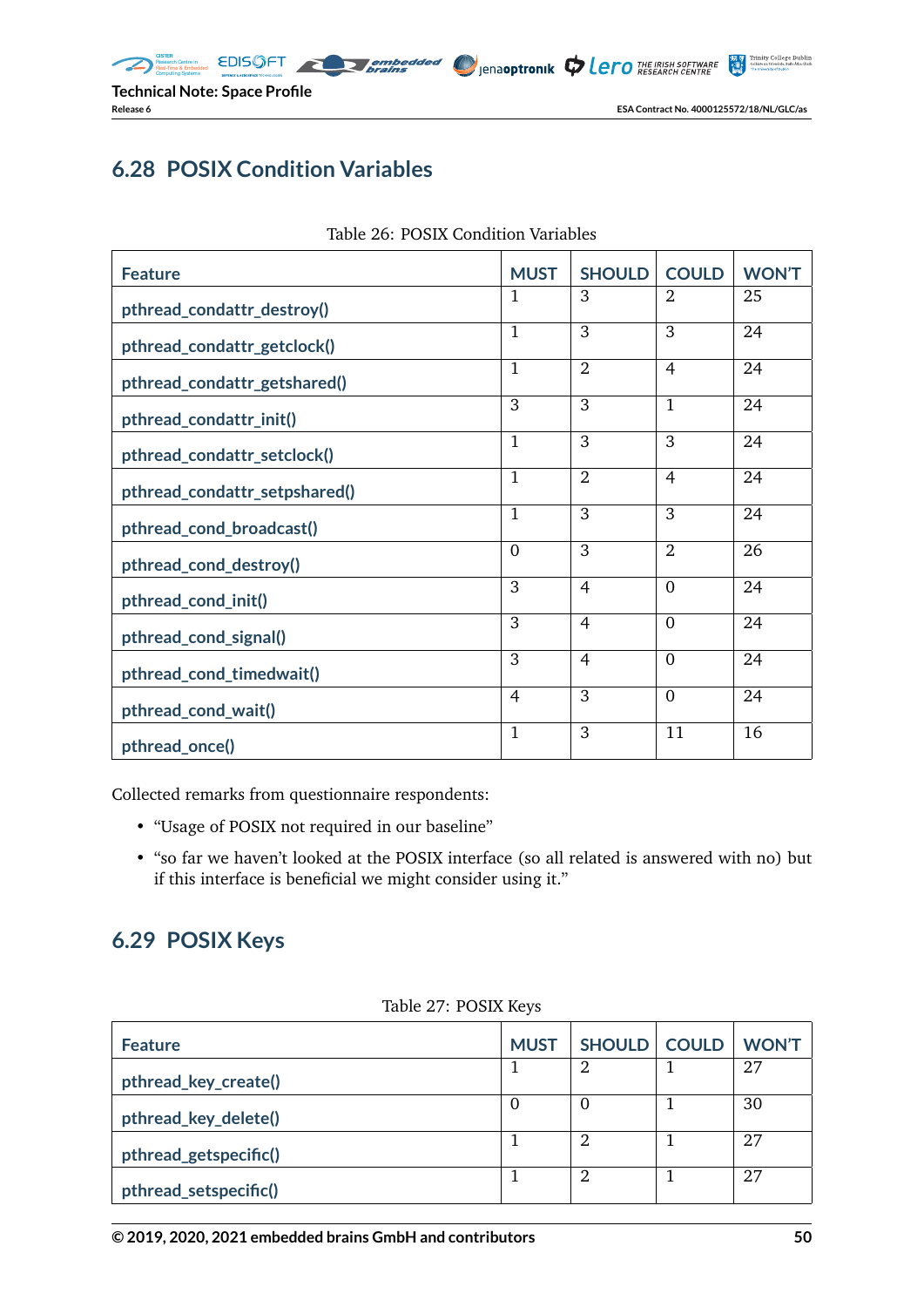

**Release 6 ESA Contract No. 4000125572/18/NL/GLC/as**

## <span id="page-55-0"></span>**6.30 POSIX Message Queues**

| Table 28: POSIX Message Queues |                |                |              |              |
|--------------------------------|----------------|----------------|--------------|--------------|
| <b>Feature</b>                 | <b>MUST</b>    | <b>SHOULD</b>  | <b>COULD</b> | <b>WON'T</b> |
| mq_close()                     | 3              | $\Omega$       | 1            | 27           |
| mq_getattr()                   | 3              | $\overline{0}$ | $\mathbf{1}$ | 27           |
| mq_notify()                    | 3              | $\overline{0}$ | $\mathbf{1}$ | 27           |
| mq_open()                      | 3              | $\overline{0}$ | $\mathbf{1}$ | 27           |
| mq_receive()                   | 3              | $\overline{0}$ | $\mathbf{1}$ | 27           |
| mq_send()                      | 3              | $\overline{0}$ | $\mathbf{1}$ | 27           |
| mq_setattr()                   | 3              | $\Omega$       | $\mathbf{1}$ | 27           |
| mq_timedreceive()              | 3              | $\overline{0}$ | $\mathbf{1}$ | 27           |
| mq_timedsend()                 | 3              | $\overline{0}$ | $\mathbf{1}$ | 27           |
| mq_unlink()                    | $\overline{2}$ | $\overline{0}$ | $\mathbf{1}$ | 28           |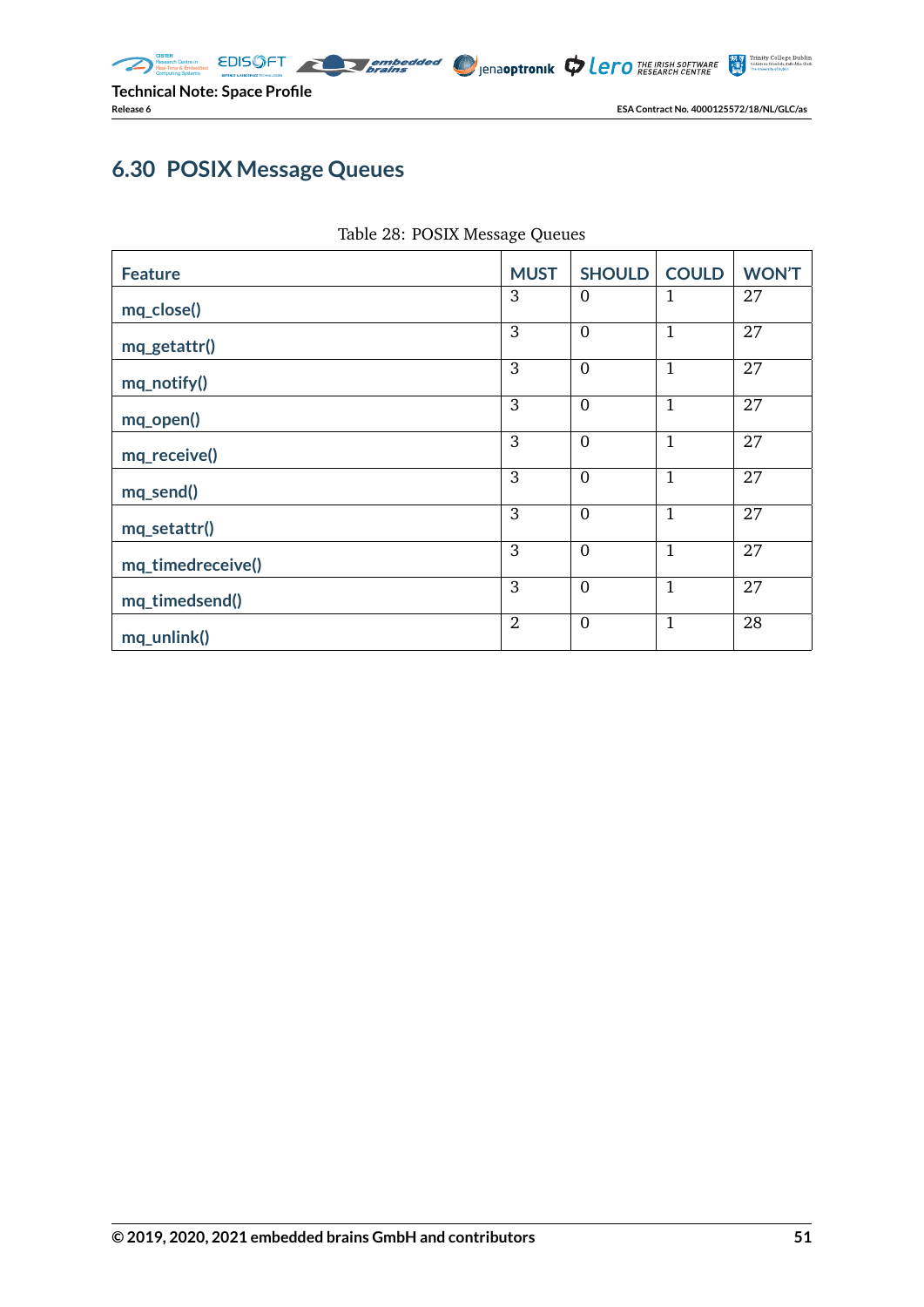

**Release 6 ESA Contract No. 4000125572/18/NL/GLC/as**

## <span id="page-56-0"></span>**6.31 POSIX Mutexes**

| <b>Feature</b>                     | <b>MUST</b>    | <b>SHOULD</b>  | <b>COULD</b>   | <b>WON'T</b>    |
|------------------------------------|----------------|----------------|----------------|-----------------|
| pthread_mutexattr_destroy()        | $\overline{2}$ | 1              | 3              | 25              |
| pthread_mutexattr_getprioceiling() | $\overline{3}$ | $\overline{1}$ | $\overline{4}$ | $\overline{23}$ |
| pthread_mutexattr_getprotocol()    | $\overline{3}$ | $\mathbf{1}$   | $\overline{4}$ | 23              |
| pthread_mutexattr_getpshared()     | $\overline{3}$ | $\overline{0}$ | $\overline{5}$ | 23              |
| pthread_mutexattr_getrobust()      | $\overline{3}$ | $\overline{1}$ | $\overline{4}$ | $\overline{23}$ |
| pthread_mutexattr_gettype()        | $\overline{3}$ | $\mathbf{1}$   | $\overline{4}$ | 23              |
| pthread_mutexattr_init()           | $\overline{4}$ | $\mathbf{1}$   | $\overline{3}$ | 23              |
| pthread_mutexattr_setprioceiling() | $\overline{3}$ | $\mathbf{1}$   | $\overline{4}$ | 23              |
| pthread_mutexattr_setprotocol()    | 3              | $\mathbf{1}$   | $\overline{4}$ | 23              |
| pthread_mutexattr_setpshared()     | $\overline{3}$ | $\overline{1}$ | 4              | $\overline{23}$ |
| pthread_mutexattr_setrobust()      | $\overline{3}$ | $\mathbf{1}$   | $\overline{4}$ | 23              |
| pthread_mutexattr_settype()        | $\overline{3}$ | $\overline{1}$ | $\overline{4}$ | 23              |
| pthread_mutex_consistent()         | $\overline{3}$ | $\overline{2}$ | $\overline{3}$ | $\overline{23}$ |
| pthread_mutex_destroy()            | $\overline{2}$ | $\overline{2}$ | $\overline{2}$ | 25              |
| pthread_mutex_getprioceiling()     | $\overline{3}$ | $\overline{2}$ | $\overline{3}$ | $\overline{23}$ |
| pthread_mutex_init()               | $\overline{5}$ | $\overline{2}$ | $\mathbf{1}$   | 23              |
| pthread_mutex_lock()               | $\overline{5}$ | $\overline{2}$ | $\overline{1}$ | 23              |
| pthread_mutex_setprioceiling()     | $\overline{4}$ | $\overline{2}$ | $\overline{2}$ | $\overline{23}$ |
| pthread_mutex_timedlock()          | 5              | $\overline{2}$ | $\mathbf{1}$   | 23              |
| pthread_mutex_trylock()            | $\overline{5}$ | $\overline{2}$ | $\mathbf{1}$   | $\overline{23}$ |
| pthread_mutex_unlock()             | 5              | $\overline{2}$ | $\mathbf{1}$   | 23              |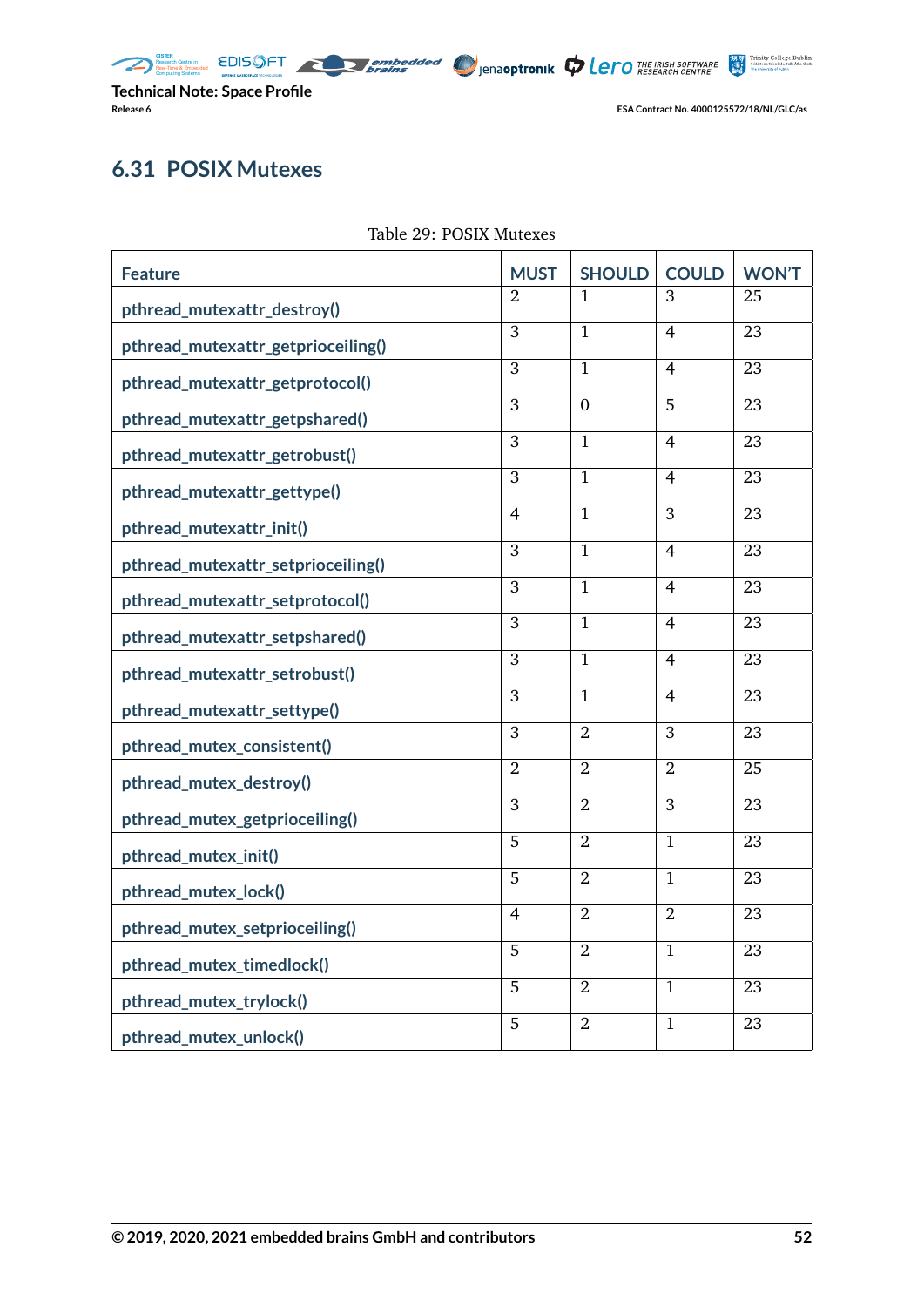

**Release 6 ESA Contract No. 4000125572/18/NL/GLC/as**

## <span id="page-57-0"></span>**6.32 POSIX Read-Write Locks**

| <b>Feature</b>                  | <b>MUST</b>    | <b>SHOULD</b>  | <b>COULD</b>   | <b>WON'T</b> |
|---------------------------------|----------------|----------------|----------------|--------------|
| pthread_rwlockattr_destroy()    | 1              | $\overline{2}$ | 3              | 25           |
| pthread_rwlockattr_getpshared() | $\overline{2}$ | $\mathbf{1}$   | $\overline{4}$ | 24           |
| pthread_rwlockattr_init()       | $\overline{2}$ | $\overline{2}$ | 3              | 24           |
| pthread_rwlockattr_setpshared() | $\overline{2}$ | $\mathbf{1}$   | $\overline{4}$ | 24           |
| pthread_rwlock_destroy()        | $\mathbf{1}$   | $\overline{2}$ | 3              | 25           |
| pthread_rwlock_init             | $\overline{4}$ | $\overline{2}$ | $\mathbf{1}$   | 24           |
| pthread_rwlock_rdlock()         | 4              | $\overline{2}$ | $\mathbf{1}$   | 24           |
| pthread_rwlock_timedrdlock()    | 4              | $\overline{2}$ | $\overline{1}$ | 24           |
| pthread_rwlock_timedwrlock()    | $\overline{4}$ | $\overline{2}$ | $\mathbf{1}$   | 24           |
| pthread_rwlock_tryrdlock()      | $\overline{4}$ | $\overline{2}$ | $\mathbf{1}$   | 24           |
| pthread_rwlock_trywrlock()      | $\overline{4}$ | $\overline{2}$ | $\mathbf{1}$   | 24           |
| pthread_rwlock_unlock()         | 4              | $\overline{2}$ | $\mathbf{1}$   | 24           |
| pthread_rwlock_wrlock()         | 4              | $\overline{2}$ | 1              | 24           |

#### Table 30: POSIX Read-Write Locks

## <span id="page-57-1"></span>**6.33 POSIX Semaphores**

| Table 31: POSIX Semaphores |  |
|----------------------------|--|
|----------------------------|--|

| <b>Feature</b>  | <b>MUST</b>    | <b>SHOULD</b> | <b>COULD</b>   | <b>WON'T</b> |
|-----------------|----------------|---------------|----------------|--------------|
| sem_destroy()   | $\overline{2}$ | $\mathbf{1}$  | 3              | 25           |
| sem_getvalue()  | 5              | 1             | $\overline{2}$ | 23           |
| sem_init()      | 5              | 1             | $\overline{2}$ | 23           |
| sem_post()      | 5              | 1             | 2              | 23           |
| sem_timedwait() | 5              | $\mathbf 1$   | 2              | 23           |
| sem_trywait()   | 5              | 1             | $\overline{2}$ | 23           |
| sem_wait()      | 5              | 1             | $\overline{2}$ | 23           |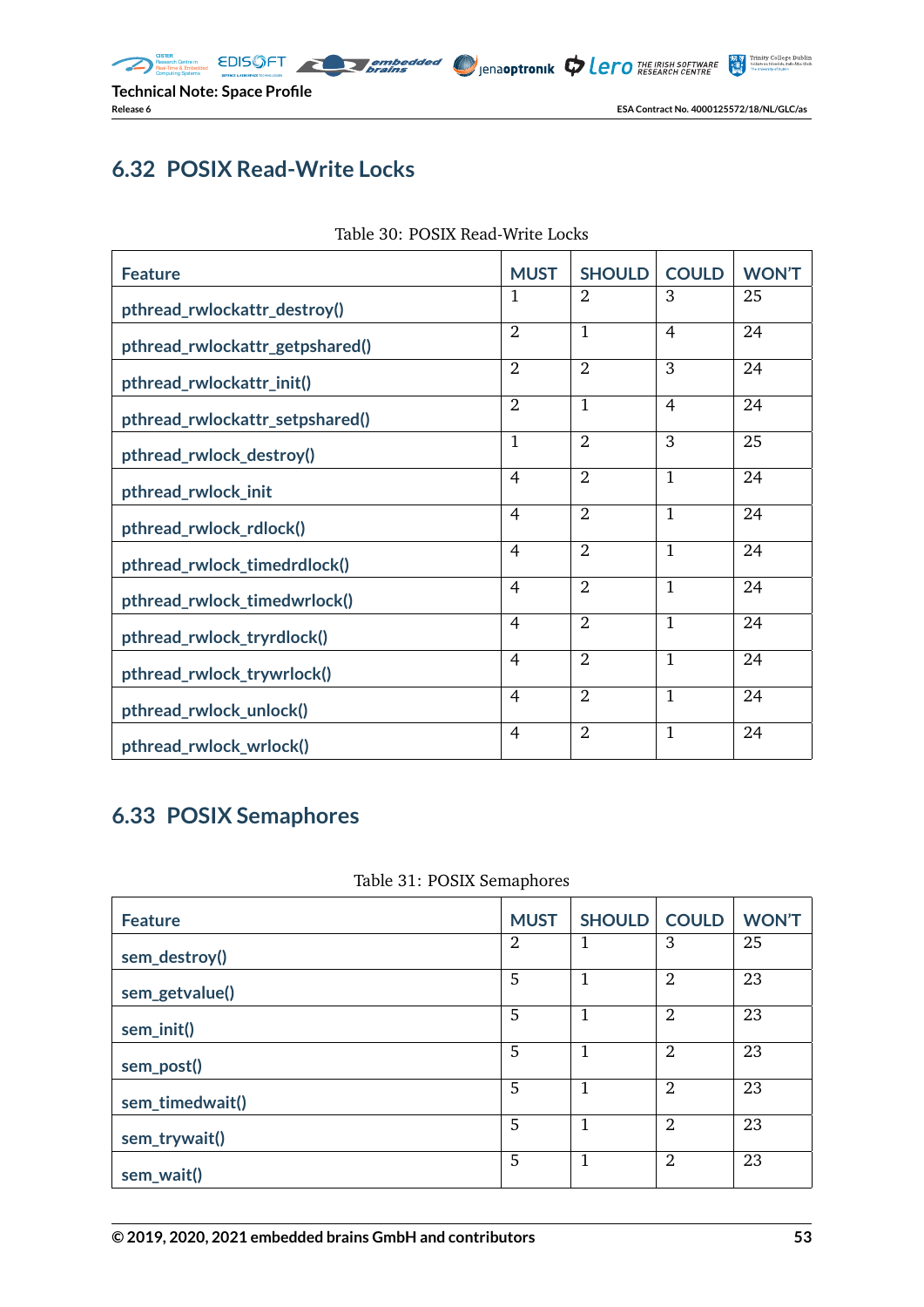

**Release 6 ESA Contract No. 4000125572/18/NL/GLC/as**

## <span id="page-58-0"></span>**6.34 POSIX Named Semaphore**

#### Table 32: POSIX Named Semaphore

| <b>Feature</b> |   | MUST   SHOULD   COULD   WON'T |        |    |
|----------------|---|-------------------------------|--------|----|
| sem_close()    | O | U                             | ર      | 28 |
| sem_open()     | 0 | 0                             | ാ<br>J | 28 |
| sem_unlink()   | O | 0                             | റ<br>J | 28 |

#### <span id="page-58-1"></span>**6.35 POSIX Spinlocks**

## Table 33: POSIX Spinlocks  $\top$ ┑

| <b>Feature</b>         | <b>MUST</b> | <b>SHOULD</b> | <b>COULD</b> | <b>WON'T</b> |
|------------------------|-------------|---------------|--------------|--------------|
| pthread_spin_destroy() |             | 0             |              | 29           |
| pthread_spin_init()    | 2           |               |              | 27           |
| pthread_spin_lock()    | 2           |               |              | 27           |
| pthread_spin_trylock() | 2           |               |              | 27           |
| pthread_spin_unlock()  | 2           |               |              | 27           |

## <span id="page-58-2"></span>**6.36 POSIX Thread Cancellation**

#### Table 34: POSIX Thread Cancellation

| <b>Feature</b>           | <b>MUST</b> | <b>SHOULD</b> | <b>COULD</b>   | <b>WON'T</b> |
|--------------------------|-------------|---------------|----------------|--------------|
| pthread_cancel()         |             | 0             | 2              | 28           |
| pthread_cleanup_pop()    | O           |               | 2              | 28           |
| pthread_cleanup_push()   | 0           |               | $\overline{2}$ | 28           |
| pthread_setcancelstate() | 0           |               | 2              | 28           |
| pthread_testcancel()     | 0           |               | 2              | 28           |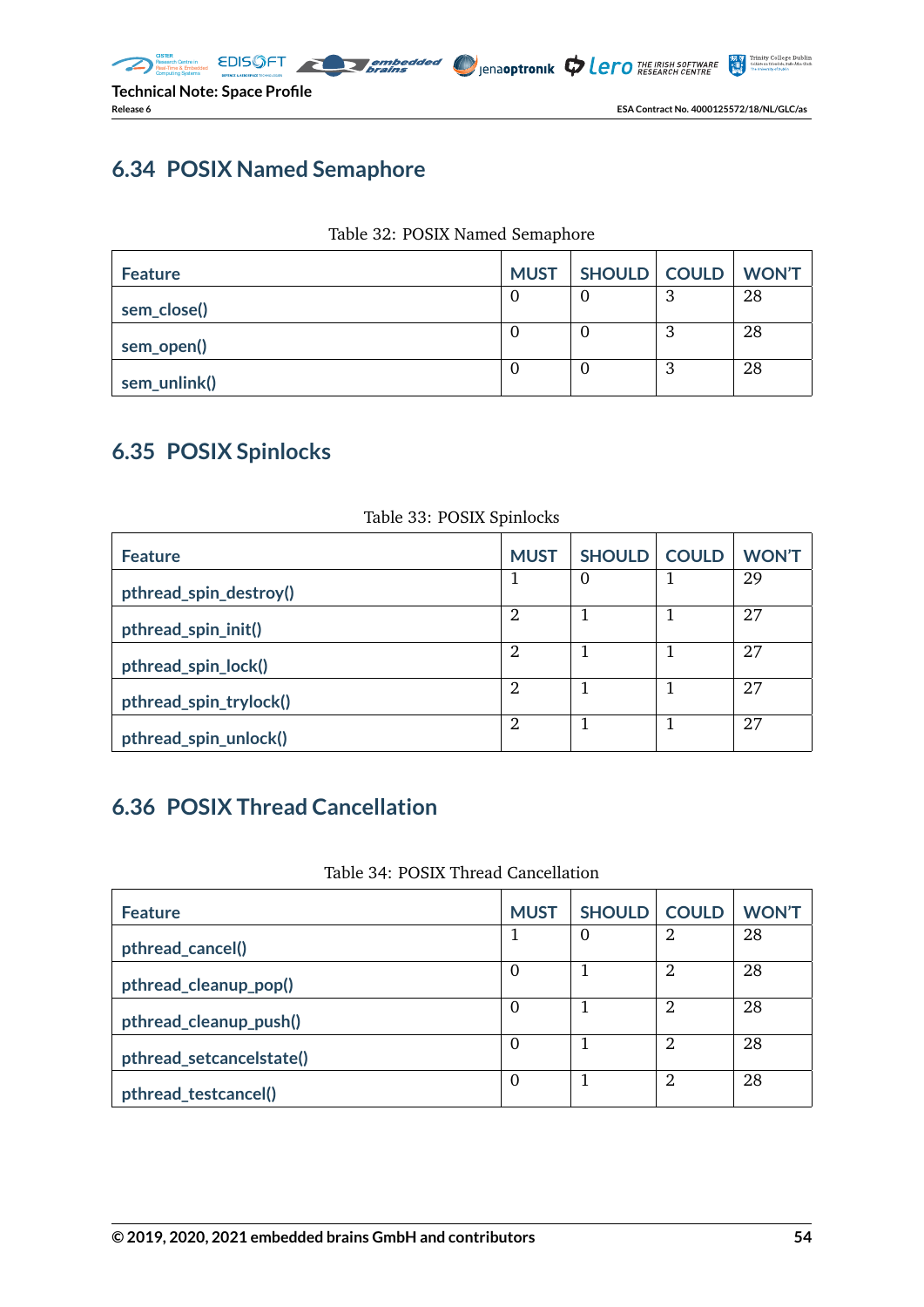



**Release 6 ESA Contract No. 4000125572/18/NL/GLC/as**

(P) Jenaoptronik CO Lero THE IRISH SOFTWARE

## <span id="page-59-0"></span>**6.37 POSIX Threads**

| <b>Feature</b>                 | <b>MUST</b>    | <b>SHOULD</b>  | <b>COULD</b>   | <b>WON'T</b>    |
|--------------------------------|----------------|----------------|----------------|-----------------|
| pthread_attr_destroy()         | $\overline{2}$ | $\mathbf{1}$   | $\overline{2}$ | 26              |
| pthread_attr_getdetachstate()  | $\overline{2}$ | $\overline{2}$ | $\overline{2}$ | 25              |
| pthread_attr_getguardsize()    | $\overline{2}$ | $\overline{1}$ | $\overline{3}$ | 25              |
| pthread_attr_getinheritsched() | $\overline{2}$ | $\overline{2}$ | $\overline{2}$ | $\overline{25}$ |
| pthread attr getschedparam()   | $\overline{3}$ | $\mathbf{1}$   | $\overline{2}$ | 25              |
| pthread_attr_getschedpolicy()  | $\overline{3}$ | $\mathbf{1}$   | $\overline{2}$ | $\overline{25}$ |
| pthread_attr_getscope()        | $\overline{2}$ | $\overline{2}$ | $\overline{2}$ | $\overline{25}$ |
| pthread_attr_getstack()        | $\overline{2}$ | $\overline{2}$ | $\overline{2}$ | 25              |
| pthread_attr_getstacksize()    | $\overline{2}$ | $\overline{2}$ | $\overline{2}$ | 25              |
| pthread_attr_init()            | 3              | $\overline{2}$ | $\overline{2}$ | 24              |
| pthread_attr_setdetachstate()  | $\overline{2}$ | $\overline{2}$ | $\overline{3}$ | 24              |
| pthread_attr_setguardsize()    | $\overline{2}$ | $\mathbf{1}$   | $\overline{4}$ | 24              |
| pthread_attr_setinheritsched() | $\overline{2}$ | $\overline{2}$ | $\overline{3}$ | $\overline{24}$ |
| pthread attr setschedparam()   | $\overline{3}$ | $\overline{1}$ | $\overline{3}$ | 24              |
| pthread_attr_setschedpolicy()  | $\overline{3}$ | $\mathbf{1}$   | $\overline{3}$ | 24              |
| pthread_attr_setscope()        | $\overline{2}$ | $\mathbf{1}$   | $\overline{4}$ | 24              |
| pthread_attr_setstack()        | $\overline{2}$ | $\mathbf{1}$   | $\overline{4}$ | 24              |
| pthread_attr_setstacksize()    | $\overline{3}$ | $\mathbf{1}$   | 3              | 24              |
| pthread_create()               | $\overline{4}$ | $\mathbf{1}$   | $\overline{2}$ | 24              |
| pthread_detach()               | $\overline{4}$ | $\overline{0}$ | $\overline{3}$ | 24              |
| pthread_equal()                | $\overline{3}$ | $\mathbf{1}$   | $\overline{3}$ | 24              |
| pthread_exit()                 | $\overline{2}$ | $\overline{1}$ | $\overline{3}$ | 25              |
| pthread_getconcurrency()       | $\overline{2}$ | $\mathbf{1}$   | $\overline{4}$ | 24              |
| pthread_getcpuclockid()        | $\overline{2}$ | $\overline{2}$ | $\overline{3}$ | $\overline{24}$ |
| pthread_getname_np()           | $\overline{2}$ | $\mathbf{1}$   | 3              | $\overline{25}$ |
| pthread_getschedparam()        | 3              | $\mathbf{1}$   | 3              | 24              |
| pthread_join()                 | $\overline{3}$ | $\mathbf{1}$   | $\overline{3}$ | 24              |
| pthread self()                 | $\overline{3}$ | $\overline{2}$ | $\overline{2}$ | $\overline{24}$ |
| pthread_setconcurrency()       | $\overline{2}$ | $\mathbf{1}$   | $\overline{4}$ | 24              |
| pthread_setname_np()           | $\overline{2}$ | $\mathbf{1}$   | $\overline{3}$ | 25              |
| pthread_setschedparam()        | 3              | $\mathbf{1}$   | 3              | 24              |
| pthread setschedprio()         | $\overline{2}$ | $\overline{2}$ | $\overline{3}$ | $\overline{24}$ |

Table 35: POSIX Threads

Collected remarks from questionnaire respondents:

• "In principle a single thread interface would be enough, either RTEMS or POSIX. I have set the POSIX items in the lower range SHOULD instead of MUST. I have tried to mark which functionality of POSIX I believe is important."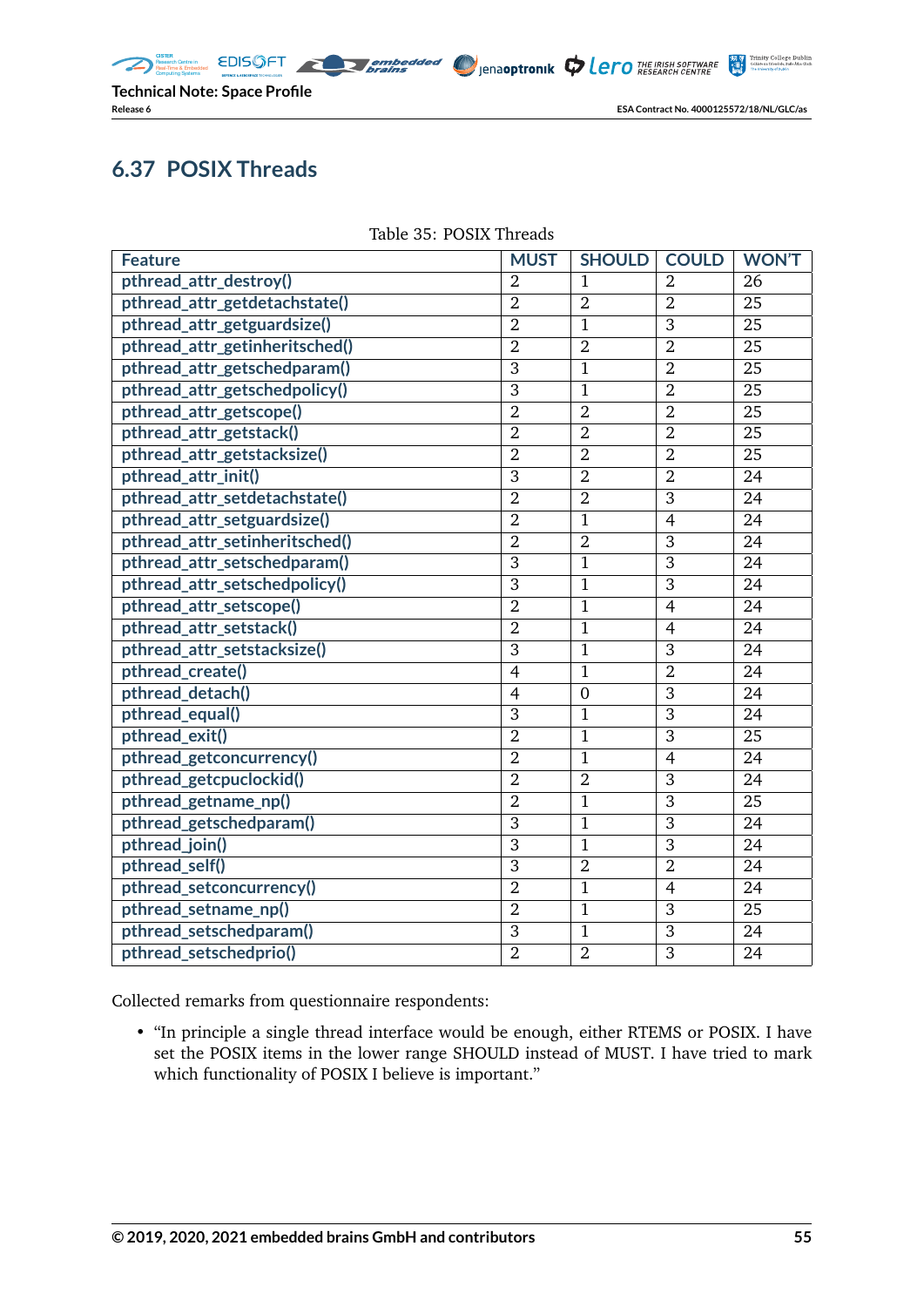





**Release 6 ESA Contract No. 4000125572/18/NL/GLC/as**